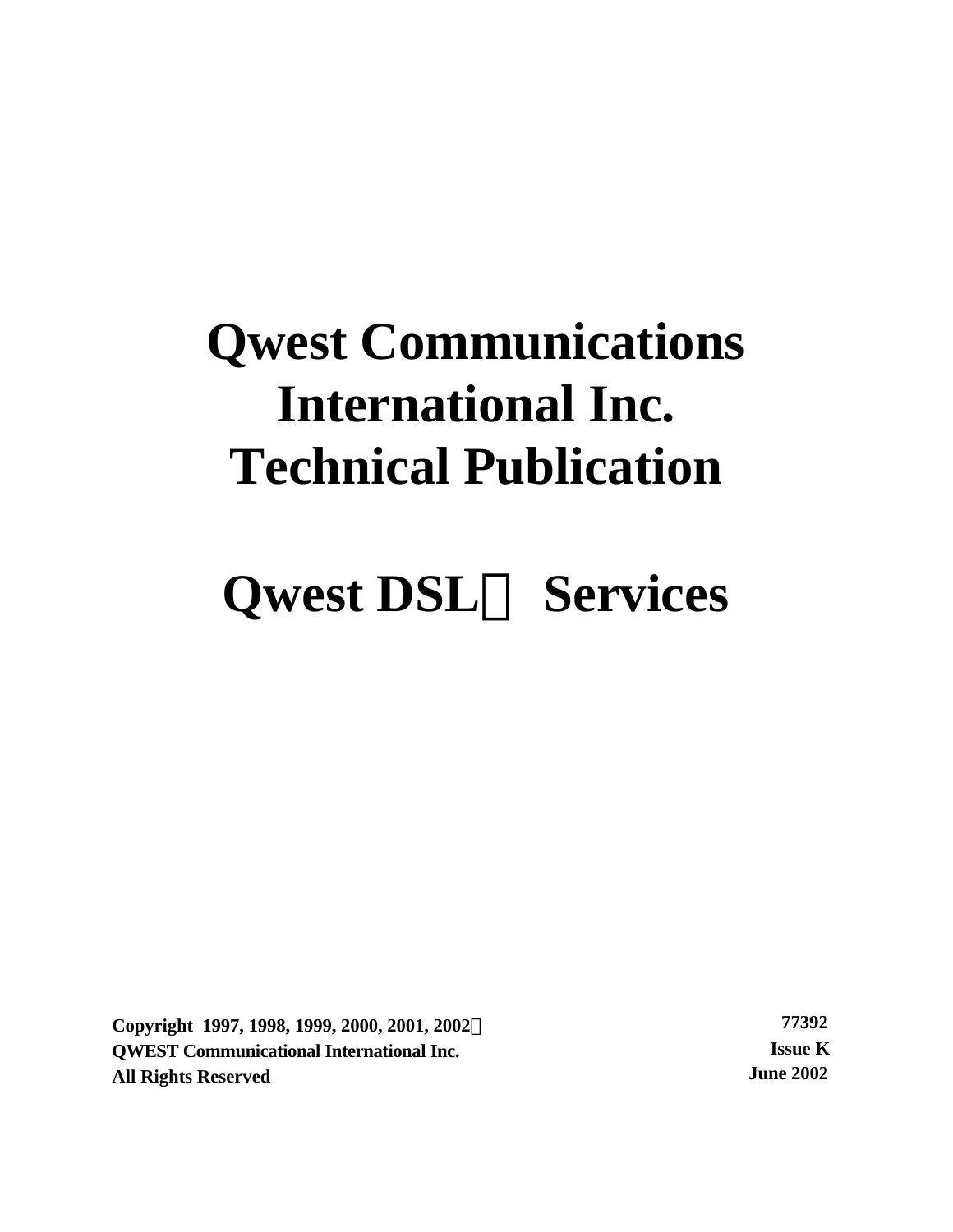#### **NOTICE**

Technical Publication 77392, is a reference document providing technical disclosure information for all Qwest DSL<sup>TM</sup> Services Network Channel Interface (NCI) codes Owest Corporation supports.

Technical Publication 77392 is being reissued to provide a note clarifying the distinction between IDSL and ISDN.Technical Publication 77392 is being reissued to provide a note clarifying the distinction between IDSL and ISDN.

DMT and CAP are used in this document to denote the line code utilized on the Digital Subscriber Lines used in the Qwest DSL<sup>TM</sup> Services offering. Rate Adaptive Digital Subscriber Line (RADSL) is used in this document to denote a type of Digital Subscriber Line that has the ability to change signaling parameters and adjust data rate based on impairments on the subscribers loop.

10Base-T and 100Base-T are used in this document to denote the 10 Megabit per second (Mbit/s) and 100 Mbit/s transmission data rates respectively. Where 10Base-T and 100Base-T are used in reference to Owest DSL<sup>TM</sup> Services, the information no longer describes a specific product offering provided by Qwest Corporation. Instead, it describes a possible user connection to Customer Provided Equipment (CPE) which is used to connect to, either the DMT RADSL, CAP RADSL or ATM interfaces referred to in this document.

This document provides technical parameters for:

- Required characteristics of Qwest Corporation and Customer signals at DMT RADSL and CAP RADSL network interface to End-Users and Carriers;
- Network Channel Interface codes used to encode the signal characteristics of the DMT RADSL and CAP RADSL interface, and lists those that may be used when ordering Qwest DSL<sup>TM</sup> Services.
- Characteristics of the DMT RADSL and CAP RADSL Interface.
- Characteristics of the Qwest  $IDSL^{TM}$  Interface
- Specific requirements for the implementation of L2TP on the access link between a Owest DSL<sup>TM</sup> Host and the Owest Corporation Network.
- Specific requirements for Qwest DSL<sup>TM</sup> Host that are unique to Qwest DSL<sup>TM</sup> service that are not part of Qwest Corporation requirements for Cell Relay Service, as described in Qwest Corporation Technical Publication77378, "Qwest Corporation ATM Cell Relay Service".

Technical Publication 77392 is intended to be used with other Qwest Corporation Technical Publications and with Qwest Corporation Service Publications, which provide both the Network Channel and Network Channel Interface codes needed to order Qwest DSL™ Services in conjunction with other Qwest Corporation services.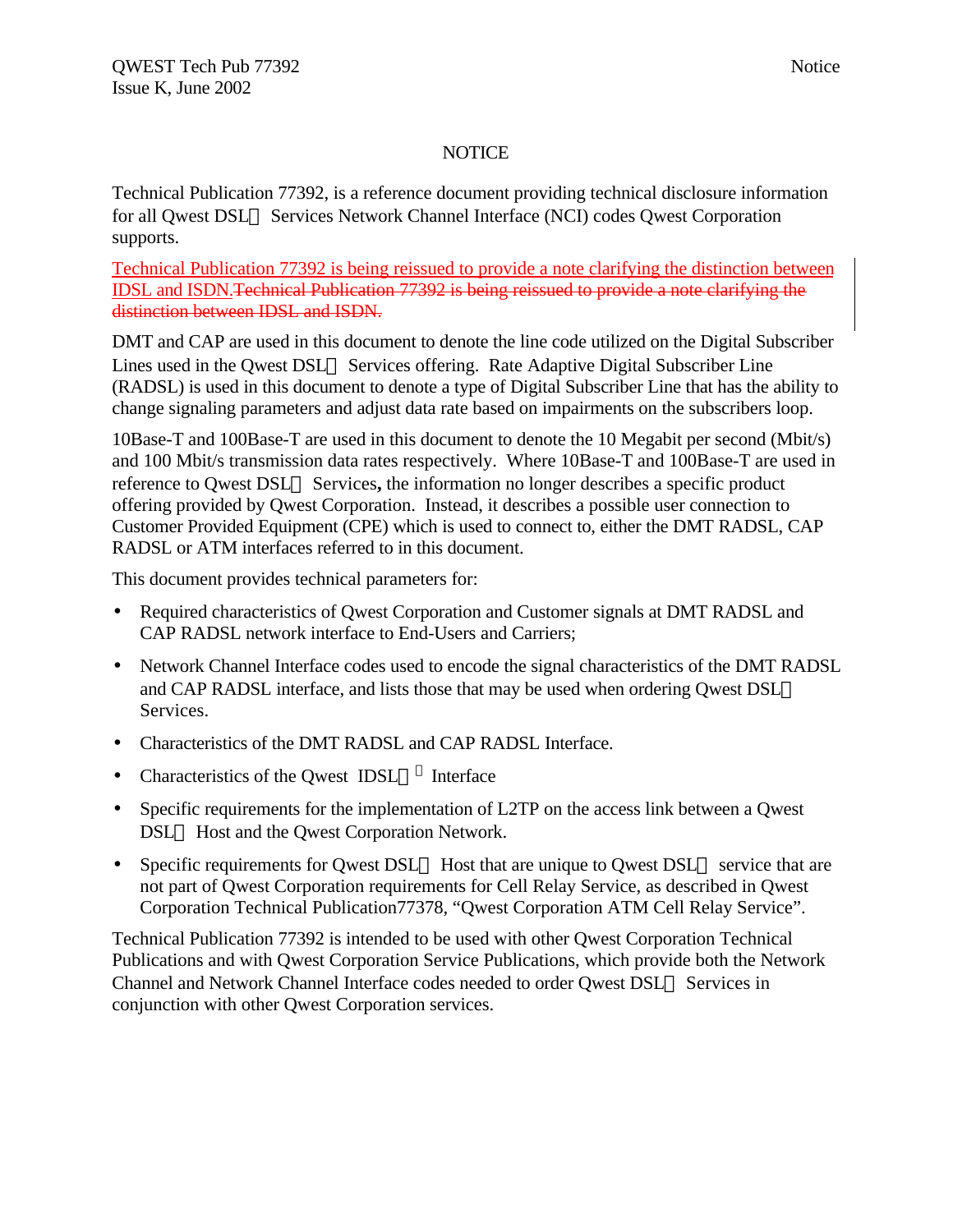Qwest Communications International Inc. reserves the right to revise this document for any reason, including but not limited to, conformity with standards promulgated by various governmental or regulatory agencies; utilization of advances in the state of the technical arts; or to reflect changes in the design of equipment, techniques, or procedures described or referred to herein.

Liability to anyone arising out of use or reliance upon any information set forth herein is expressly disclaimed, and no representation or warranties, expressed or implied, are made with respect to the accuracy or utility of any information set forth herein.

This document is not to be construed as a suggestion to any manufacturer to modify or change any of its products, nor does this publication represent any commitment by Qwest Corporation to purchase any specific products. Further, conformance to this publication does not constitute a guarantee of a given supplier's equipment and/or its associated documentation.

Future issues of Technical Publication 77392 will be announced to the industry at least 45 days prior to the issuance date. This notice, which will come through our standard customer notification channels, will allow the customer time to comment on the proposed revisions.

Ordering information for Qwest Publications can be obtained from the Reference Section of this document.

If further information is required, please contact:

QWEST Communications International Inc. Manager – New Services Planning 700 W. Mineral Ave. IA F13.10 Littleton, CO 80120 (303) 707-7727 (303) 707-9414 Fax # E-mail: rxpete3@qwest.com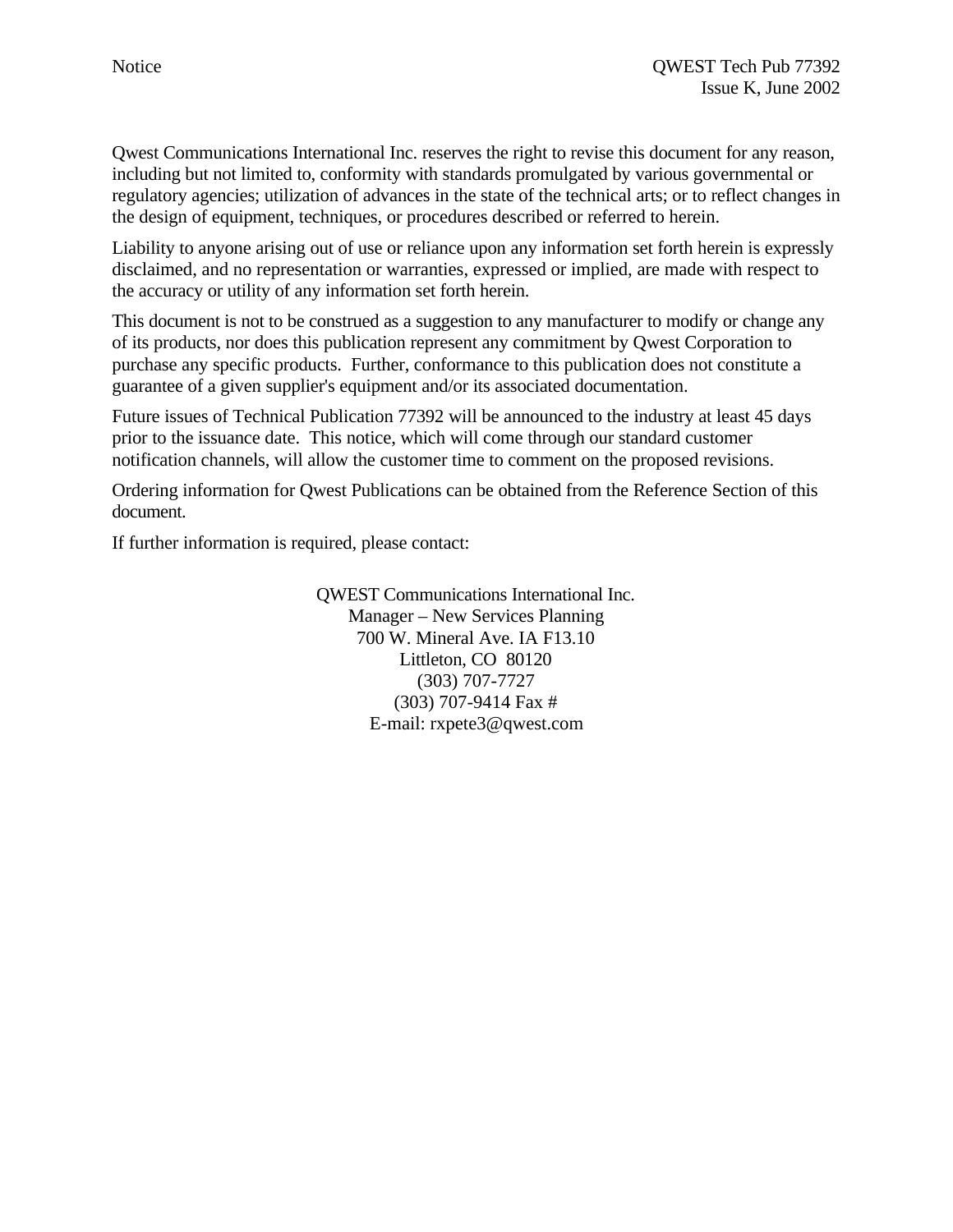#### COMMENTS on PUB 77392

#### PLEASE TEAR OUT AND SEND YOUR COMMENTS/SUGGESTIONS TO:

QWEST Corporation Manager – New Services Planning 700 W. Mineral Ave. IA F13.10 Littleton, CO 80120 (303) 707-7727 (303) 707-9414 Fax # E-mail: rxpete3@qwest.com

Information from you helps us to improve our Publications. Please take a few moments to answer the following questions and return to the above address.

Was this Publication valuable to you in understanding The technical parameters of our service?  $YER$  NO

| The technical parameters of our service?               |        | $\overline{1}$ External $\overline{1}$ $\overline{1}$ $\overline{1}$ $\overline{1}$ $\overline{1}$ $\overline{1}$ $\overline{1}$ $\overline{1}$ $\overline{1}$ $\overline{1}$ $\overline{1}$ $\overline{1}$ $\overline{1}$ $\overline{1}$ $\overline{1}$ $\overline{1}$ $\overline{1}$ $\overline{1}$ $\overline{1}$ $\overline{1}$ $\overline{1}$ $\overline{1}$ $\overline{$ |
|--------------------------------------------------------|--------|--------------------------------------------------------------------------------------------------------------------------------------------------------------------------------------------------------------------------------------------------------------------------------------------------------------------------------------------------------------------------------|
| Was the information accurate and up-to-date?           |        | YES NO                                                                                                                                                                                                                                                                                                                                                                         |
| Was the information easily understood?                 |        | YES NO                                                                                                                                                                                                                                                                                                                                                                         |
| Were the contents logically sequenced?                 | YES NO |                                                                                                                                                                                                                                                                                                                                                                                |
| Were the tables and figures understandable and helpful | YES 7  | NO.                                                                                                                                                                                                                                                                                                                                                                            |
| Were the pages legible?                                | YES -  | NO L                                                                                                                                                                                                                                                                                                                                                                           |

If you answered NO to any of the questions and/or if you have any other comments or suggestions, please explain:

\_\_\_\_\_\_\_\_\_\_\_\_\_\_\_\_\_\_\_\_\_\_\_\_\_\_\_\_\_\_\_\_\_\_\_\_\_\_\_\_\_\_\_\_\_\_\_\_\_\_\_\_\_\_\_\_\_\_\_\_\_\_\_\_\_\_\_\_\_\_ \_\_\_\_\_\_\_\_\_\_\_\_\_\_\_\_\_\_\_\_\_\_\_\_\_\_\_\_\_\_\_\_\_\_\_\_\_\_\_\_\_\_\_\_\_\_\_\_\_\_\_\_\_\_\_\_\_\_\_\_\_\_\_\_\_\_\_\_\_\_ \_\_\_\_\_\_\_\_\_\_\_\_\_\_\_\_\_\_\_\_\_\_\_\_\_\_\_\_\_\_\_\_\_\_\_\_\_\_\_\_\_\_\_\_\_\_\_\_\_\_\_\_\_\_\_\_\_\_\_\_\_\_\_\_\_\_\_\_\_\_

(Attach additional sheet, if necessary)

| Name             |  |
|------------------|--|
|                  |  |
|                  |  |
| Telephone Number |  |
| E-Mail           |  |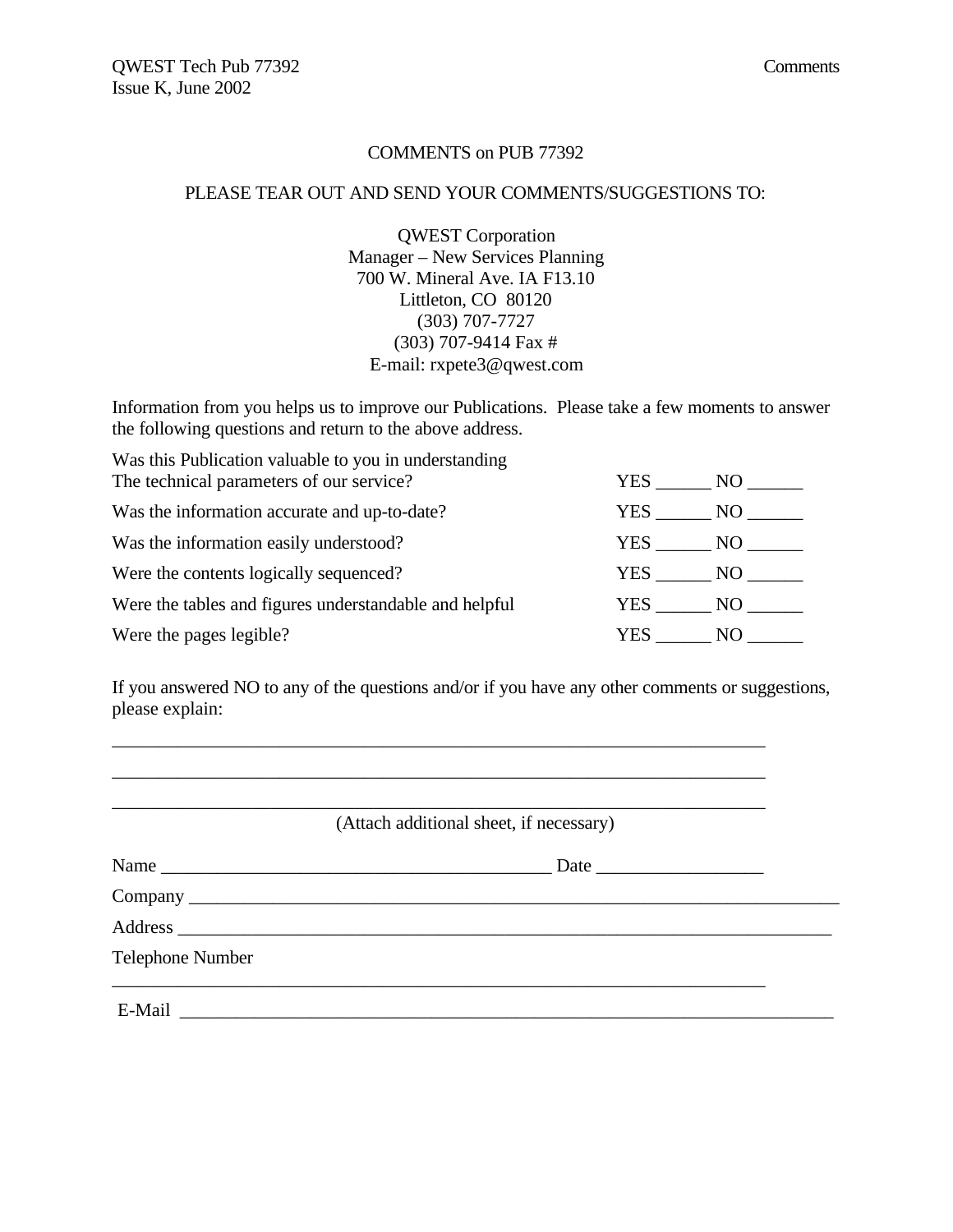## **CONTENTS**

|                  | <b>Chapter and Section</b> |                                                                                  | Page |
|------------------|----------------------------|----------------------------------------------------------------------------------|------|
| 1.               |                            |                                                                                  |      |
|                  | 1.1                        |                                                                                  |      |
|                  | 1.2                        |                                                                                  |      |
|                  | 1.3                        |                                                                                  |      |
| $\overline{2}$ . |                            |                                                                                  |      |
|                  | 2.1.                       |                                                                                  |      |
|                  | 2.2.                       |                                                                                  |      |
|                  |                            |                                                                                  |      |
|                  |                            |                                                                                  |      |
|                  |                            |                                                                                  |      |
|                  |                            |                                                                                  |      |
|                  |                            |                                                                                  |      |
|                  |                            |                                                                                  |      |
|                  |                            |                                                                                  |      |
|                  |                            |                                                                                  |      |
|                  | 2.3.                       |                                                                                  |      |
|                  | 2.4.                       |                                                                                  |      |
|                  |                            | 2.4.1.                                                                           |      |
|                  |                            | Cisco <sup>TM</sup> Digital Off-Hook (DOH) Signaling-Grandfathered 2-8<br>2.4.2. |      |
|                  |                            | 2.4.3.                                                                           |      |
|                  |                            | 2.4.4.                                                                           |      |
|                  |                            | Modem Pooled Service (Qwest DSL Select <sup>TM</sup> )-<br>2.4.5.                |      |
|                  |                            |                                                                                  |      |
|                  |                            | 2.4.6.                                                                           |      |
|                  |                            | 2.4.7.                                                                           |      |
|                  |                            | Data Link Layer (Tunneling Method Non-Concentrated) 2-15<br>2.4.8.               |      |
|                  |                            | 2.4.9.                                                                           |      |
|                  |                            | 2.4.10.                                                                          |      |
|                  |                            | 2.4.11.                                                                          |      |
|                  | 2.5.                       |                                                                                  |      |
| 3                |                            |                                                                                  |      |
|                  | 3.1                        |                                                                                  |      |
|                  |                            | 3.1.1                                                                            |      |
|                  |                            | 3.1.2                                                                            |      |
|                  | 3.2                        |                                                                                  |      |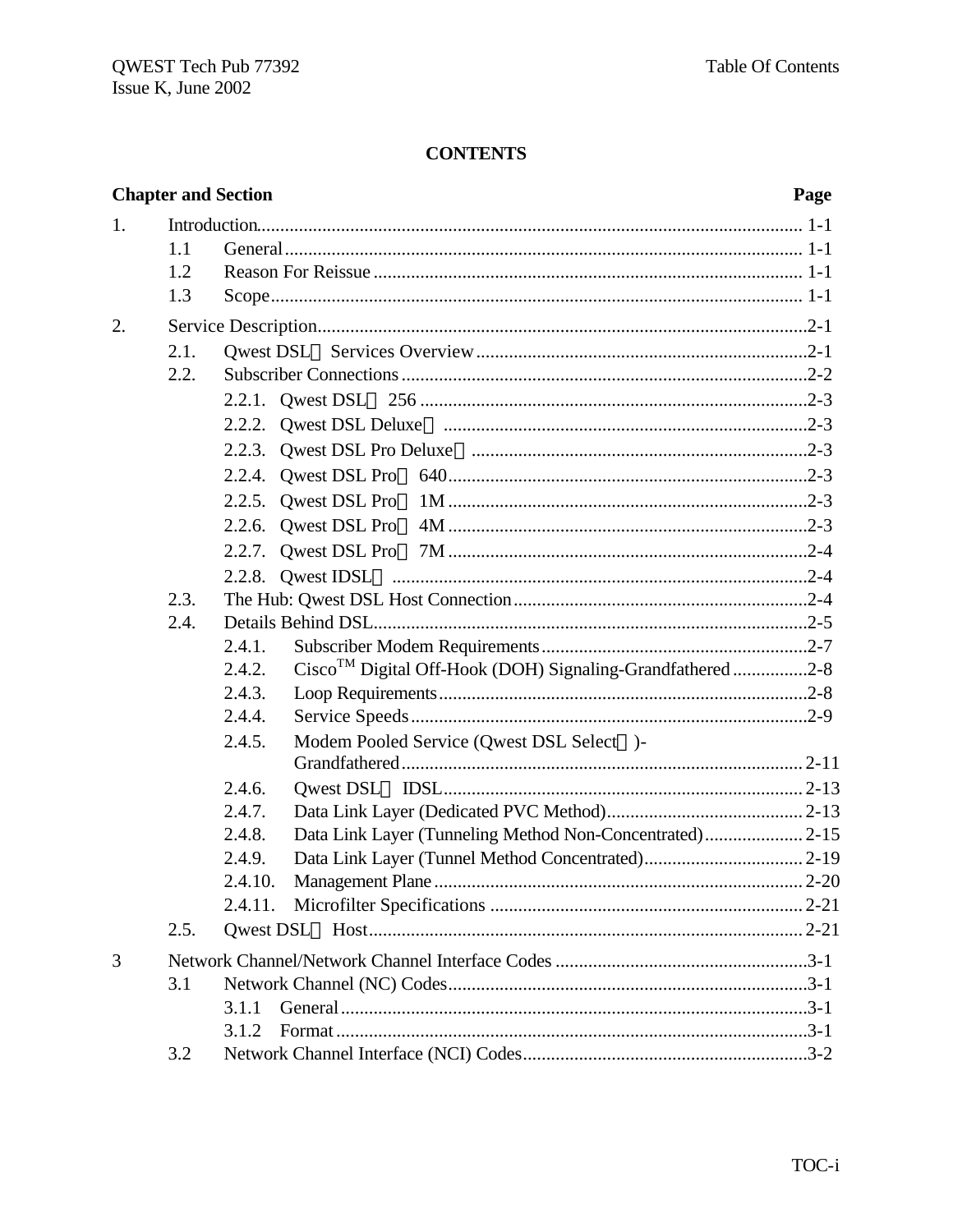## **CONTENTS** (Continued)

|                  | <b>Chapter and Section</b> |       |                                                                       | Page |
|------------------|----------------------------|-------|-----------------------------------------------------------------------|------|
|                  |                            | 3.2.1 |                                                                       |      |
|                  |                            | 3.2.2 |                                                                       |      |
|                  | 3.3                        |       |                                                                       |      |
|                  | 3.4                        |       |                                                                       |      |
|                  | 3.4                        |       |                                                                       |      |
|                  | 3.5                        |       |                                                                       |      |
| $\overline{4}$ . |                            |       |                                                                       |      |
|                  | 4.1                        |       |                                                                       |      |
|                  | 4.2                        |       |                                                                       |      |
| 5                |                            |       |                                                                       |      |
|                  | 5.1                        |       |                                                                       |      |
|                  | 5.2                        |       | Internet Engineering Task Force (IETF) Requests for Comment (RFC) 5-1 |      |
|                  | 5.3                        |       | American National Standards Institute (ANSI) Publications 5-2         |      |
|                  | 5.4                        |       |                                                                       |      |
|                  | 5.5                        |       |                                                                       |      |
|                  | 5.6<br>5.7                 |       |                                                                       |      |
|                  |                            |       |                                                                       |      |
| <b>Figures</b>   |                            |       |                                                                       |      |
| $2 - 1$          |                            |       |                                                                       |      |
| $2 - 2$          |                            |       |                                                                       |      |
| $2 - 3$          |                            |       |                                                                       |      |
| $2 - 4$          |                            |       |                                                                       |      |
| $2 - 5$          |                            |       |                                                                       |      |
| $2 - 6$          |                            |       |                                                                       |      |
| $2 - 7$          |                            |       |                                                                       |      |
| $2 - 8$          |                            |       |                                                                       |      |
| $3 - 1$          |                            |       |                                                                       |      |
| $3 - 2$          |                            |       |                                                                       |      |
| <b>Tables</b>    |                            |       |                                                                       |      |

| TOC-ii |  |
|--------|--|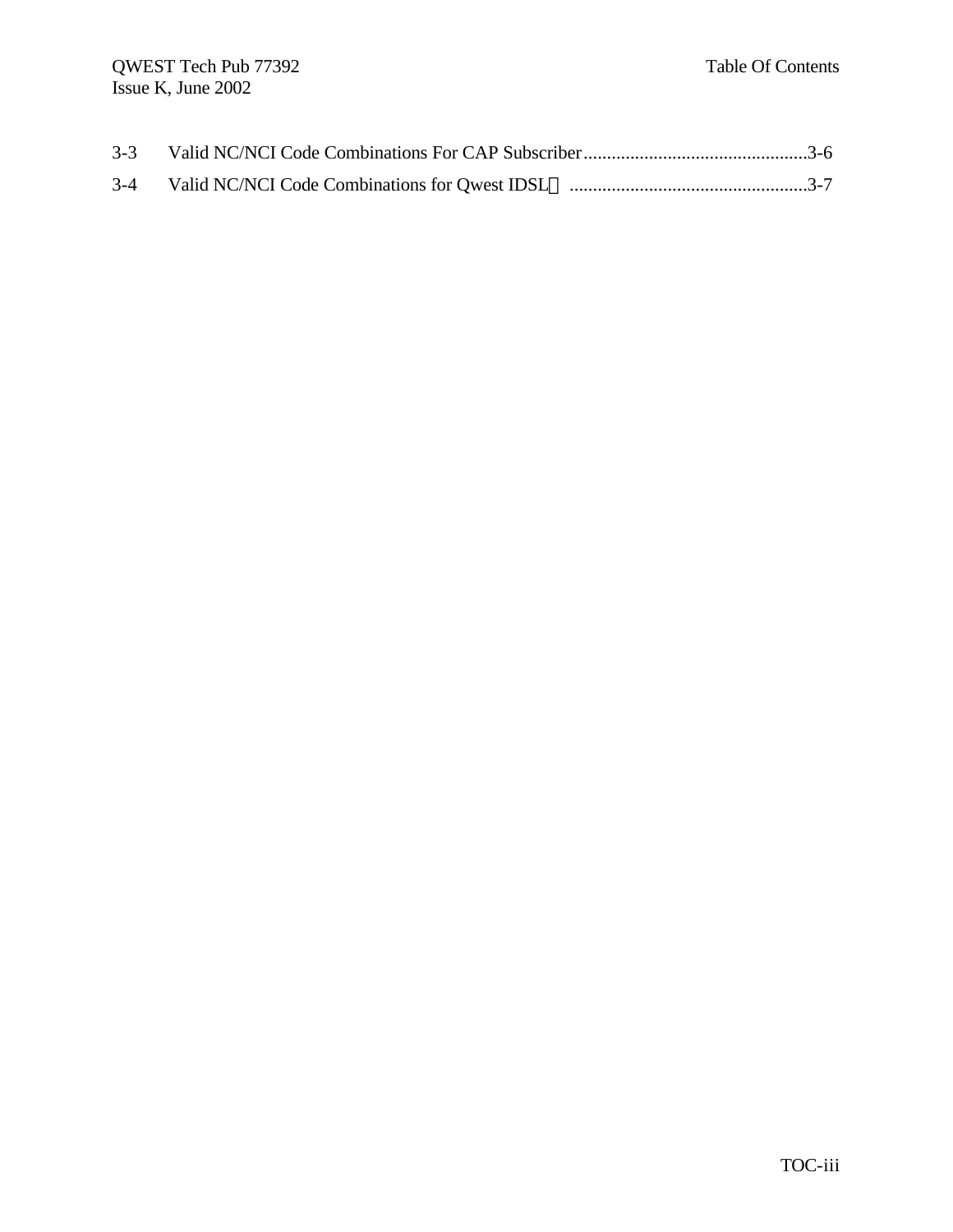## **CONTENTS**

## **Chapter and Section**

 $1.$ 

## Page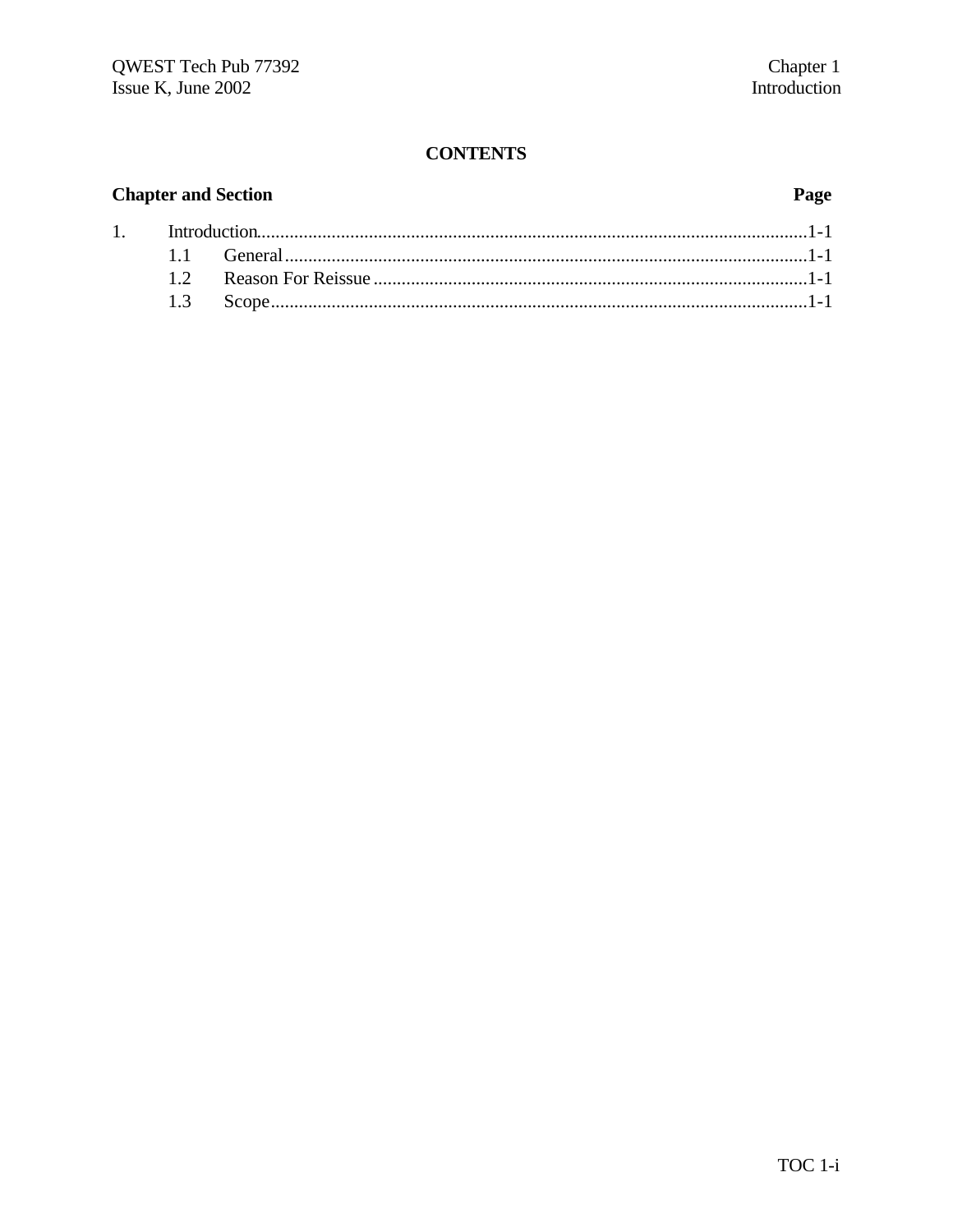#### **1. Introduction**

#### **1.1 General**

Technical Publication 77392, is a reference document providing technical disclosure information for all Owest DSL<sup>TM</sup> Services Network Channel Interface (NCI) codes Owest Corporation supports.

#### **1.2 Reason For Reissue**

Technical Publication 77392 is being reissued to provide information due to the change in Company information.

#### **1.3 Scope**

DMT and CAP are used in this document to denote the line code utilized on the Digital Subscriber Lines used in the Owest  $DSL^{TM}$  Services offering. Rate Adaptive Digital Subscriber Line (RADSL) is used in this document to denote a type of Digital Subscriber Line that has the ability to change signaling parameters and adjust data rate based on impairments on the subscribers loop.

10Base-T and 100Base-T are used in this document to denote the 10-Megabit per second (Mbit/s) and 100 Mbit/s transmission data rates respectively. Where 10Base-T and 100Base-T are used in reference to Owest DSL<sup>TM</sup> Services, the information no longer describes a specific product offering provided by Qwest Corporation. Instead, it describes a possible user connection to Customer Provided Equipment (CPE) which is used to connect to, either the DMT RADSL, CAP RADSL or ATM interfaces referred to in this document.

This document provides technical parameters for:

- Required characteristics of Qwest Corporation and Customer signals at DMT RADSL and CAP RADSL network interface to End-Users and Carriers;
- Network Channel Interface codes used to encode the signal characteristics of the DMT RADSL and CAP RADSL interface, and lists those that may be used when ordering Qwest DSL<sup>TM</sup> Services.
- Characteristics of the DMT RADSL and CAP RADSL Interface.
- Characteristics of the Owest  $IDSL<sup>SM</sup>$  Interface
- Specific requirements for the implementation of L2TP on the access link between a Qwest DSL<sup>TM</sup> Host and the Owest Network.
- Specific requirements for Owest DSL<sup>TM</sup> Host that are unique to Owest DSL<sup>TM</sup> service that are not part of Qwest Corporation requirements for Cell Relay Service, as described in Qwest Technical Publication77378, "Qwest ATM Cell Relay Service".

Technical Publication 77392 is intended to be used with other Qwest Technical Publications and with Qwest Corporation Service Publications, which provide both the Network Channel and Network Channel Interface codes needed to order Owest DSL<sup>TM</sup> Services in conjunction with other Qwest Corporation services.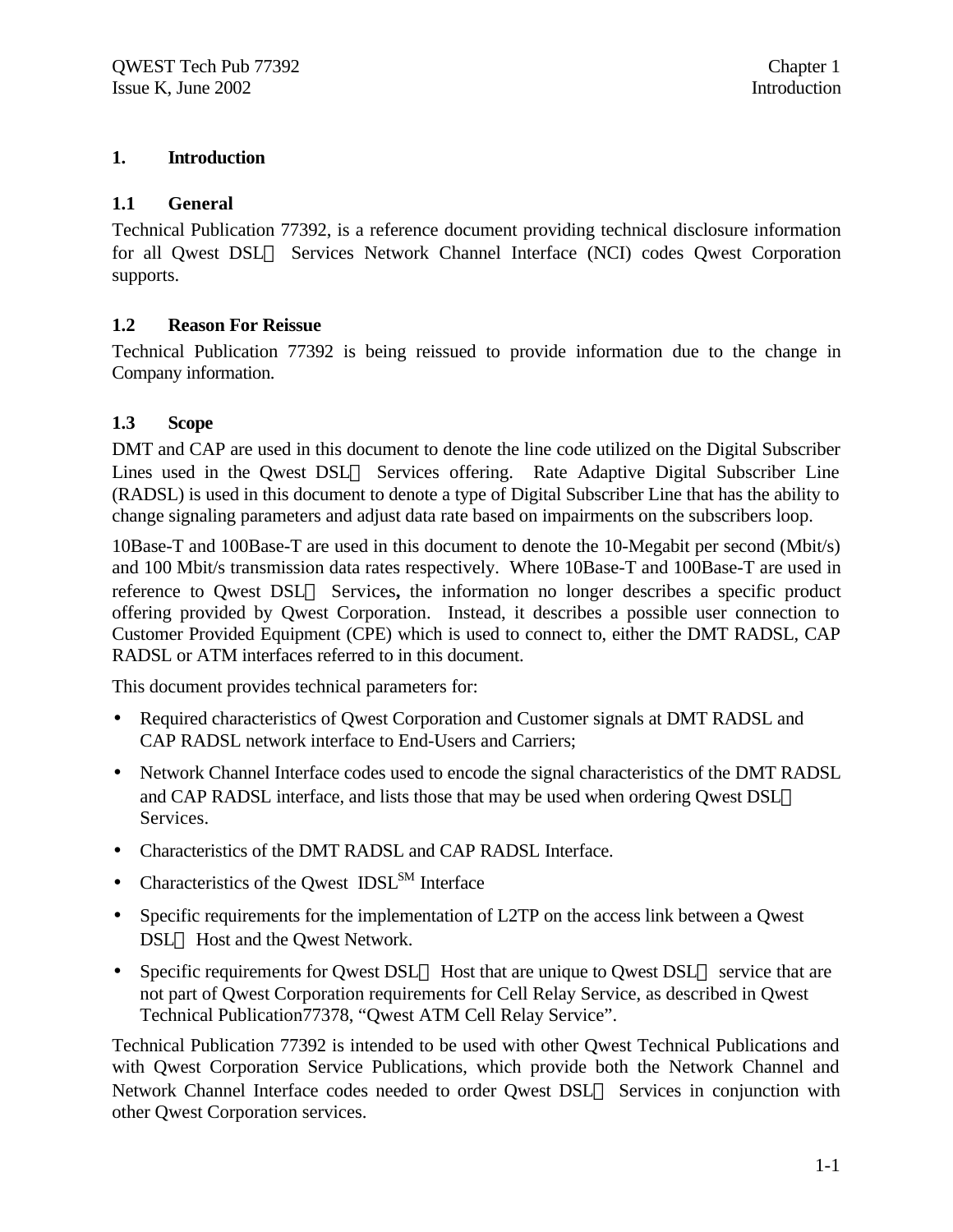## **CONTENTS**

## **Chapter and Section Page**

 $\begin{array}{c} \rule{0pt}{2ex} \rule{0pt}{2ex} \rule{0pt}{2ex} \rule{0pt}{2ex} \rule{0pt}{2ex} \rule{0pt}{2ex} \rule{0pt}{2ex} \rule{0pt}{2ex} \rule{0pt}{2ex} \rule{0pt}{2ex} \rule{0pt}{2ex} \rule{0pt}{2ex} \rule{0pt}{2ex} \rule{0pt}{2ex} \rule{0pt}{2ex} \rule{0pt}{2ex} \rule{0pt}{2ex} \rule{0pt}{2ex} \rule{0pt}{2ex} \rule{0pt}{2ex} \rule{0pt}{2ex} \rule{0pt}{2ex} \rule{0pt}{2ex} \rule{0pt}{$ 

| 2. |      |                                                                                  |  |
|----|------|----------------------------------------------------------------------------------|--|
|    | 2.1. |                                                                                  |  |
|    | 2.2. |                                                                                  |  |
|    |      |                                                                                  |  |
|    |      |                                                                                  |  |
|    |      |                                                                                  |  |
|    |      |                                                                                  |  |
|    |      |                                                                                  |  |
|    |      |                                                                                  |  |
|    |      |                                                                                  |  |
|    |      |                                                                                  |  |
|    | 2.3. |                                                                                  |  |
|    | 2.4. |                                                                                  |  |
|    |      |                                                                                  |  |
|    |      | 2.4.2. CISCO <sup>TM</sup> Digital Off-Hook (DOH) Signaling-Grandfathered2-7     |  |
|    |      |                                                                                  |  |
|    |      |                                                                                  |  |
|    |      | 2.4.5. Modem Pooled Service (Qwest DSL Select <sup>TM</sup> )-Grandfathered 2-10 |  |
|    |      |                                                                                  |  |
|    |      |                                                                                  |  |
|    |      | 2.4.8. Data Link Layer (Tunneling Method Non-Concentrated)2-15                   |  |
|    |      |                                                                                  |  |
|    |      |                                                                                  |  |
|    |      |                                                                                  |  |
|    | 2.5. |                                                                                  |  |
|    |      |                                                                                  |  |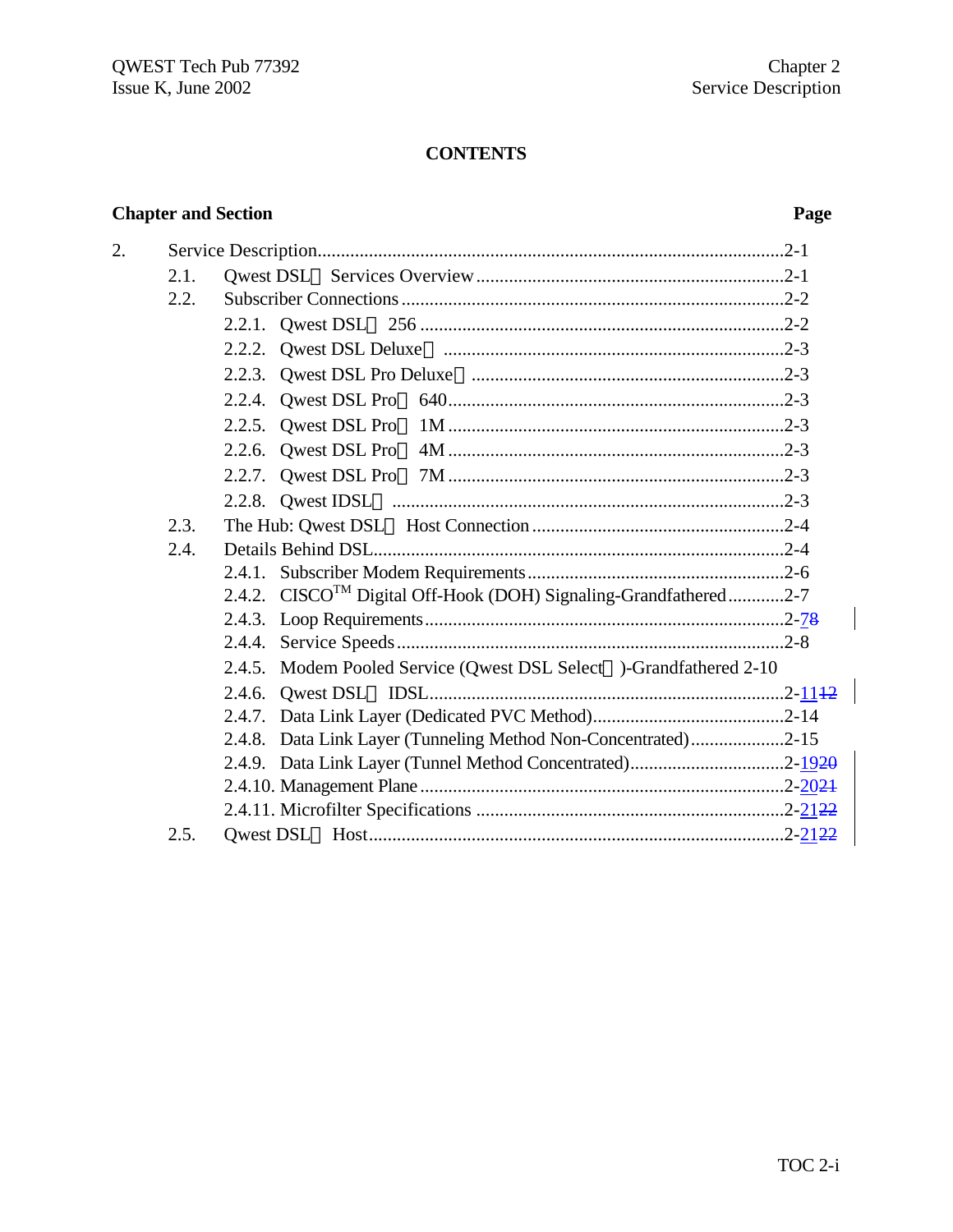## **Figures**

| $2 - 1$       |  |
|---------------|--|
| $2 - 2$       |  |
| $2 - 3$       |  |
| $2 - 4$       |  |
| $2 - 5$       |  |
| $2 - 6$       |  |
| $2 - 7$       |  |
| $2 - 8$       |  |
| <b>Tables</b> |  |
| $2 - 1$       |  |
| $2 - 2$       |  |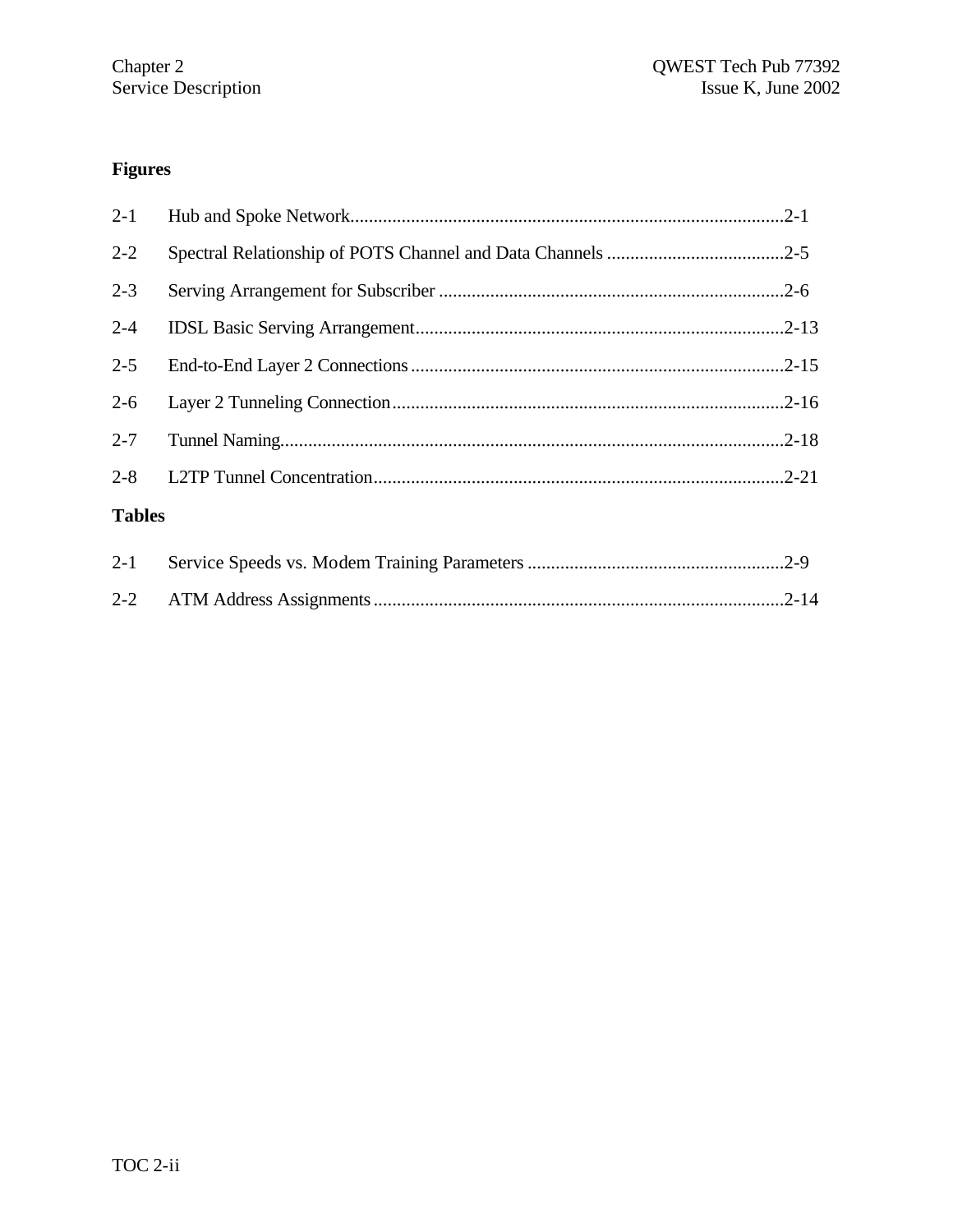## **2 Service Description**

Owest  $DSL^{TM}$  Services is the umbrella name for Owest Corporation's family of services using Digital Subscriber Line (DSL) technology. DSL functions in combination with Asynchronous Transfer Mode (ATM) access. The combination between DSL service and ATM access provides subscribers a continuous dedicated access to their Corporate Local Area Network (LAN) or Internet Service Provider (ISP).

DSL provides simultaneous voice and high-speed data services over a single copper wire pair. Data traffic transmits at speeds much faster than voice band analog modems. ATM access allows the ISP or Corporate Local Area Network (LAN) to aggregate the data traffic from many customers who are using DSL.

There are several variations of DSL technology transmitted over copper cabling to move data between customer locations and the serving wire center. Wire center equipment separates the voice traffic from the data traffic. Data traffic is connected to a high-speed network and delivered to the host destination. Voice communications are sent to the local switching system. Qwest  $DSL<sup>TM</sup>$  Services subscribers are provided enough bandwidth for interactive data and video services. Some forms of DSL technologies include: Integrated Services Digital Network (ISDN) Digital Subscriber Line (IDSL), High Bit Rate DSL (HDSL), Single Line HDSL (SHDSL), Asymmetric DSL (ADSL), and Very High Bit Rate DSL (VDSL). The technologies in use by Owest DSL<sup>™</sup> Services are:

- ADSL using Rate Adaptive Digital subscriber Line (RADSL).
- IDSL for customers subscribed to the Qwest Corporation's Qwest IDSL $^{SM}$ .

## **2.1 Qwest DSLÔ Services Overview**

Qwest DSL<sup>TM</sup> Services consists of two service categories: subscriber and Qwest DSL<sup>TM</sup> Host. These two categories correspond to the hub and spoke nature of the service architecture (see Figure 2-1 below). Subscriber services are the spoke network connections. Each of the spoke connections must be associated with a host or a network connection to the Qwest  $DSL^{TM}$  Host.



**Figure 2- 1 Hub and Spoke Network**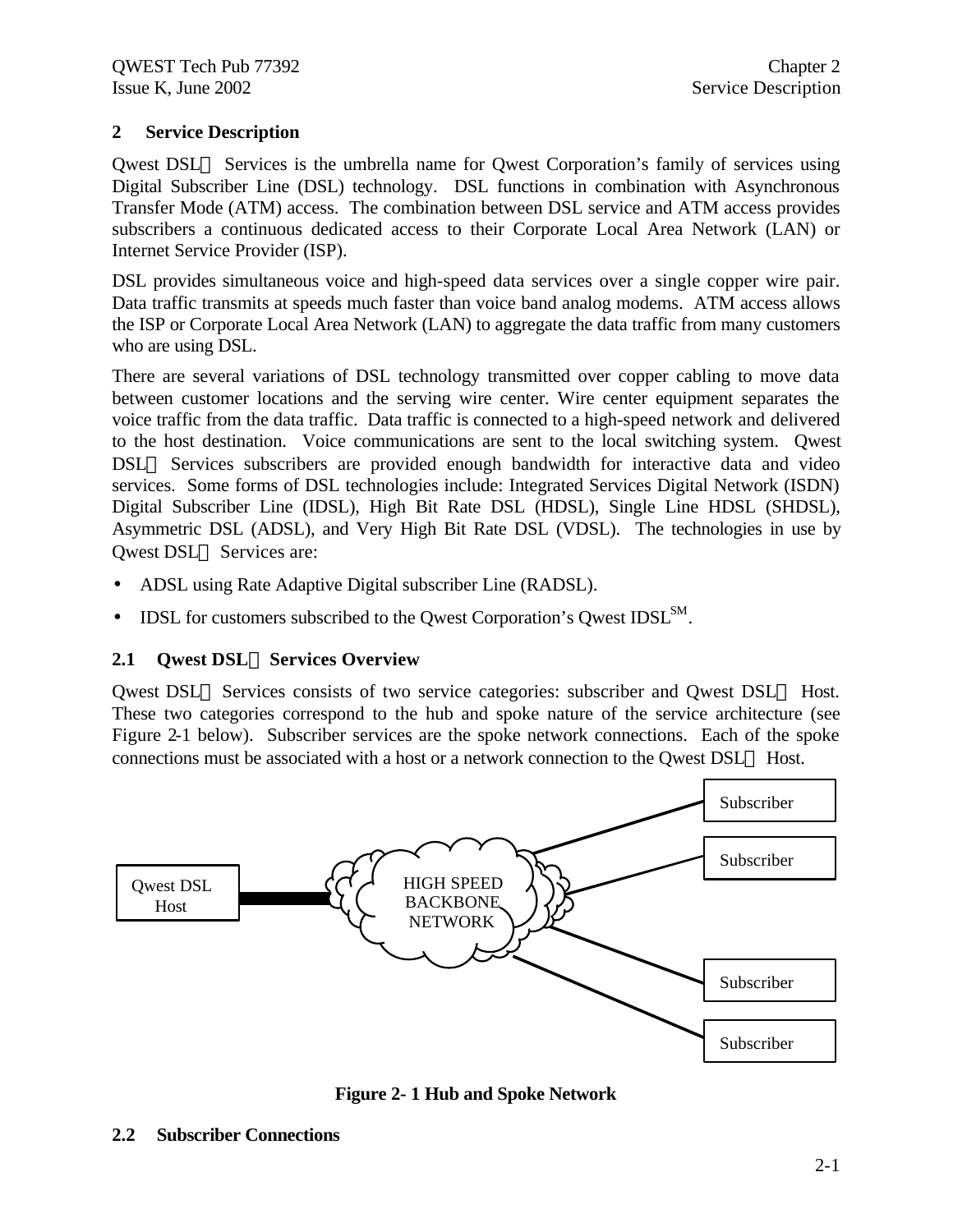Subscriber service uses xDSL technology to transport high capacity bi-directional data over a single pair of copper wires. In the case of RADSL, the data stream is carried along with Plain Old Telephone Service (POTS). Subscribers are provided with Discrete Multi-Tone (DMT) RADSL interface. Previous RADSL service required a Carrierless Amplitude/Phase Modulation (CAP) RADSL interface. All CAP RADSL services are grandfathered. The RADSL interface connects to either an internal or external RADSL modem at the customer's premises. If a Subscriber's service is provided by Qwest  $IDSL<sup>SM</sup>$ , the IDSL line requires its' own pair of wires and the data stream does not share the same pair of wires as the POTS. In both the RADSL and IDSL cases, all customer data travels directly into the backbone of the Qwest Corporation's data network.

Note: DMT RADSL will be the base line coding technology for Qwest  $DSL^{TM}$ . CAP RADSL is discontinued, but is supported for indeterminate amount time.

Subscriber service is segmented into eight (8) different available data rates:

- Data rate of 144 Kbit/s Bi-directional (Qwest IDSL<sup>SM</sup>)
- Data rate of 256 Kbit/s from the network to the user (downstream) and up to 256 Kbit/s from the user to the network (upstream) (Qwest  $DSL^{TM}$  256)
- Data rate of 640 Kbit/s from the network to the user (downstream) and up to 256 Kbit/s from the user to the network (upstream) (Qwest DSL Deluxe<sup>TM</sup>)
- Data rate up to 640 Kbit/s from the network to the user (downstream) and up to 256 Kbit/s from the user to the network (upstream) (Qwest DSL Pro Deluxe<sup>TM</sup>)
- Data rate of 640 Kbit/s from the network to the user (downstream) and up to 640 Kbit/s from the user to the network (upstream) (Qwest DSL Pro<sup>TM</sup> 640)
- Data rate of 1.024 Mbit/s from the network to the user (downstream) and up to 1 Mbit/s from the user to the network (upstream) (Qwest DSL Pro<sup> $TM$ </sup> 1M)
- Data rate of 4 Mbit/s from the network to the user (downstream) and up to 1 Mbit/s from the user to the network (upstream) (Qwest DSL Pro $TM$  4M)
- Data rate of 7 Mbit/s from the network to the user (downstream) and up to 1 Mbit/s from the user to the network (upstream) (Qwest DSL Pro<sup>TM</sup> 7M)

All eight (8) data rates are provided over copper wires simultaneously carrying POTS and these data rates are provided in eight (8) service classes.

## **2.1.12.2.1 Qwest DSLÔ 256**

Qwest DSL<sup>TM</sup> 256 Service allows the customer to have a permanent or always on down stream of 256 Kbit/s and upstream up to 256 Kbit/s to their ISP or Corporate LAN. Qwest DSL<sup>TM</sup> 256 is a DMT line coding service.

## **2.1.22.2.2 Qwest DSL DeluxeÔ**

Qwest DSL Deluxe<sup>TM</sup> Service allows the customer to have a permanent or always on downstream up to 640 Kbit/s and upstream up to 256 Kbit/s data connection to their ISP or Corporate LAN. Qwest DSL Deluxe™ is a DMT line coding service.

**2.1.32.2.3 Qwest DSL Pro DeluxeÔ**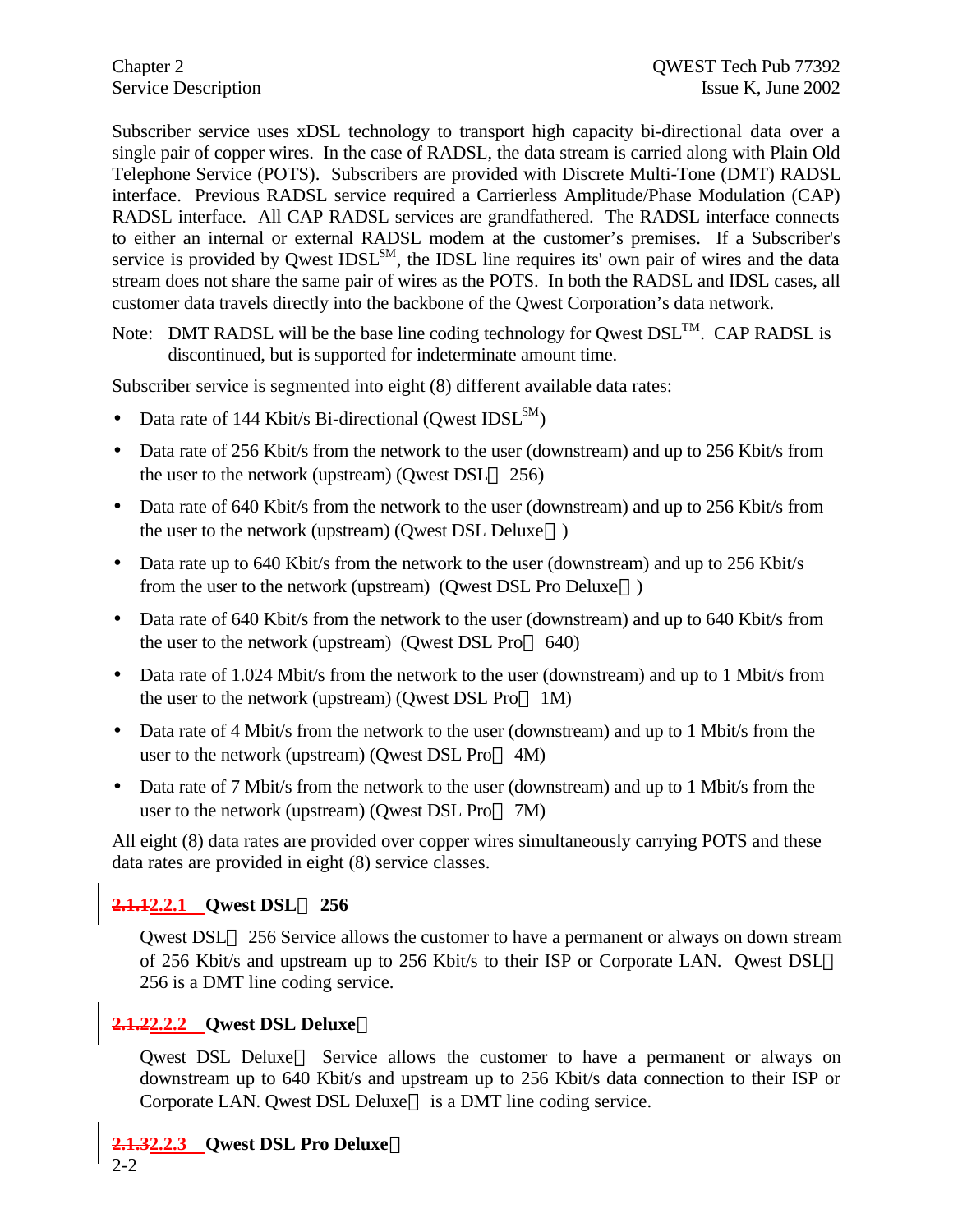Qwest DSL Pro Deluxe<sup> $TM$ </sup> Service allows the customer to have a permanent or always on downstream 640 Kbit/s and upstream up to 256 Kbit/s data connection to their ISP or Corporate LAN. Qwest DSL Pro Deluxe<sup>TM</sup> is a DMT line coding service.

#### **2.1.42.2.4 Qwest DSL ProÔ 640**

Qwest DSL Pro<sup>TM</sup> 640 Service allows the customer to have a permanent or always on downstream of 640 Kbit/s and upstream up to 640 Kbit/s data connection to their ISP or Corporate LAN. Qwest DSL Pro $TM$  640 is a DMT line coding service.

#### **2.1.52.2.5 Qwest DSL ProÔ 1M**

Qwest DSL Pro<sup>TM</sup> 1M Service allows the customer to have a permanent or always on 1.024 Mbit/s downstream, and up to 1Mbit/s upstream data connection to their ISP or Corporate LAN. Owest DSL Pro<sup>TM</sup> 1M is a DMT line coding service.

#### **2.1.62.2.6 Qwest DSL ProÔ 4M**

Owest DSL Pro<sup>TM</sup> 4M Service allows the customer to have a permanent or always on downstream 4 Mbit/s downstream, and up to 1Mbit/s upstream data connection to their ISP or Corporate LAN. Qwest DSL Pro<sup>TM</sup> 4M is a DMT line coding service.

#### **2.1.72.2.7 Qwest DSL ProÔ 7M**

Owest DSL Pro<sup> $TM$ </sup> 7M Service allows the customer to have a permanent or always on downstream 7 Mbit/s downstream, and up to 1Mbit/s upstream data connection to their ISP or Corporate LAN. Qwest DSL Pro<sup>TM</sup> 7M is a DMT line coding service.

## **2.1.82.2.8 Qwest IDSLÔ**

This service offering utilizes standard ISDN technology to deliver Qwest  $DSL^{TM}$  service to those subscribers who are beyond the loop limits of RADSL or are served from a Digital Loop Carrier (DLC). The service provides a dedicated connection to a Qwest  $DSL^{TM}$  Host at a nominal speed of 144 Kbit/s. Unlike the other Owest  $DSL^{TM}$  services, this service requires a separate pair of wires to the subscriber's location and does not include a POTS connection with the service.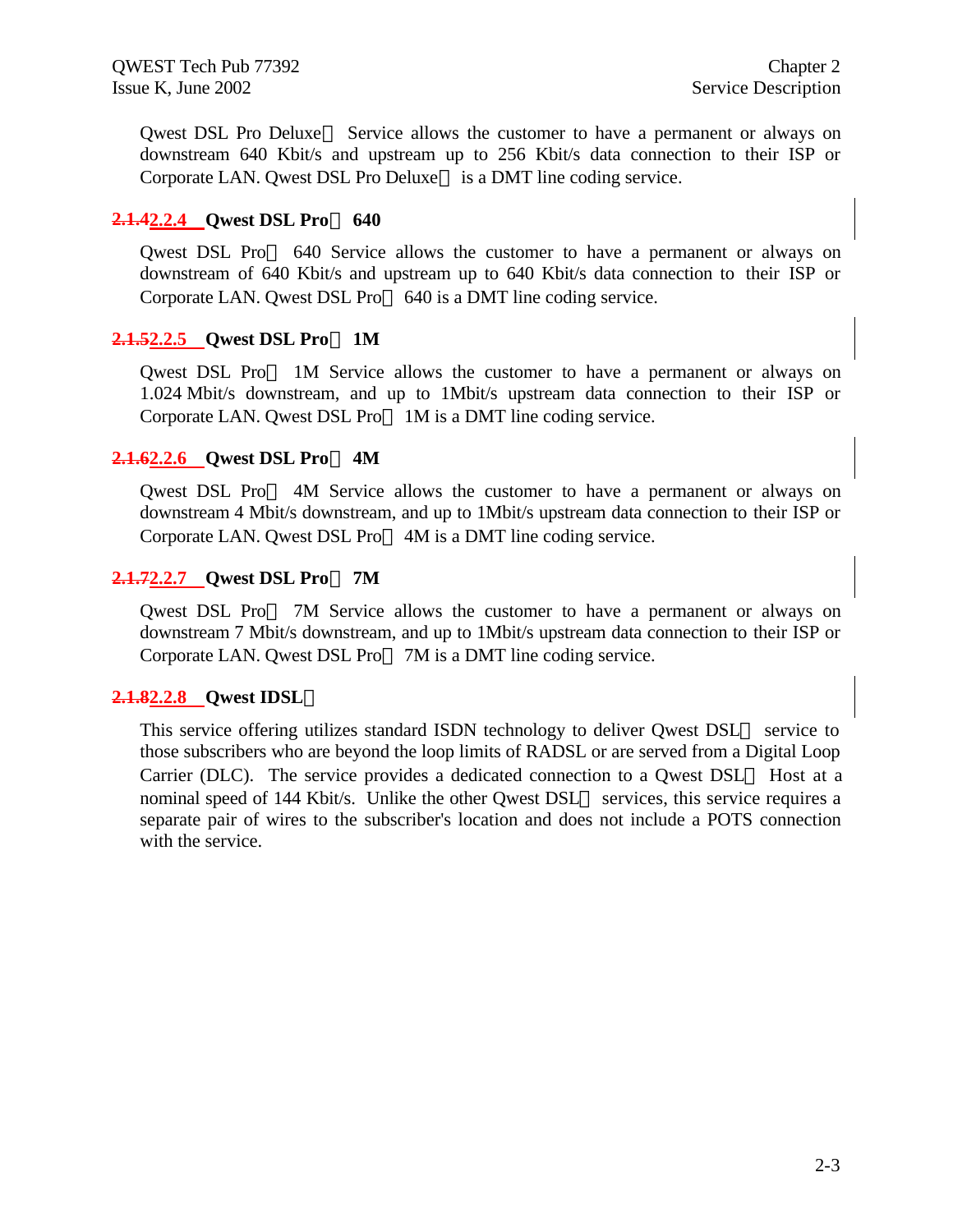## **2.3 The Hub: Qwest DSLÔ Host Connection**

Qwest  $DSL<sup>TM</sup>$  Host functions as the hub of the hub and spoke network. The subscriber is the spoke. Each subscriber connection must be matched with a Qwest  $DSL^{TM}$  Host connection.

The Qwest  $DSL<sup>TM</sup>$  Host service is provided to small businesses, corporations or ISPs, allowing them to aggregate data streams from many subscribers onto a single high-speed data connection. An example of such an arrangement is a group of telecommuters to a particular corporation. Each user would have a spoke network connection that is associated with the corporation's hub connection. An ISP would be another example of the Qwest  $DSL^{TM}$  Host service. ISPs can use Qwest  $DSL<sup>TM</sup>$  Host as an aggregation point for many subscribers in a given metro area. The Qwest  $DSL<sup>TM</sup>$  Host connection provides the central site with a high speed Asynchronous Transfer Mode (ATM) connection. The transport pipe provisioned to the Qwest  $DSL^{TM}$  Host is available at a range of speeds:

- 1.5 Mbit/s (using DS-1 transport and delivering an ATM interface)
- 3-45 Mbit/s peak bandwidth in 3 Mbit/s increments; beginning with 3, 6, 9.... up to a nominal 45 Mbit/s, on a 45 Mbit/s ATM interface.
- 3-155 Mbit/s peak bandwidth in 3 Mbit/s increments; beginning with 3, 6, 9... up to a nominal 155 Mbit/s, on a 155 Mbit/s ATM interface.
	- Note: The 45 Mbit/s ATM interface, if direct mapped, has a maximum cell rate of 104,268 cells/sec or 44.210 Mbit/s.
	- Note: A Qwest DSL<sup>TM</sup> Host using either the 45 Mbit/s or 155 Mbit/s ATM interface will only be allowed to have a maximum of 400 users (Point to Point Protocol (PPP) sessions or Virtual Circuits (VCs)) for each 3 Mbit/s of bandwidth purchased.

The choice of bandwidth at Qwest DSL<sup>TM</sup> Host allows the Qwest DSL<sup>TM</sup> Host subscriber (e.g., a telecom manager for a corporation, or the ISP network designer) to specify the appropriate performance level for the telecommuters or Internet users to which they are connected.

#### **2.4 Details Behind DSL**

The RADSL Modem, which is Customer Provided Equipment (CPE) and placed at the customer location, removes or places data traffic onto the same pair of wires that carries the customer's telephone service. The customer's telephone service is unaffected by the data traffic because the upstream (user to network direction) and downstream (network to user direction) data channels reside in frequency bands above the voice band. Figure 2-2 shows the representative spectral placements of the upstream and downstream channels, which are placed at frequencies above the POTS channel. The upstream channel occupies the lower frequencies and the downstream channel occupies the higher frequencies for the DSL line signals.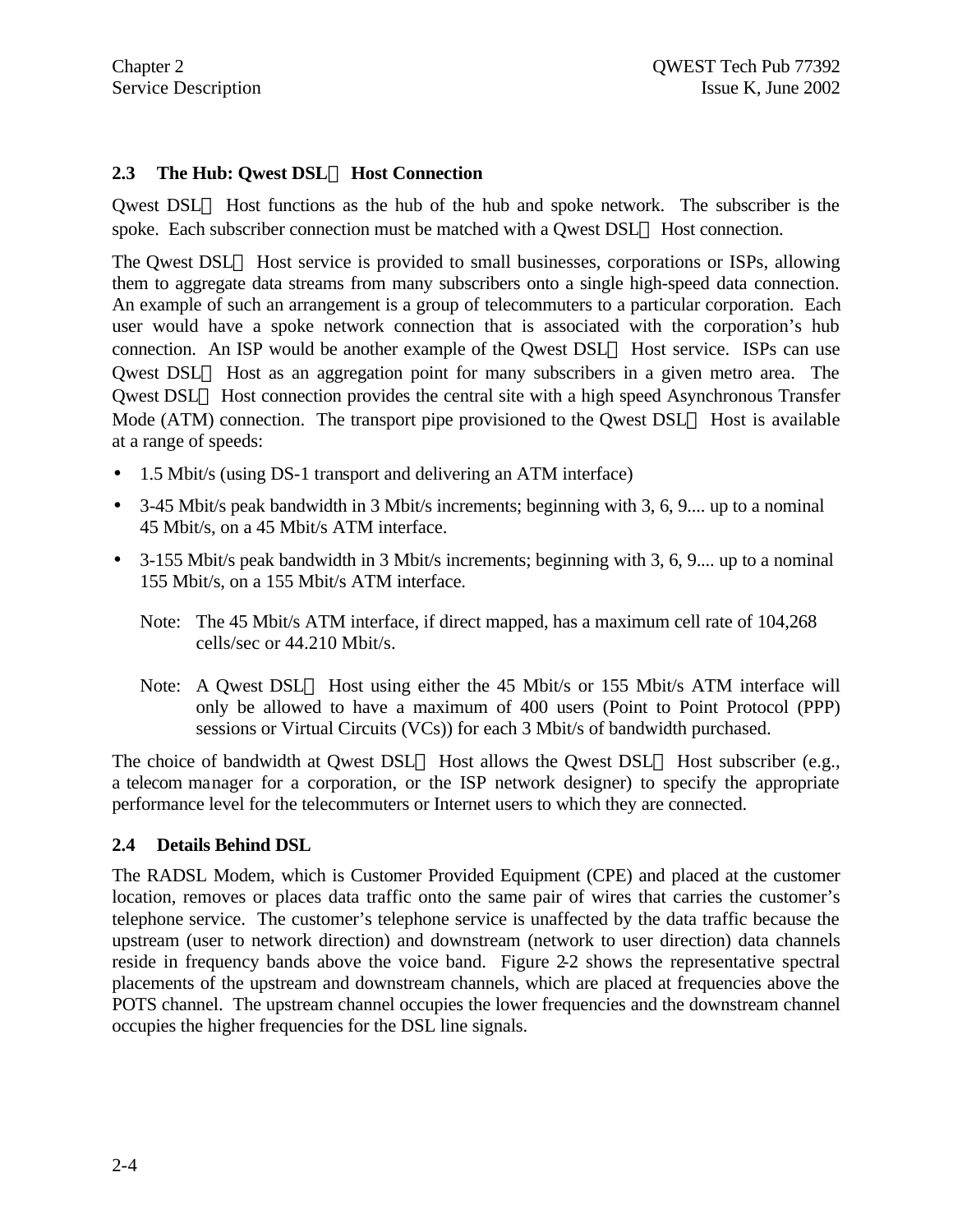



Figure 2-3 shows the typical serving arrangement for a subscriber. The RADSL modem shown here can be either a stand-alone device or one that is inserted directly into the customer's computer. If the modem is a stand-alone device, it would be connected to the customer's computer by way of a high-speed data connection such as an Ethernet 10/100Base-T or Universal Serial Bus (USB). As previously mentioned, the modem is connected to the telephone wiring. This is accomplished by way of a RJ-11 jack. The customer's telephones are connected to the same telephone wiring. A device called a Microfilter must be placed in line with the cord from the telephone set. A Microfilter is used to prevent ringing transients from interfering with the RADSL signal.



**Figure 2- 3 Serving Arrangement for Qwest DSLÔ Subscriber**

In the Qwest Corporation's Central Office (CO) (or Remote Terminal) a splitter separates the subscriber's data traffic and voice traffic. The subscriber voice traffic is sent on to the Qwest Corporation's Public Switched Telephone Network (PSTN). Data traffic is sent to a matching RADSL modem in a Digital Subscriber Line Access Multiplexer (DSLAM).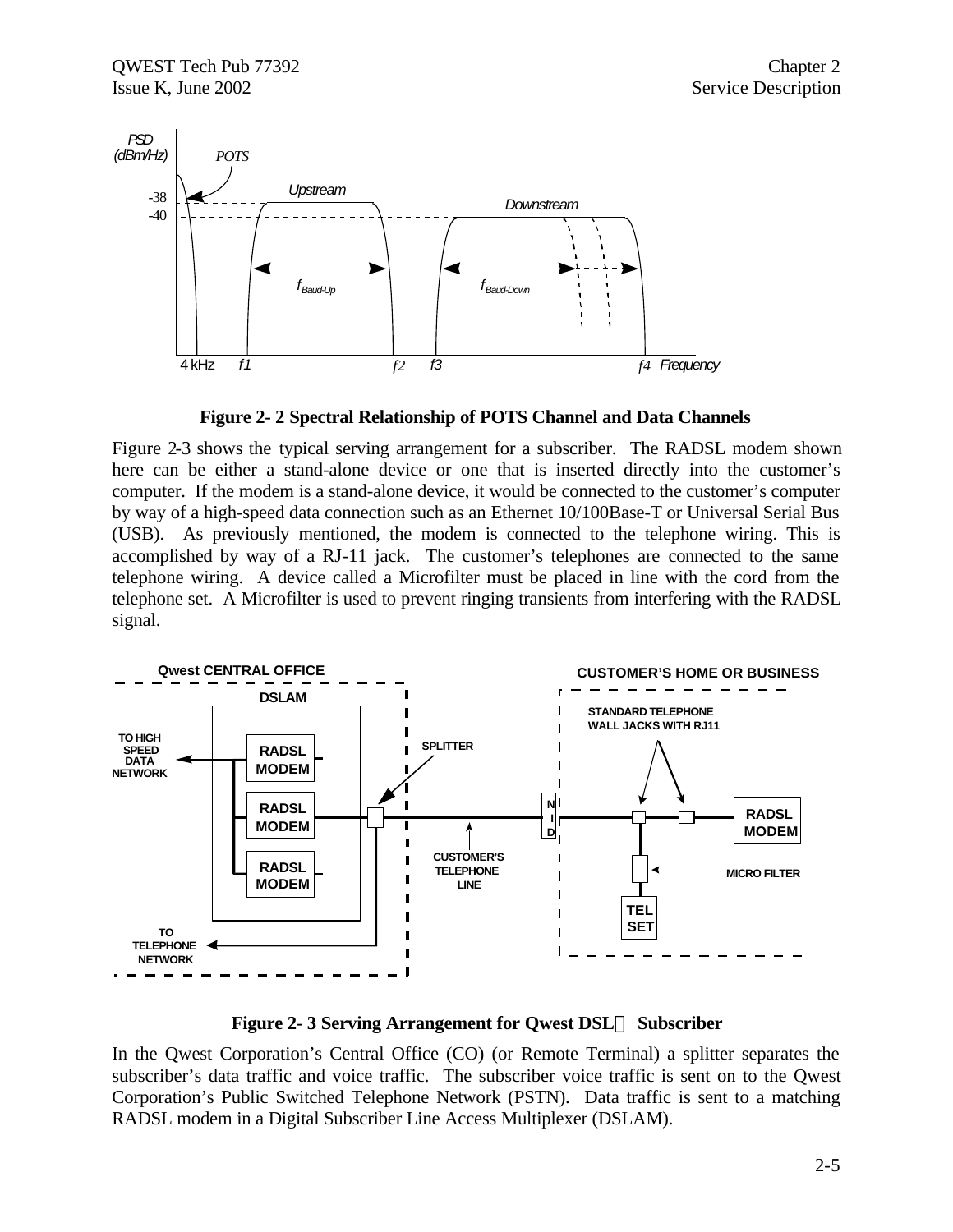The RADSL modem inside a central office along with the RADSL modem inside the subscriber's home or business form what is referred to as the Digital Subscriber Line (DSL). The data from the subscriber is combined with data from other subscribers served by the same DSLAM and sent to a high-speed data network.

The above serving arrangement is what is used in all case with one exception. That exception is in the case where Plain Old Telephone Service (POTS) is served by what is called a Fiber To The Curb (FTTC) architecture. In a FTTC architecture, there is no physical way to combine the DSL signal with a POTS line. In this case, the DSL service will be provisioned on it's own pair of wires and not combined with any telephone service. In this case, there is no need for filters at the customer end because there is no splitter at the Qwest side that combines telephone service with the DSL signal.

## **Note 1: Grandfathered Qwest DSLÔ CAP Line Coding Service**

The paragraphs below describe Qwest DSL<sup>TM</sup> Service using CAP Line Coding. All Qwest DSL<sup>TM</sup> Services using CAP line coding have been grandfathered at release of revision H of Technical Publication 77392, *"Qwest DSLÔ Service"*, April 2001.

In the DSLAM there may be a device called a Line Concentrator Chassis (LCC). It is physically between the splitter and the modem in the DSLAM and all subscriber lines are connected to this chassis, if it is present. The primary purpose of this chassis is to allow for the connection of any subscriber's line to any one of the designated groups of modems in the DSLAM. The equipment in the LCC has the ability to detect when a subscriber's modem is attempting to train and will connect the subscriber's line to one of the available modems in the DSLAM. In a 1 to 1 configuration the number of subscriber lines is equal to the number of modems in the DSLAM and the use of the LCC is optional.

The LCC also provides the ability to allow for subscriber line concentration. In this configuration the number of subscriber lines is greater than the number of modems in the DSLAM and is required in this situation. It is this feature that allows Qwest Corporation to make available a modempooled service. As with the 1 to 1 configuration, the equipment in the LCC detects that the subscriber modem is attempting to train. However, in the concentrated configuration the LCC will only be able to connect the subscriber's line to a modem if there is a modem available. If there is no available modem, the LCC will send a signal to the subscriber's modem that indicates there is no modem available. The signal that is sent to the subscriber's modem is described in section 2.4.2.

#### **End Note 1:**

#### **2.4.1 Subscriber Modem Requirements**

The subscriber must have a RADSL modem inside their home or business. The RADSL modem must conform to ANSI T1.413 Issue 2 1998, *"Telecommunications – Network and Customer Installation Interfaces – Asymmetric Digital Subscriber Line (ADSL) Metallic Interface"*.

## **Note 2: Grandfathered Qwest DSLÔ CAP Line Coding Service**

The paragraphs below describe Qwest  $DSL^{TM}$  Service using CAP Line Coding. All Qwest  $DSL<sup>TM</sup>$  Services using CAP line coding have been grandfathered at release of revision H of Technical Publication 77392, *"Qwest DSLÔ Service"*, April 2001.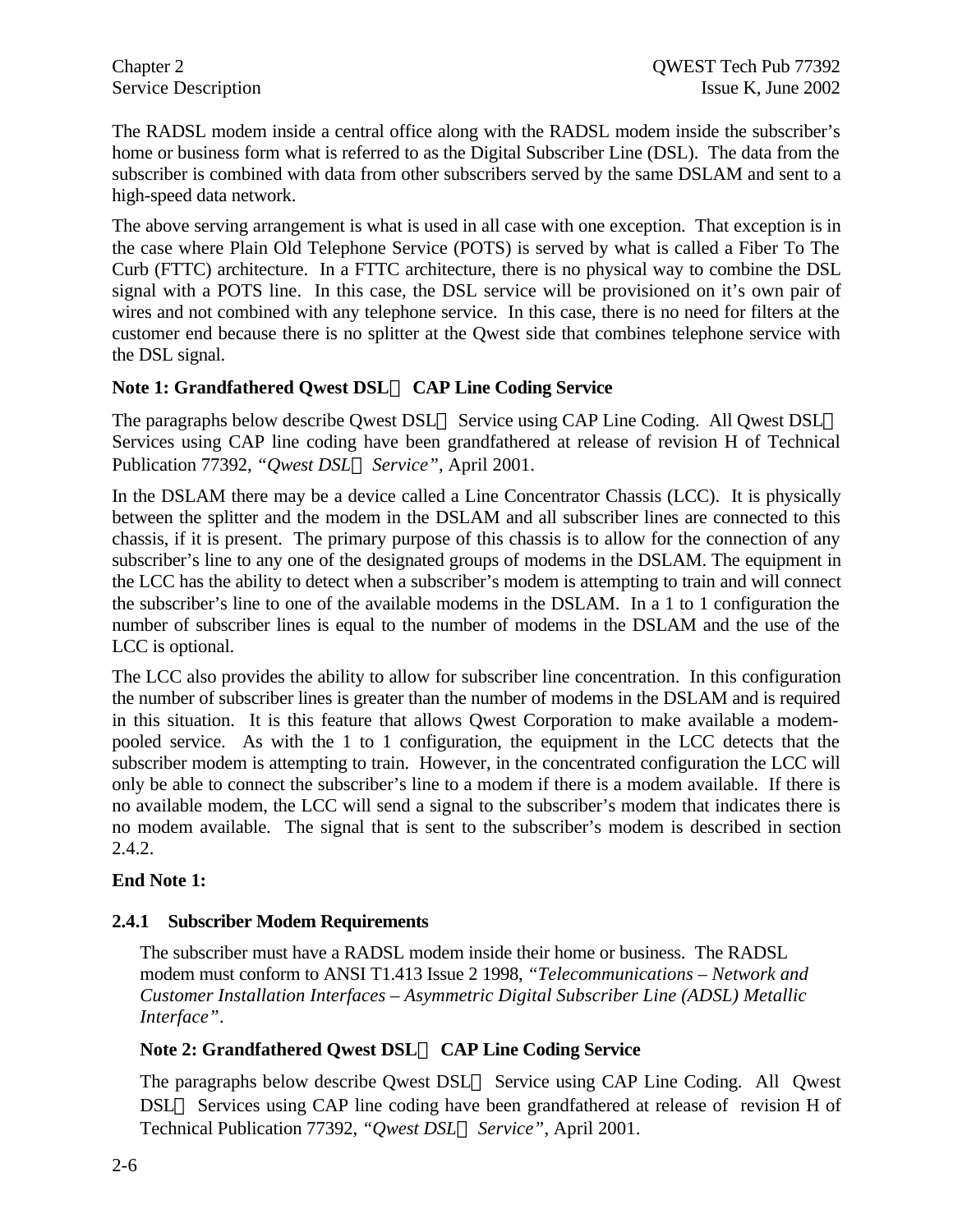For modem pooled configuration and discontinued 1 to 1 dedicated configuration, the RADSL modems must conform to Cisco Systems<sup>TM</sup> document number 78-6088-02, "Carrierless AM/PM Rate Adaptive Digital Subscriber Line Interface Specification", January 29, 1999.

RADSL modems that conform to versions of the interface specification which were published by NetSpeed<sup>TM</sup> and Cisco Systems<sup>TM</sup> document number 78-6088-02, "Carrierless AM/PM Rate Adaptive Digital Subscriber Line Interface Specification", January 29, 1999 will continue to work on CAP line coding. However for an upgrade to DMT line coding, it would be required for the user to upgrade their modem to one that complies with ANSI T1.413 Issue 2, 1998.

Users that subscribe to the Qwest DSL Select<sup>TM</sup> modem pooled version of the service  $\frac{must}{}$ have a modem that conforms to Cisco Systems<sup>TM</sup> document number 78-6088-02, "Carrierless AM/PM Rate Adaptive Digital Subscriber Line Interface Specification", January 29, 1999. In particular, the modem must have an idle timer implemented in the modem that can be set by the network. This timer will be set using the Vendor Specific four 16-bit words that are exchanged when the customer modem, RTU-R, trains with the modem in the network. In addition, these words are used for determining compatibility and configuring feature sets. Section 5.1.6 of the above interface specification defines the information contained in these words.

#### **End Note 2:**

## **2.4.2 CISCOTM Digital Off-Hook (DOH) Signaling-Grandfathered**

#### **Note 3: Grandfathered Qwest DSLÔ CAP Line Coding Service**

The paragraphs below describe Qwest  $DSL^{TM}$  Service using CAP Line Coding. All Qwest  $DSL<sup>TM</sup>$  Services using CAP line coding have been grandfathered at release of revision H of Technical Publication 77392, *"Qwest DSLÔ Service"*, April 2001.

Qwest DSL Select<sup> $TM$ </sup> modem pooled service, the Subscriber Service utilizes the Digital Off-Hook (DOH) signaling capability described in Section 5.1.7 of the Cisco Systems<sup>TM</sup> interface document mentioned above. However, only the "DOH Busy Signal" function of DOH Signaling is implemented at this time. It will be sent to the user's modem in the unlikely event that no modem is available in the network.

The "DOH Alert Signal" function is not implemented at this time.

**Note:** The DOH Busy Signal will be turned on even in the 1:1 configuration of the DSLAM. If the number of in service DSLAM modems becomes less than the number of subscribers connected to the DSLAM, those subscribers attempting to connect once all of the in service modems are busy will receive the "DOH Busy Signal".

#### **End Note 3:**

#### **2.4.3 Loop Requirements**

RADSL modems are designed to operate on copper loops that meet certain criteria. Customer's loops must meet those criteria in order for Qwest Corporation to even consider provisioning the service for the customer. Those criteria are: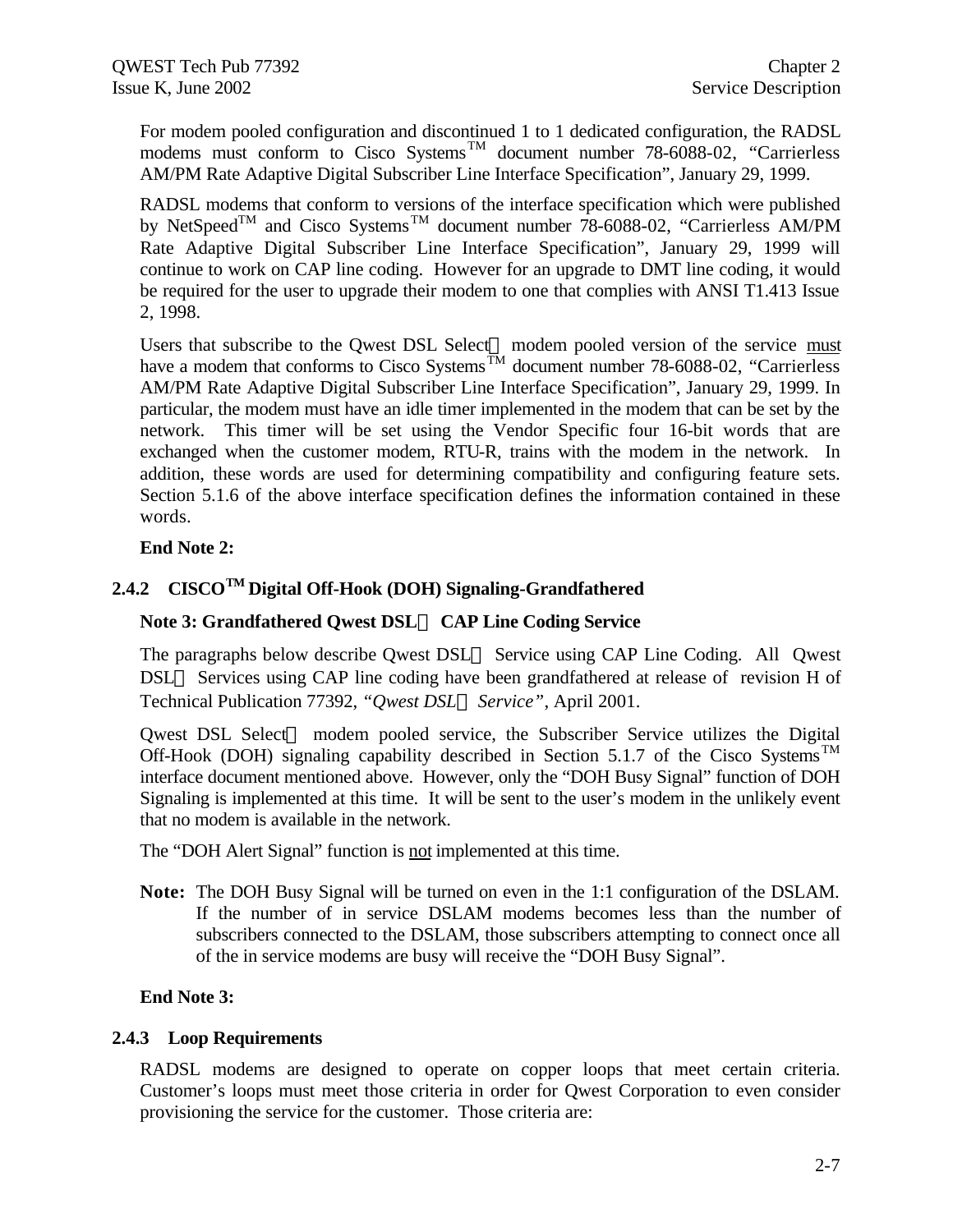- A loop no longer than 15,000 feet of 26-gauge copper or 18,000 feet of 24 gauge copper.
- The customer must be fed by a copper loop directly from the central office (future enhancements will allow customer served from Digital Loop Carrier (DLC) to qualify for this service).
- No load coils on loop.
- All bridge taps must be included in the total loop length.
- The sum of all bridged taps must not exceed 2,500 feet.

In addition, loop length (reach), wire gauge, and line noise are factors in determining the maximum downstream and upstream data rates that may be supported. The RADSL modem used by Qwest Corporation is capable of supporting downstream data rates from 256 Kbit/s up to 7168 Kbit/s; and upstream data rates from 272 Kbit/s up to 1088 Kbit/s as long as the Bit Error Rate (BER) is not in excess of  $1x10^{-7}$ . Since line noise is not constant, Qwest Corporation will provision the modem in the central office with a noise margin of 6dB for unknown impairments.

#### **2.4.4 2.4.4 Service Speeds**

Qwest Corporation will set a maximum downstream and upstream data rate based on the service selected by the customer.

In Section 2.2, Chapter 2, The Qwest  $DSL^{TM}$  Service Technical Publication documents the customer has a selection of eight (8) data rates from which to choose. The data rates are service designations and represent a nominal data rate that the customer can connect. The actual payload supported in either the downstream or upstream direction may be different the documented service speeds.

At the time the customer requests a Qwest  $DSL^{TM}$  service, the customer will be advised to the class of service speeds their loop will support. The customer may then select the service speed they desire.

The selected service speed will be used to software provision the central office modem for the maximum downstream and upstream data rates (maximum downstream and upstream payload) to be supported on the customer's line. These software settings will determine how the two (2) modems train or synchronize. In particular, it will control the constellation size and baud rate for both the downstream and upstream directions.

**Note:** Although the customer's line may have been provisioned for a particular maximum payload, the modems may train up at a rate lower than the maximum due to either impairments on or characteristics of the customer's loop.

## **Note 4: Grandfathered Qwest DSLÔ CAP Line Coding Service**

The paragraphs below describe Qwest  $DSL^{TM}$  Service using CAP Line Coding. All Qwest DSL™ Services using CAP line coding have been grandfathered per release of revision H of Technical Publication 77392, *"Qwest DSLÔ Service"*, April 2001.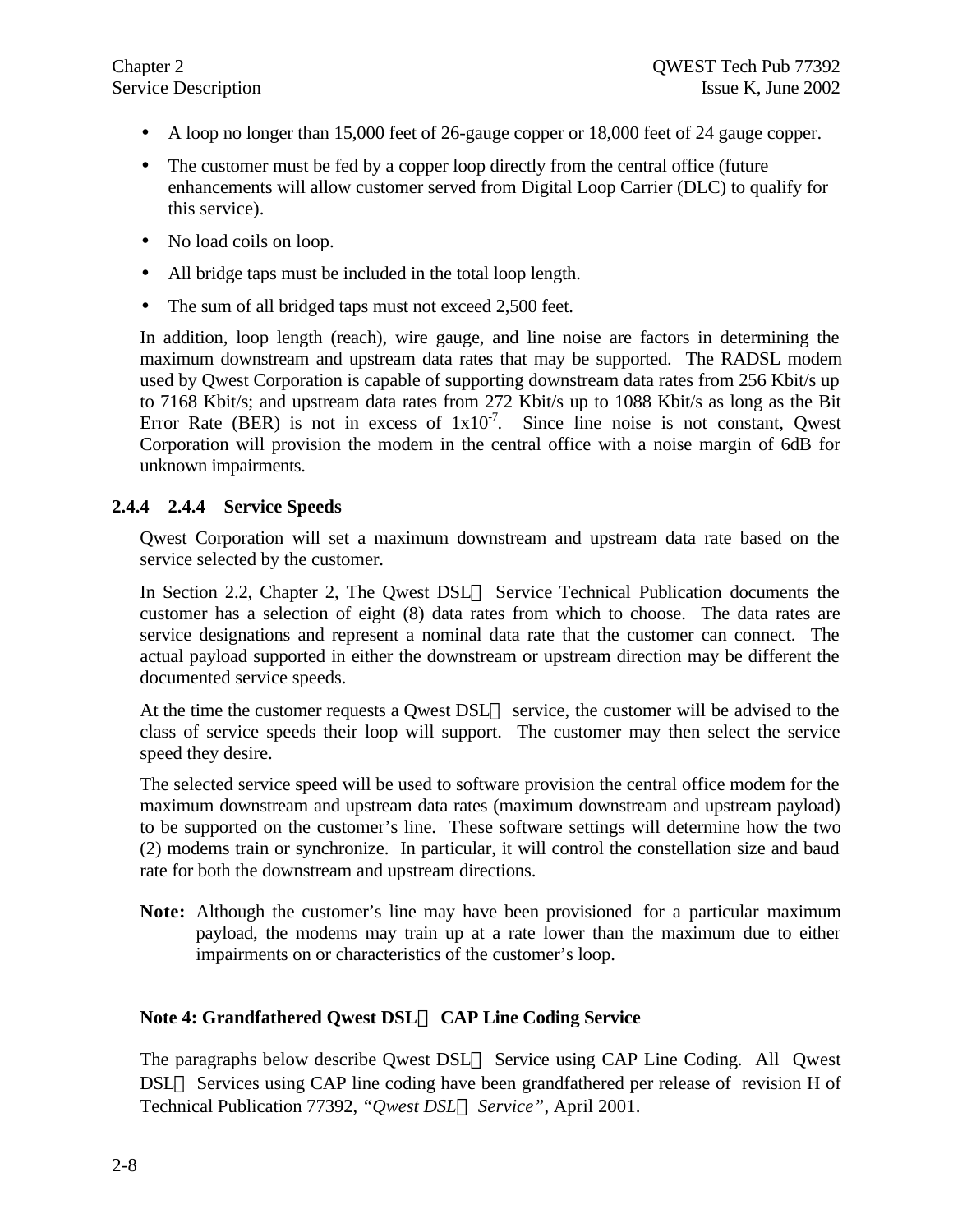Table 2-1 (For CAP Technology) below shows the relationship between the service speed, the maximum payload, constellation size, and baud rate.

| <b>Service Speed</b> |            | Maximum Payload |             |                 | <b>Constellation Size</b> | <b>Baud Rate In Kbaud</b> |          |
|----------------------|------------|-----------------|-------------|-----------------|---------------------------|---------------------------|----------|
| Down-stream          | Upstream   | Down-stream     | Upstream    | Down-<br>stream | Upstream                  | Down-stream               | Upstream |
| 256 Kbit/s           | 256 Kbit/s | 640 Kbit/s      | 272 Kbit/s  | 8               | 8                         | 340                       | 136      |
|                      |            |                 | <b>OR</b>   |                 |                           |                           |          |
| 256 Kbit/s           | 256 Kbit/s | 640 Kbit/s      | 272 Kbit/s  | 64              | 8                         | 136                       | 136      |
|                      |            |                 | <b>OR</b>   |                 |                           |                           |          |
| 256 Kbit/s           | 256 Kbit/s | 512 Kbit/s      | 272 Kbit/s  | 32              | 8                         | 136                       | 136      |
|                      |            |                 | <b>OR</b>   |                 |                           |                           |          |
| 256 Kbit/s           | 256 Kbit/s | 384 Kbit/s      | 272 Kbit/s  | 16              | 8                         | 136                       | 136      |
|                      |            |                 | <b>OR</b>   |                 |                           |                           |          |
| 256 Kbit/s           | 256 Kbit/s | 256 Kbit/s      | 272 Kbit/s  | 8               | 8                         | 136                       | 136      |
| 512 Kbit/s           | 512 Kbit/s | 640 Kbit/s      | 544 Kbit/s  | 8               | 32                        | 340                       | 136      |
|                      |            |                 | <b>OR</b>   |                 |                           |                           |          |
| 512 Kbit/s           | 512 Kbit/s | 640 Kbit/s      | 544 Kbit/s  | 64              | 32                        | 136                       | 136      |
|                      |            |                 | <b>OR</b>   |                 |                           |                           |          |
| 512 Kbit/s           | 512 Kbit/s | 512 Kbit/s      | 544 Kbit/s  | 32              | 32                        | 136                       | 136      |
| 768 Kbit/s           | 768 Kbit/s | 960 Kbit/s      | 816 Kbit/s  | 16              | 128                       | 340                       | 136      |
|                      |            |                 | <b>OR</b>   |                 |                           |                           |          |
| 768 Kbit/s           | 768 Kbit/s | 896 Kbit/s      | 816 Kbit/s  | 256             | 128                       | 136                       | 136      |
|                      |            |                 | <b>OR</b>   |                 |                           |                           |          |
| 768 Kbit/s           | 768 Kbit/s | 768 Kbit/s      | 816 Kbit/s  | 128             | 128                       | 136                       | 136      |
| 1 Mbit/s             | 1 Mbit/s   | 1280 Kbit/s     | 1088 Kbit/s | 32              | 256UC                     | 340                       | 136      |
| <b>OR</b>            |            |                 |             |                 |                           |                           |          |
| 1 Mbit/s             | 1 Mbit/s   | 1024 Kbit/s     | 1088 Kbit/s | 256UC           | 256UC                     | 136                       | 136      |
| 4 Mbit/s             | 1 Mbit/s   | 4480 Kbit/s     | 1088 Kbit/s | 256             | 256UC                     | 680                       | 136      |
|                      |            |                 | <b>OR</b>   |                 |                           |                           |          |
| 4 Mbit/s             | 1 Mbit/s   | 4480 Kbit/s     | 1088 Kbit/s | 64              | 256UC                     | 952                       | 136      |
| 7 Mbit/s             | 1 Mbit/s   | 7168 Kbit/s     | 1088 Kbit/s | 256UC           | 256UC                     | 952                       | 136      |

**Table 2-1 Service Speeds vs. Modem Training Parameters**

**Note:** 256UC represents an un-coded constellation size of 256. All other constellations depicted in the table are Trellis Encoded.

The constellation sizes and baud rates in the table above are described in Sections 5.1.3 and 5.1.5 of the Cisco Systems<sup>TM</sup> CAP RADSL interface document previously mentioned. This table does not represent all of the possible combinations of constellation size and baud rate that are currently supported by the Cisco Systems<sup>TM</sup> equipment being used by Qwest Corporation.

#### **End Note 4:**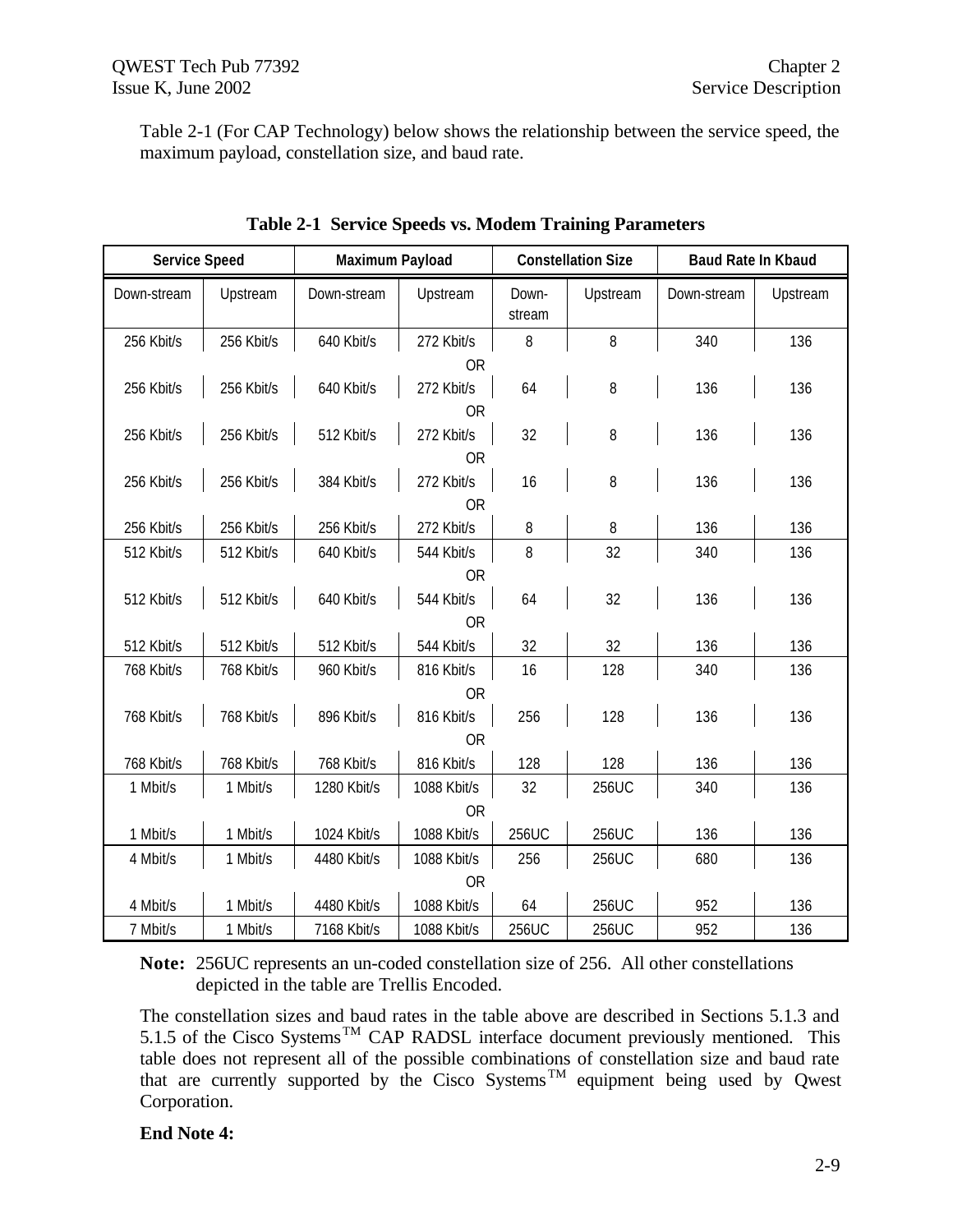## **2.4.5 Modem Pooled Service (Qwest DSL SelectÔ) -Grandfathered**

## **Note 5: Grandfathered Qwest DSLÔ CAP Line Coding Service**

The paragraphs below describe Qwest  $DSL^{TM}$  Service using CAP Line Coding. All Qwest  $DSL<sup>TM</sup>$  Services using CAP line coding have been grandfathered per release of revision H of Technical Publication 77392, *"Qwest DSLÔ Service"*, April 2001.

Modem pooling (Qwest DSL Select<sup> $TM$ </sup>) is an offering where a subscriber shares a pool of DSLAM modems with other users and has up to a 640 Kbit/s connection to either an ISP or Corporate LAN. Since the user is sharing a network modem (RTU-C) with other users, the service assumes that the user will disconnect from the network when they have ended their session with their ISP or Corporate LAN.

So that all subscribers in a given DSLAM have a fair opportunity to access a network modem (RTU-C), three timers are implemented that govern the length of time a subscriber is connected to a network modem (RTU-C). Those timers are:

- Idle Timer
- Session Timer
- Lockout Timer

Each of these timers will be discussed in further detail in the paragraphs below. These timers are under network control and can only be set by the network. The value to which each of these timers is set will be determined by Qwest Corporation and based on the ability of each subscriber to gain access to a network modem (RTU-C).

**Idle Timer:** The idle timer is used to drop the RADSL physical layer due to the lack of cell activity on the user interface. This timer is implemented in the network. The time set by the network is the number of minutes the timer should be allowed to run, without being reset, before the network modem (RTU-C) will drop or disconnect the RADSL Layer. Qwest Corporation is not using the Idle Timer described in the interface specification from Cisco Systems<sup>TM</sup>, which is implemented in the customer's modem.

At the time of modem initialization the Vendor Specific four 16-bit words are exchanged between the network and the user. At this time the contents of the 4 Vendor Specific words sent from the user's modem are examined to determine the software version loaded in the modem.

**Note:** If the value of the software version in the 4 Vendor Specific Words is not equal to or greater than 1 and the user is subscribed to the modem pooled service, the user's modem will not be allowed to continue connecting to a network modem (RTU-C).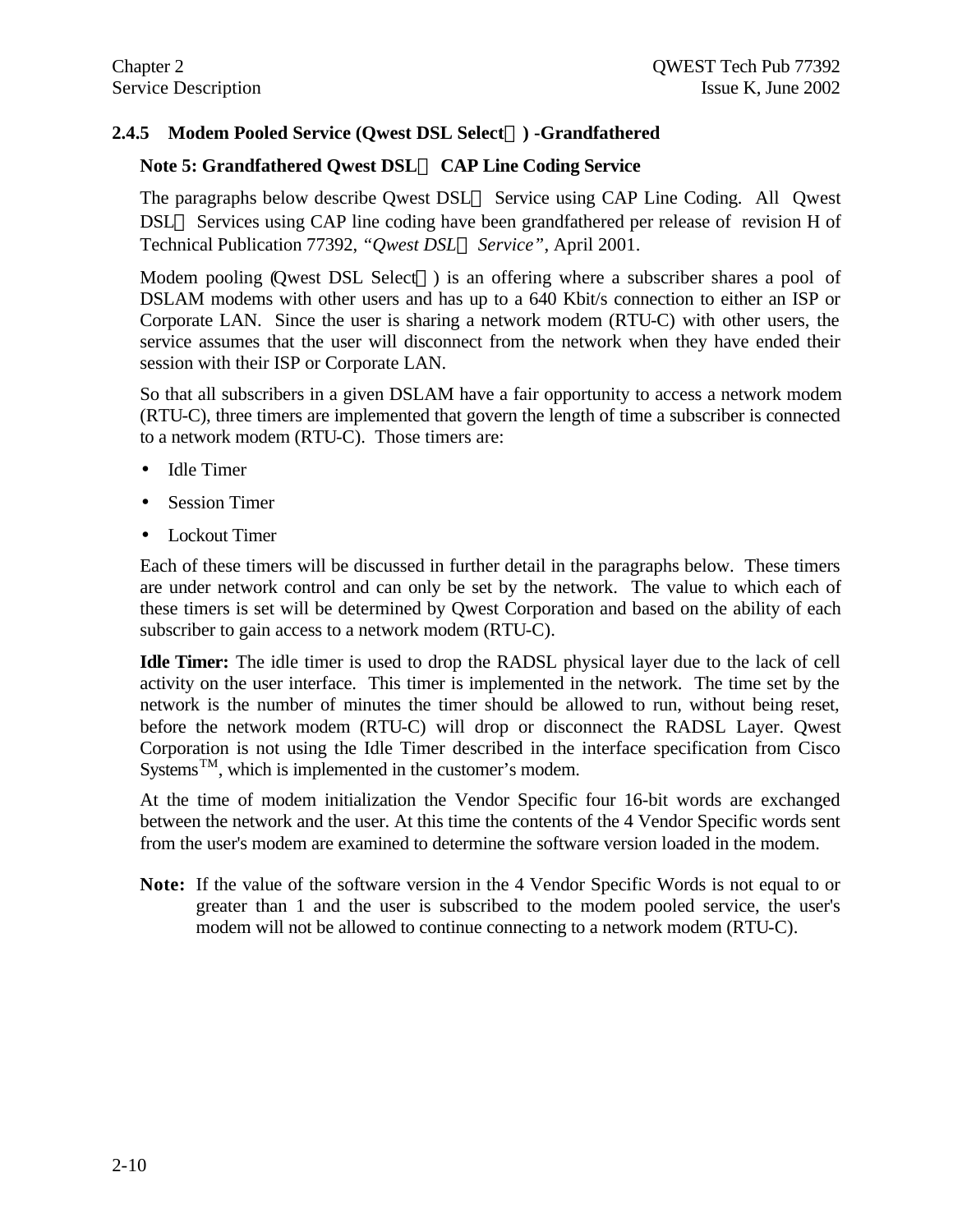Once modem initialization is complete, the timer starts counting, and will continue to count, as long as the combined total of ingress and egress cells on any of the data PVCs is below a predetermined threshold (cells per minute). If the combined total of ingress and egress cells rises above the threshold, the Idle Timer will be reset or reinitialized based on the value originally set by the network. If the timer is allowed to expire, the network modem (RTU-C) will drop the RADSL layer to the customer (RTU-C). The current implementation of the timer will allow the network to set the idle time anywhere in the range from 1 minute to 511 minutes in 1 minute increments.

**Session Timer:** The session timer keeps track of the total amount of time a link is active once both the network and user modem have trained to each other, regardless of the amount data traffic. This timer is implemented in the network. Qwest Corporation is not using the Session Timer described in the interface specification from Cisco Systems<sup>TM</sup>, which is implemented in the customer's modem.

The timer starts counting after modem initialization and continues until the user drops the link or until it expires. The timer can not be reset during a session. When the timer expires the network will disconnect the connection between the network modem (RTU-C) and the customer's modem (RTU-R). The current implementation of the timer will allow the network to set the session time anywhere in the range from 30 minutes to 600 minutes (10 hours) in 30 minute increments.

**Lockout Timer:** This timer is implemented in the network. It is only set upon the expiration of the session timer and will not allow a user to reconnect to a network modem (RTU-C) for some predetermined amount of time. The current implementation of this timer allows the network to prohibit a user from reconnection anywhere in a range from 1 to 30 minutes in 1 minute increments. The timer may also be disabled at the discretion of the network.

#### **End Note 5:**

#### **2.4.6 Qwest DSLÔ IDSL**

Qwest DSL<sup>TM</sup> IDSL is a service based on the physical layer transport technology of ISDN. The technical specifications of the physical layer will be the same as those for Qwest Corporation Digital Data Service 2-Wire in Qwest Corporation Technical Publication 77399, Issue A or later. The basic serving arrangement for IDSL is found in Figure 2-4 below.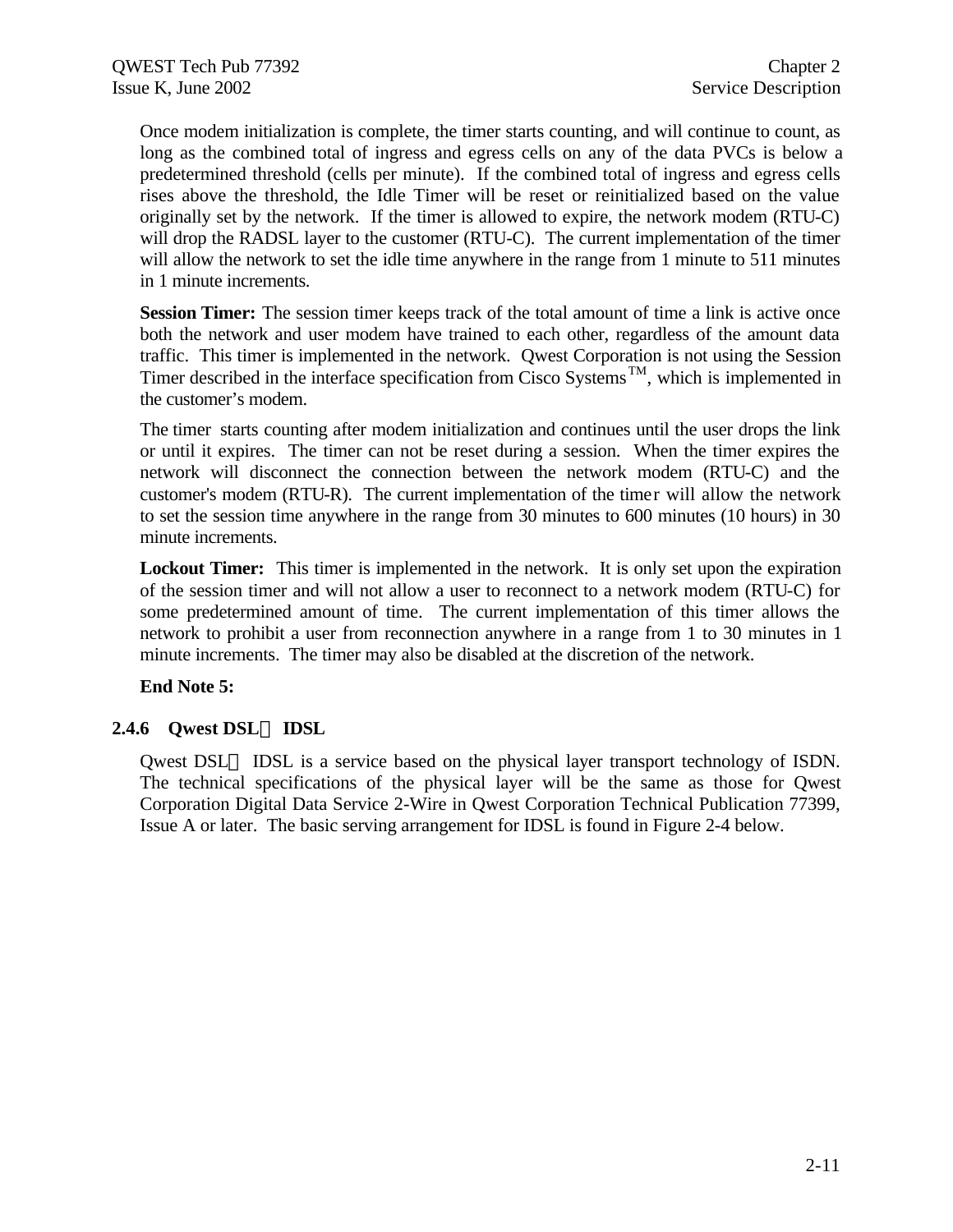

**Figure 2- 4 IDSL Basic Serving Arrangement**

In this serving arrangement, the DSL transceiver in the DSLAM will be the Line Termination (LT) in the circuit and end user's IDSN NT1/Terminal Adapter will be the Network Termination (NT). The functions of the LT and NT are described in ANSI T1.601-1992, *Telecommunications - Integrated Services Digital Network (ISDN) - Basic Access Interface for use on Metallic Loops for Application on the Network Side of the NT (Layer 1 Specification)*.

Note: When Qwest refers to ISDN or IDSL (xDSL-I) in Wholesale documentation, including the Product Catalog (PCAT), Technical Publications or the LSOG/ASOG documentation, they are referring to the same physical facility capabilities. Competitive Local Exchange Carriers (CLECs) can use these terms interchangeably, ONLY when talking about Loop Qualification or facility capabilities. Likewise, the loop make-up information in the RLD tool will indicate the same physical make-up for ISDN or IDSL requests.Note: When Qwest refers to ISDN or IDSL (xDSL-I) in Wholesale documentation, including the Product Catalog (PCAT), Technical Publications or the LSOG/ASOG documentation, they are referring to the same physical facility capabilities. Competitive Local Exchange Carriers (CLECs) can use these terms interchangeably, ONLY when talking about Loop Qualification or facility capabilities. Likewise, the loop make-up information in the RLD tool will indicate the same physical make up for ISDN or IDSL requests.

The difference between ISDN and IDSL is that each can require specific transmission equipment in the CO to generate the appropriate signal. Although the facilities offer the same payload (144kbps), the equipment causes the distinction in the signal (i.e., ISDN  $= 2B + D$  channelized signal vs. IDSL = full payload un-channelized signal).

The difference between ISDN and IDSL is that each can require specific transmission equipment in the CO to generate the appropriate signal. Although the facilities offer the same payload (144kbps), the equipment causes the distinction in the signal (i.e., ISDN  $= 2B + D$  channelized signal vs. IDSL = full payload un-channelized signal).

This service involves the transport of Point to Point Protocol (PPP) from the end user on the right to the Qwest DSL<sup>TM</sup> Host on the left. It is, therefore, a requirement of the end user's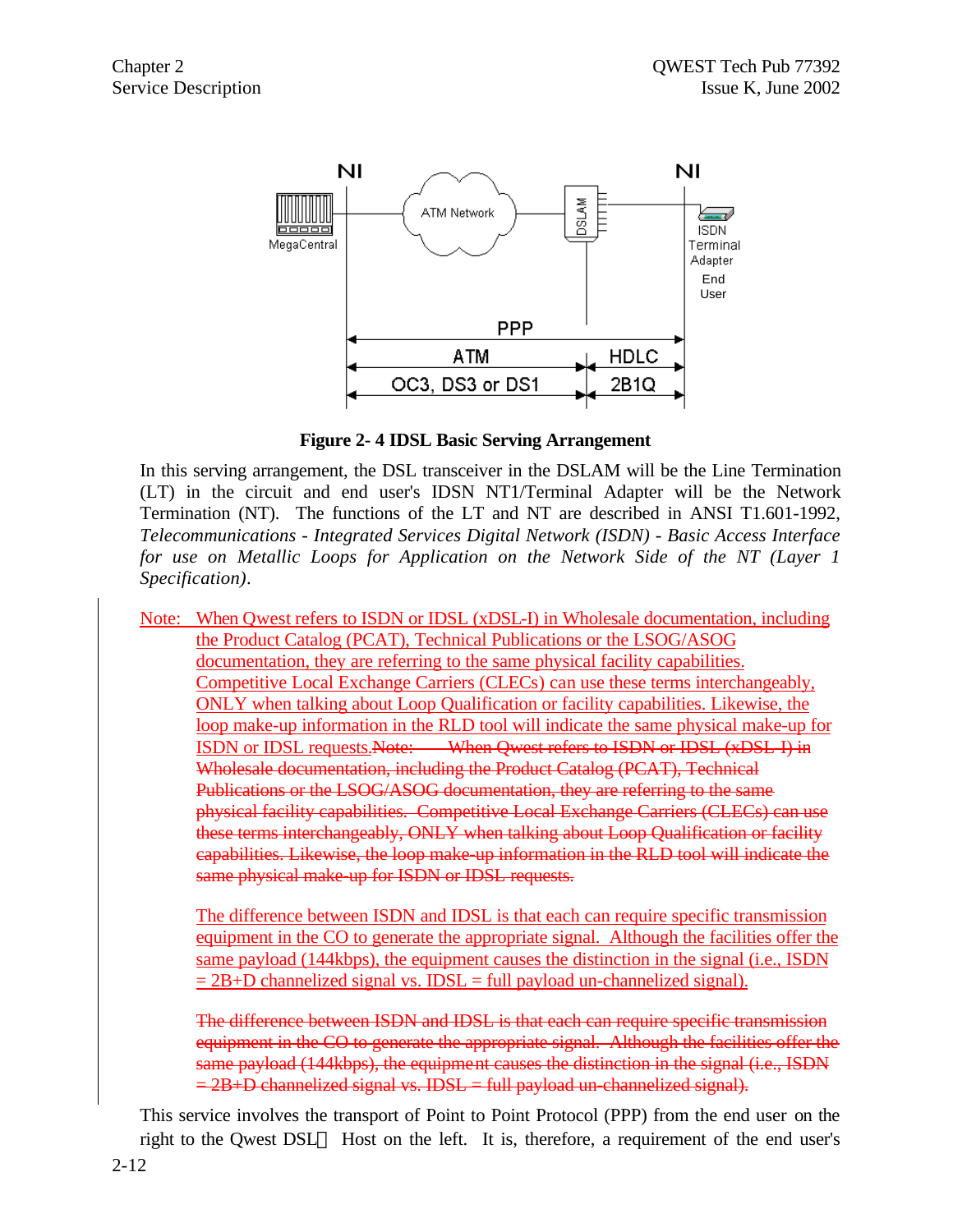equipment to support PPP in HDLC Framing as described in Request for Comment (RFC) 1662. In addition, the network will expect that the end user's equipment is capable of bonding both B channels and the D channel for data transmission. This provides for a 144 Kbit/s connection to the Qwest Corporation DSLAM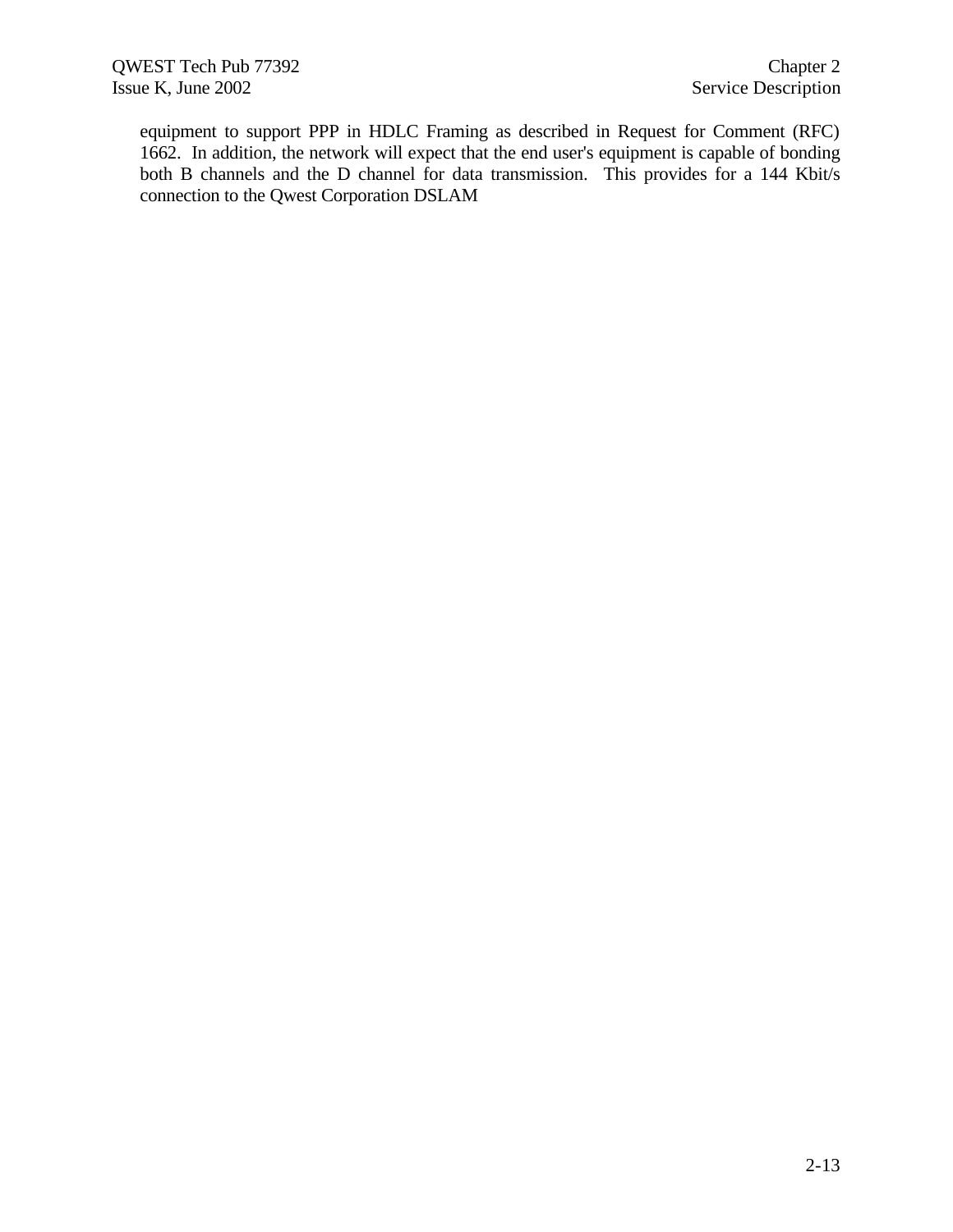#### **2.4.7 Data Link Layer (Dedicated PVC Method)**

The DSLAMs used by Qwest Corporation support the transport of ATM cells at the data link layer for RADSL modems. Virtual Channel Connection (VCC) address assignments are listed in Table 2-2. A Virtual Path Identifier (VPI) / Virtual Channel Identifier (VCI) address assignment of 0/32 is the default setting for customer premise equipment provided by Qwest Corporation.

| <b>CONNECTION TYPE</b> | <b>VPI/VCI ADDRESS</b> | <b>USAGE</b> |
|------------------------|------------------------|--------------|
| <b>VCC</b>             | 0/32                   | Data         |
| <b>VCC</b>             | 0/33                   | Data         |
| <b>VCC</b>             | 0/34                   | Data         |
| VCC                    | 0/35                   | Data         |

Figure 2-5 depicts an end-to-end connection of three (3) Subscribers to two (2) Owest  $DSL^{TM}$ Hosts. Customers 1 and 2 have subscribed to Internet Service Provider (ISP) #2 and Customer 3 has subscribed to ISP #1. Each customer has a physical connection to the DSLAM in a serving central office. The customer's RADSL line is provisioned to their desired service speed. At layer 2, the ATM layer, each of the customers will have their own Permanent Virtual Circuit (PVC) between themselves and their subscribed Qwest  $DSL^{TM}$  Host. The PVC arrangement ensures security and separation of customer data traffic through the Qwest Corporation network.

The subscriber's ATM address on the VCC between themselves and the DSLAM will be one of the VPI/VCI addresses listed in Table 2-2. At the DSLAM, each subscriber's VCC will be mapped into separate and unique ATM Network VCC. Each ATM Network VCC has a separate VPI/VCI address for the ATM link connecting the DSLAM to the Qwest Corporation ATM Network. For example, Customer #1's address on the ATM link may be 2/34 while Customers 2 and 3' addresses maybe 2/66 and 1/45, respectively. The ATM switch traffic parameters associated with each customer's VCC is based on an Unspecified Bit Rate (UBR) service class.

The Qwest  $DSL^{TM}$  Host is connected to the Qwest Corporation ATM Network by way of an ATM Interface. At the ATM Interface, each subscriber PVC is mapped into an individual VCC. Each VCC has a unique VPI/VCI address. Each Owest  $DSL^{TM}$  Host's ATM link VCC is provisioned as an UBR class of service. The traffic parameters for each VCC on the Qwest  $DSL<sup>TM</sup>$  Host ATM link will be based on the subscribed service speed.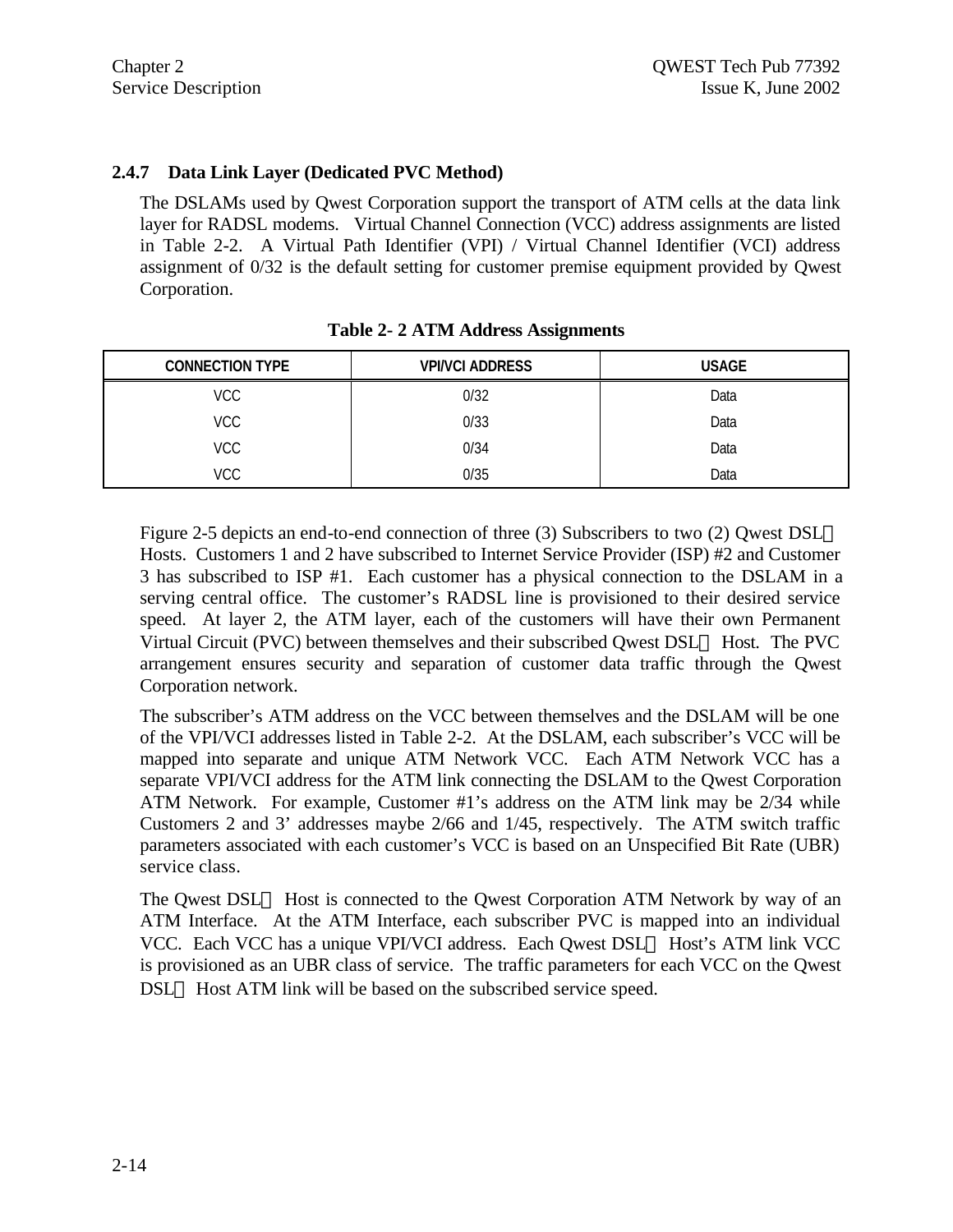

Figure 2- 5 End-to-End Layer 2 Connections

**Note:** Information on how the Unspecified Bit Rate (UBR) service class is implemented in the Qwest Corporation ATM Network can be found in Qwest Corporation Technical Publication 77378, "Qwest Corporation ATM Cell Relay Service", Issue D, or later

#### **2.4.8 Data Link Layer (Tunneling Method Non-Concentrated)**

In order to conserve virtual channels both in the network and on the access link to the Qwest DSL<sup>™</sup> Host, Qwest Corporation offers the option for Subscriber traffic to be placed into a layer 2 tunnel prior to being delivered to the Owest  $DSL^{TM}$  Host. As with the dedicated PVC method described above, the connection to the network by the Subscriber is unchanged.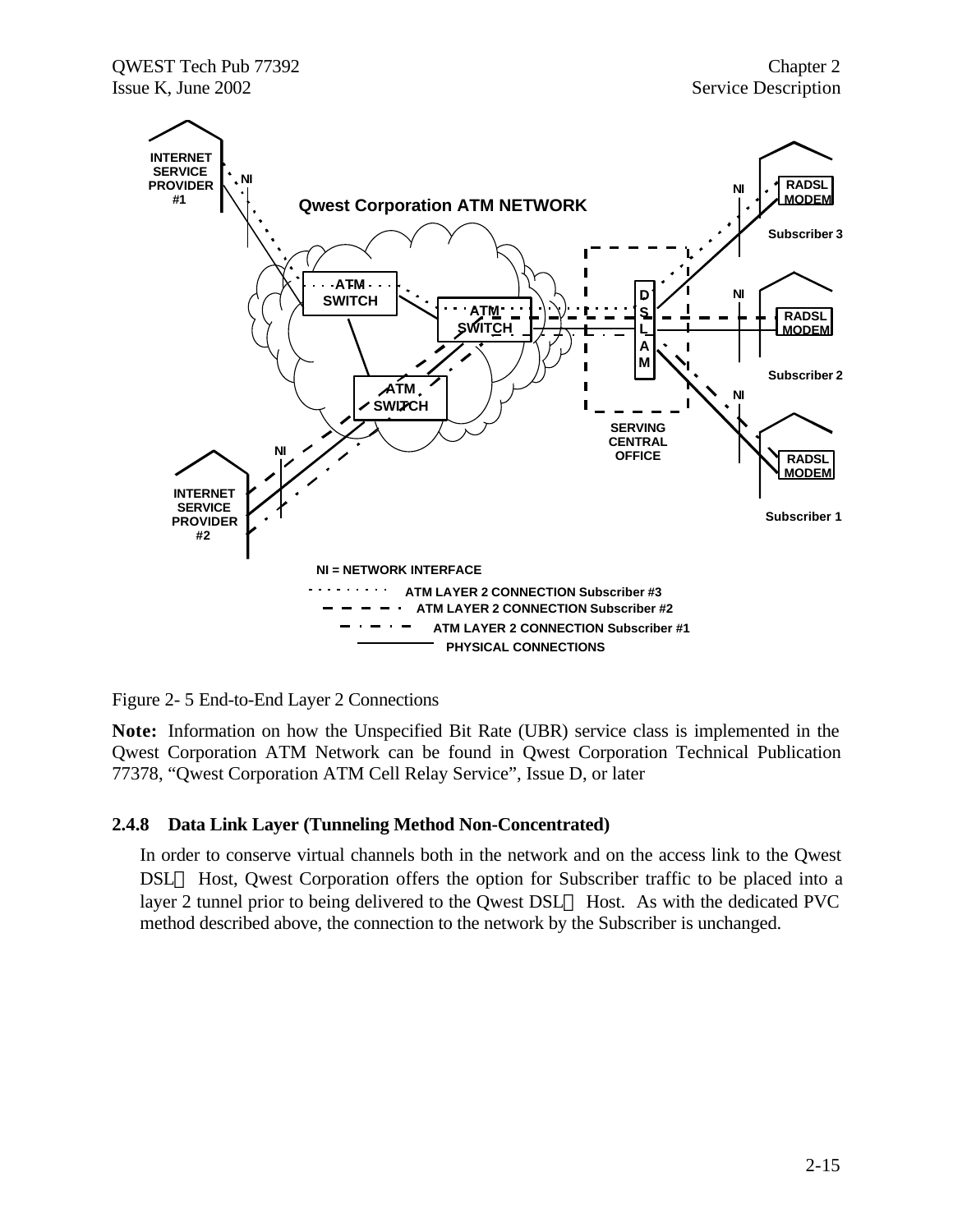

**Figure 2- 6 Layer 2 Tunneling Connection**

Figure 2-6 shows, at a high level, both the generic architecture and protocol stacks used to accomplish the tunneling of Subscriber traffic. From circuit point of view, the DSLAMs will connect to an aggregator instead of directly to an ATM switch. With the aggregator now in the network, the traffic received from customers may optionally be placed into a Layer 2 Tunneling Protocol (L2TP) tunnel prior to entering the ATM network. Any other customer traffic that is not to be placed in a tunnel will pass through the aggregator and into the ATM network just as before.

As can be seen by the above figure, the tunneling option involves the transport of PPP packets from the end user on the left to the Qwest DSL<sup>TM</sup> Host on the right. Therefore, in order for a Qwest DSL<sup>TM</sup> Host to have their customer's traffic placed into a tunnel, that customer must be communicating with the Owest DSL<sup>TM</sup> Host by way of PPP. The encapsulation method used by the Subscriber using RADSL must be in accordance with RFC 2364 "PPP Over ATM Adaptation Layer 5" (PPP Over AAL5). Specifically, the customer's equipment must support virtual circuit multiplexed PPP payloads, as described in section 5 of that RFC.

Next, the Qwest DSL<sup>TM</sup> Host must support the protocol stack on the left side of Figure 2-6. The associated RFCs and protocol names are:

RFC 768, User Datagram Protocol (UDP) RFC 2684, Multiprotocol Encapsulation over ATM Adaptation Layer 5 RFC 1661, Point-to-Point Protocol (PPP) RFC 1662, PPP in HDLC-like Framing RFC 2661, Layer 2 Tunneling Protocol (L2TP) RFC 791, STD 5, Internet Protocol (IP)

In the paragraphs that follow are any restrictions or conditions that may apply to the above RFCs. If an RFC does not appear below, it may be assumed that no restrictions or conditions apply to the implementation of that RFC in this application.

#### **RFC 2684:**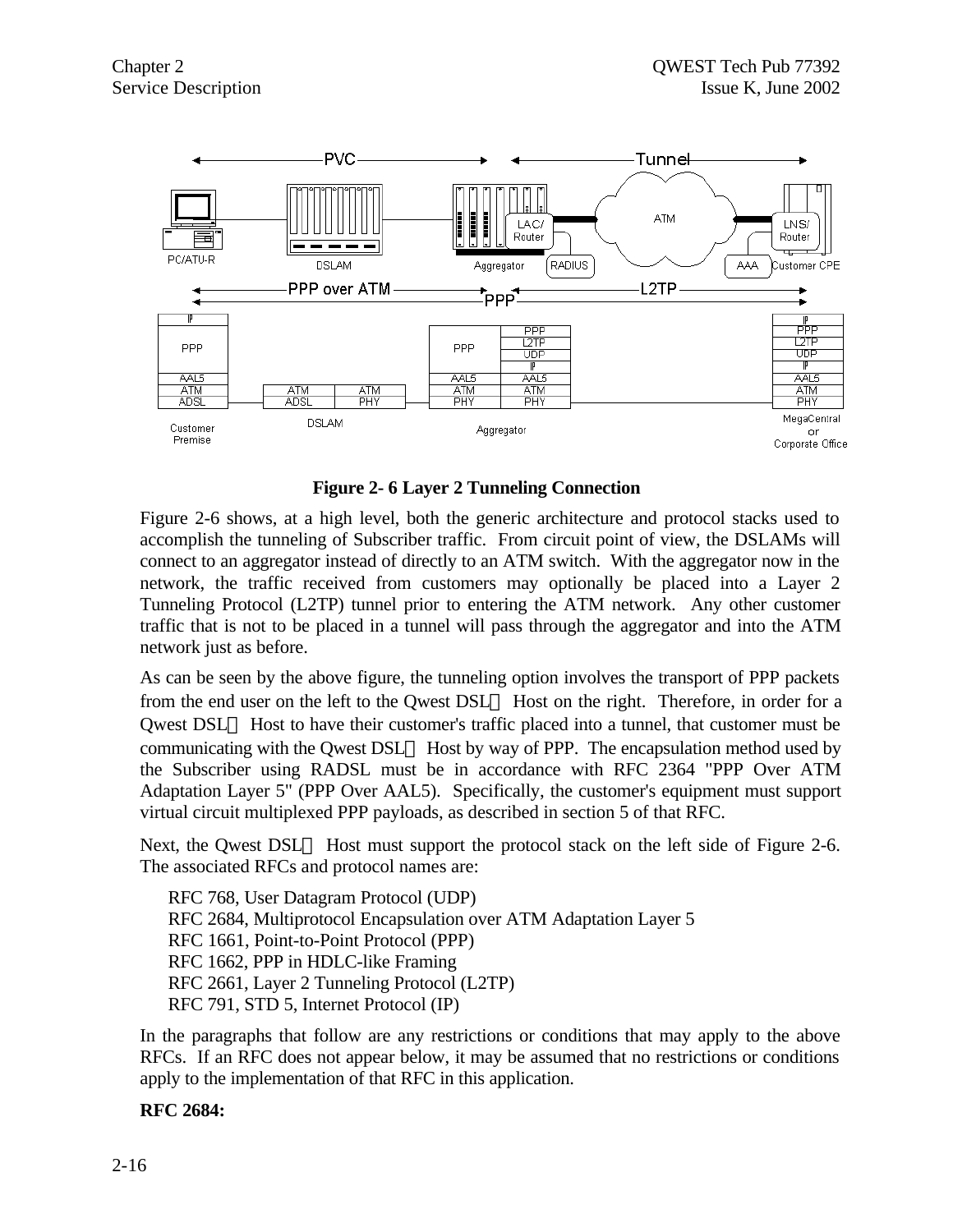Qwest Corporation will support both Logical Link Control (LLC) encapsulation and Virtual Circuit (VC) multiplexing. However, LLC encapsulation will be the default. In addition, in either LLC encapsulation or in VC multiplexing, Qwest Corporation will only support routed Internet Protocol (IP). Other routed protocols or any protocol, including IP, operating in bridged mode will not be supported.

#### **RFC 2661:**

The Qwest Corporation aggregation device will function as the L2TP Access Concentrator (LAC). The Owest  $DSL^{TM}$  Host will have the device that will function as the L2TP Network Server (LNS). As the LAC, Qwest Corporation will not perform the functions of Authentication, Authorization and Accounting (AAA) for the Qwest DSL<sup>TM</sup> Host. However, the Qwest Corporation LAC will bind a specific Subscriber to a specific L2TP tunnel that is assigned to a specific Qwest  $DSL^{TM}$  Host. Future enhancements will provide the capability to allow a user to select a tunnel based on a L2T domain name provided during the PPP establishment/login process.

**Section 4.3. Hiding of AVP Attribute Values:** This section describes a method of indicating to a peer that the present value of an Attribute Value Pair (AVP) is hidden. Qwest Corporation will not support this capability at this time.

**Section 4.4.5. Proxy LCP and Authentication AVPs:** This section describes Attribute Value Pairs (AVP) and methods for negotiating LCP and user authentication. This does not apply to the implementation of L2TP Tunnels for Qwest  $DSL^{TM}$  services.

**Section 5.1 Control Connection Establishment:** The tunnels will be predefined in both the Qwest Corporation aggregation network and the Qwest  $DSL<sup>TM</sup>$  Host's router. The Qwest Corporation LAC will establish the L2TP tunnel when the first Subscriber who is bound to the tunnel attempts to establish a PPP session with the Owest  $DSL^{TM}$  Host. The tunnel will remain established as long as there is at least one active PPP session across the tunnel.

**Section 5.1.1 Tunnel Authentication:** Qwest Corporation will assign the tunnel name and domain name based on the registered domain name of the Qwest DSL<sup>TM</sup> Host. Also, Qwest Corporation will assign the tunnel password and provide the tunnel name, tunnel password and tunnel domain name to the Owest DSL<sup>TM</sup> Host. For the case were the Owest DSL<sup>TM</sup> Host has Virtual Circuits from 2 or more aggregation devices in the US WEST network; the tunnel name, password and tunnel domain name for the first tunnel on each of those VCs will be the same. It will be the end point IP addresses assigned to each tunnel that will uniquely identify the tunnel. This is depicted in figure 2-7 below.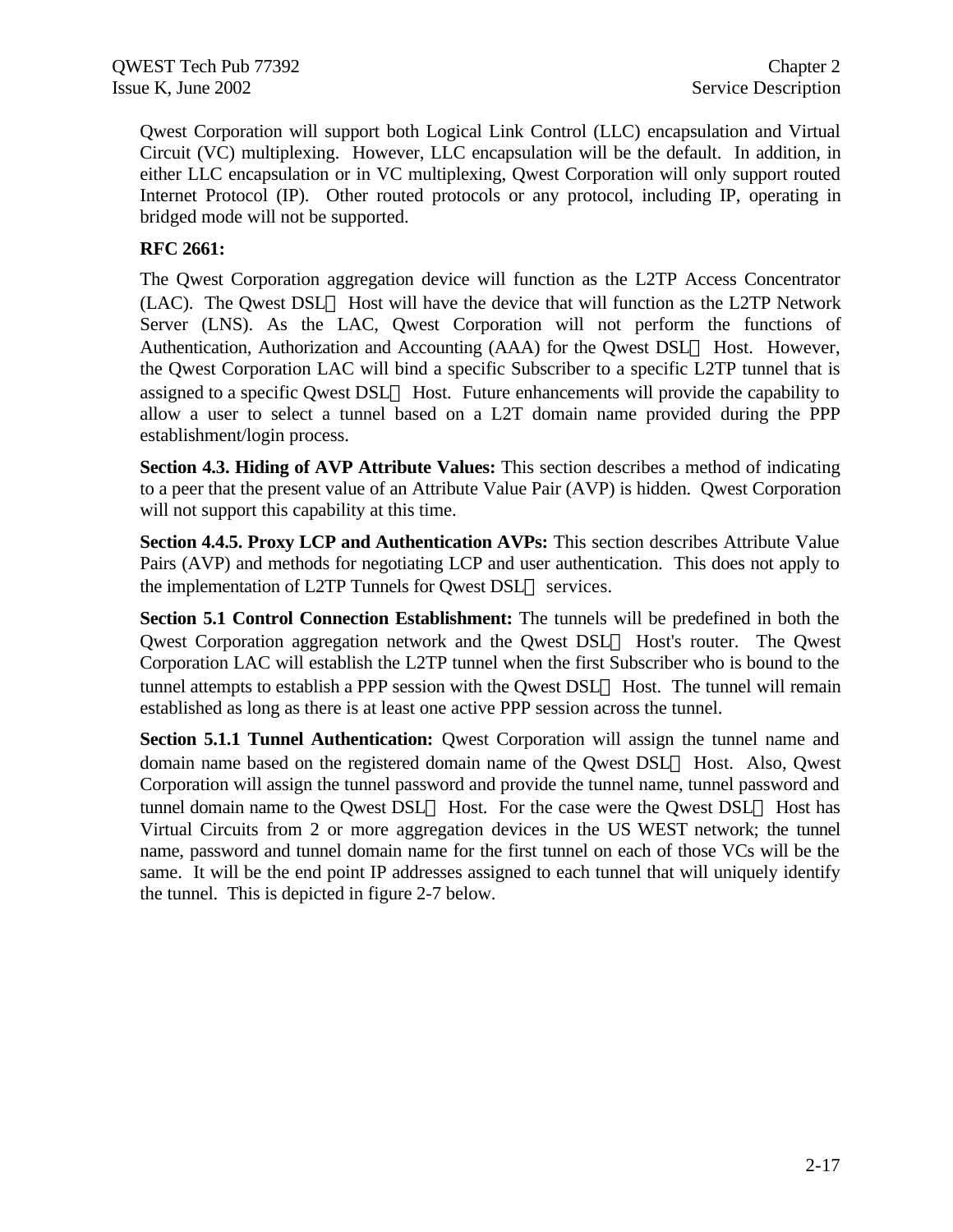

**Figure 2- 7 Tunnel Naming**

Qwest Corporation will assign the end point IP addresses for each PVC between the Qwest Corporation LAC and the Qwest DSL<sup>TM</sup> Host LNS. Those IP addresses will be private IP addresses and in the format of 10.x.x.x.

The default tunnel termination point will be the IP address associated with the first PVC we deliver to the Owest DSL<sup>TM</sup> Host. The network 10.x.x.x address that we assign to the PVC that carries the tunnel is only required to terminate the tunnel at the edge of the ISP's network. This IP subnet does not need to be known throughout the ISP's network. If our pre-assigned network 10.x.x.x address overlaps with the ISP's addressing scheme we will try to resolve that issue by changing our addressing to a different network 10.x.x.x address. The Owest  $DSL^{TM}$  Host will also have the option to provide Qwest Corporation with an alternate IP address to terminate the tunnel. This IP address will come out of the Owest DSL<sup>TM</sup> Host's registered address space.

**Section 5.2.1 Incoming Call Establishment:** Normal PPP session establishment will be initiated by the LAC when it detects a Subscribers attempt to establish a PPP session to their Owest DSL™ Host.

**Section 5.2.2 Outgoing Call Establishment:** Although the LAC has the capability to respond to PPP session establishment from the LNS, this capability will not be enabled. This is because Qwest Corporation does not currently support the capability of a Qwest  $DSL^{TM}$  Host to establish communication with a Subscriber.

**Section 5.6 Session Teardown:** Either the LAC or the LNS may initiate the disconnection of a PPP session across the tunnel.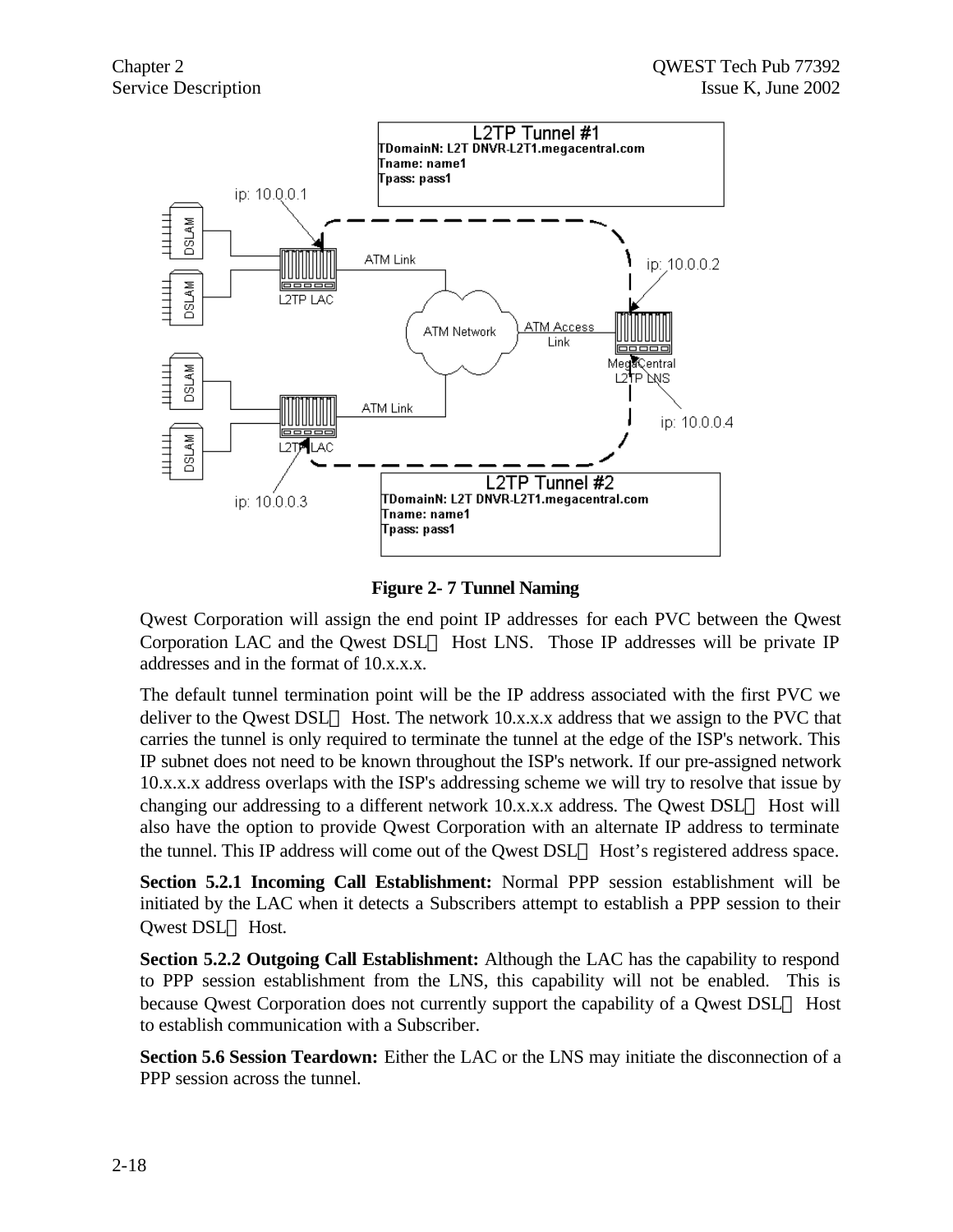**Section 5.7 Control Connection Teardown:** Either the LAC or the LNS may initiate the disconnection the tunnel.

As stated before, the Qwest Corporation aggregation device will function as the LAC. Point of fact, each of the aggregation devices will have the ability to have multiple LACs. Each of these LACs have limits that will limit both the number of PPP session and the number of tunnels that may be delivered to a Qwest  $DSL^{TM}$  Host on a single PVC for any given LAC. Currently those limits are:

- 1800 PPP sessions per LAC
- 190 tunnels per LAC

These limits may be raised in the future as the equipment used by Qwest Corporation is improved.

In addition, Qwest Corporation will limit the number of tunnels on a single access link to a Qwest DSL<sup>TM</sup> Host. Those limits are:

- 3000 tunnels over a single OC3
- 1000 tunnels over a single DS3
- 100 tunnels over a single DS1

Qwest Corporation will also place a maximum limit on the number of PPP sessions on a single access link. Those limits are:

- 18000 PPP sessions over a single OC3
- 6000 PPP sessions over a single DS3
- 223 PPP sessions over a single DS1

In addition, it will be the responsibility of the Owest  $DSL^{TM}$  Host to inform Owest Corporation of the limitations of their LNS. This so that during the provisioning process, Qwest Corporation does not create tunnels or assign subscribers to established tunnels that will exceed the limits or capacity of the Qwest DSL<sup>TM</sup> Host's LNS.

#### **2.4.9 Data Link Layer (Tunnel Method Concentrated)**

Qwest Corporation will offer an option were we will concentrate the tunneled traffic from multiple LACs in the Qwest Corporation network prior to handing that traffic off to the Qwest  $DSL<sup>TM</sup>$  Host. All of what was discussed in the previous section applies with following changes or exceptions.

The high level architecture for concentrated delivery of tunneled traffic appears in the figure below.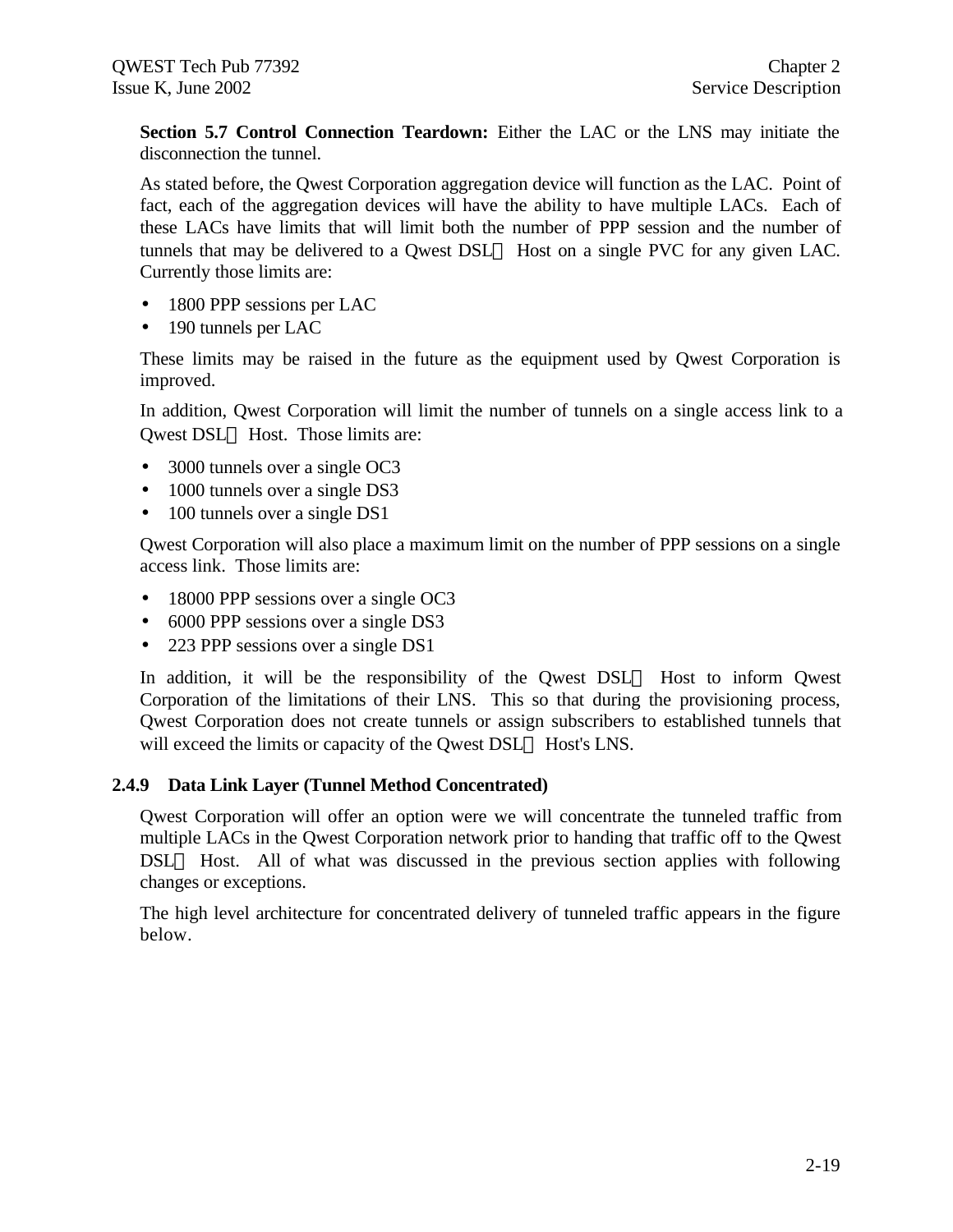

**Figure 2- 8 L2TP Tunnel Concentration**

As can be seen in the figure above, an additional aggregation device with LAC functionality has been inserted at the point in the network prior to the delivery of traffic to the Owest  $DSL^{TM}$ Host. In this configuration, each LAC is currently only capable of delivering 1000 PPP sessions to a Qwest DSL<sup>TM</sup> Host. This limit may be raised in the future with improvements to the equipment used by Qwest Corporation.

## **2.4.10 Management Plane**

With the advent of modem pooled service, a management channel will exist between the DSLAM and the user's RADSL modem. Information about that channel is contained in section 5.2.3 of the interface specification from Cisco Systems<sup>TM</sup> previously referenced.

**Note:** Although the management channel is currently only used for the modem pooled service, future enhancements to the Qwest  $DSL^{TM}$  service may require the use of the management channel for dedicated service.

The management channel can support a number of messages, but for the current implementation only two (2) messages will be supported. Those messages are DISPLAY and TERMINATE. In each of these message there will be a string of bytes that contain a message, in 7 bit ASCII format, that is destine to be displayed on the user's terminal.

The DISPLAY message will be sent to the user's modem when the session timer is about to expire. The text contained in the DISPLAY message is as follows:

#### *Your allowed session time is nearly expired. Your modem will disconnect in 10 minutes.*

The TERMINATE message will be sent to the user's modem when either the Idle timer or the Session timer has expired. The text contained in the TERMINATE message if the Session timer expires is as follows: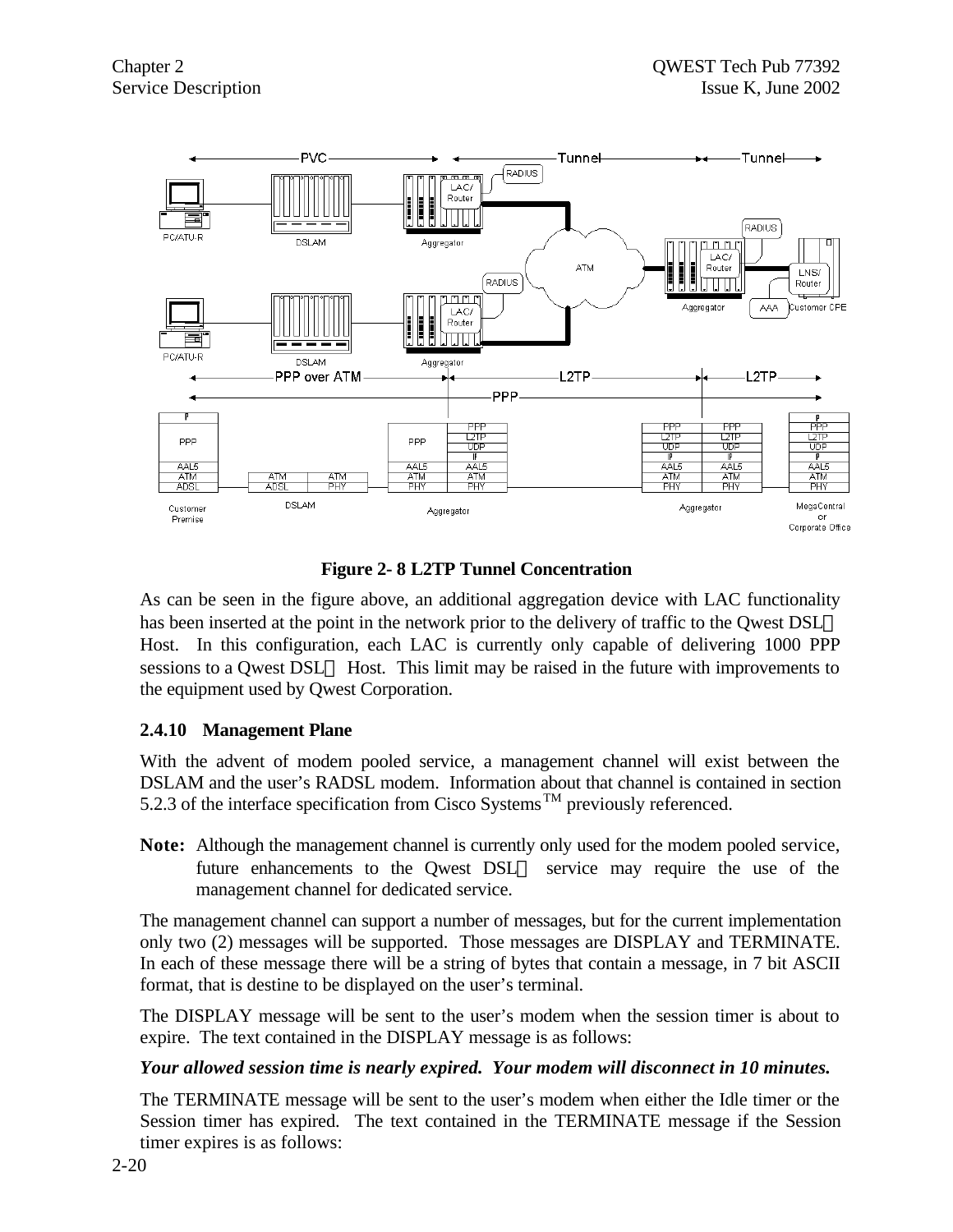#### *Your session has been disconnected due to session length. You will be able to reconnect in five minutes.*

The text contained in the TERMINATE message if the Idle timer expires is as follows:

#### *Your session has been disconnected due to inactivity.*

The above messages are subject to change as the modem pooled service becomes more mature.

#### **2.4.11 Microfilter Specifications**

In Figure 2-3 a microfilter is shown to be in line with the telephone set. The specifications for this microfilter can be obtained from Cisco Systems<sup>TM</sup> by purchasing document number 78-6089-01, "EZ-DSL Microfilter Specification", January 29, 1999. Qwest Corporation will supply the customer with two (2) of these micro filters at no charge when they purchase their RADSL modem. Additional microfilters may be purchased for a nominal additional charge.

The customer does not need to place this microfilter in series with their telephone sets. However, it is recommended that the microfilter be placed in series with all telephone sets so ringing transients do not interfere with the RADSL signal. Ringing transients may cause sufficient noise in the RADSL signal to cause the modems to retrain. If the customer is in the middle of a data session, that data session will be interrupted and may resume once the modems retrain.

#### **2.5 Qwest DSLÔ Host**

Qwest Corporation provides an ATM cell transport service to the Subscriber, the interface to the Qwest  $DSL<sup>TM</sup>$  Host customer will be one of the ATM interfaces provided by Qwest Corporation in its' Cell Relay service. Technical information about these interfaces can be found in Qwest Corporation Technical Publication 77378, "Qwest ATM Cell Relay Service", Issue D or later.

Information particular to the ATM interface supporting Owest  $\text{DSL}^{\text{TM}}$  Host is found below.

- The ATM class of service for all Permanent Virtual Circuits (PVCs) provisioned on the interface will be Unspecified Bit Rate (UBR).
- In the case of the dedicated PVC method of delivery of Subscriber data to the Qwest  $DSL^{TM}$ Host, there will be one VCC provisioned on the interface for each Subscriber connected to a Owest DSL™ Host.
- The maximum throughput per VCC will be determined by the service rate to which the Subscriber subscribes.
- 1.5 Mbit/s., 45 Mbit/s and 155 Mbit/s ATM interface are available at this time.
- The nominal peak bandwidth on a 45 Mbit/s ATM interface will be 3-45 Mbit/s. This peak bandwidth will be provisioned in 3 Mbit/s increments; beginning with 3, 6, 9....up to a nominal 45 Mbit/s.
- The nominal peak bandwidth on a 155 Mbit/s ATM interface will be 3-155 Mbit/s. This peak bandwidth will be provisioned in 3 Mbit/s increments; beginning with 3, 6, 9.... up to a nominal 155 Mbit/s.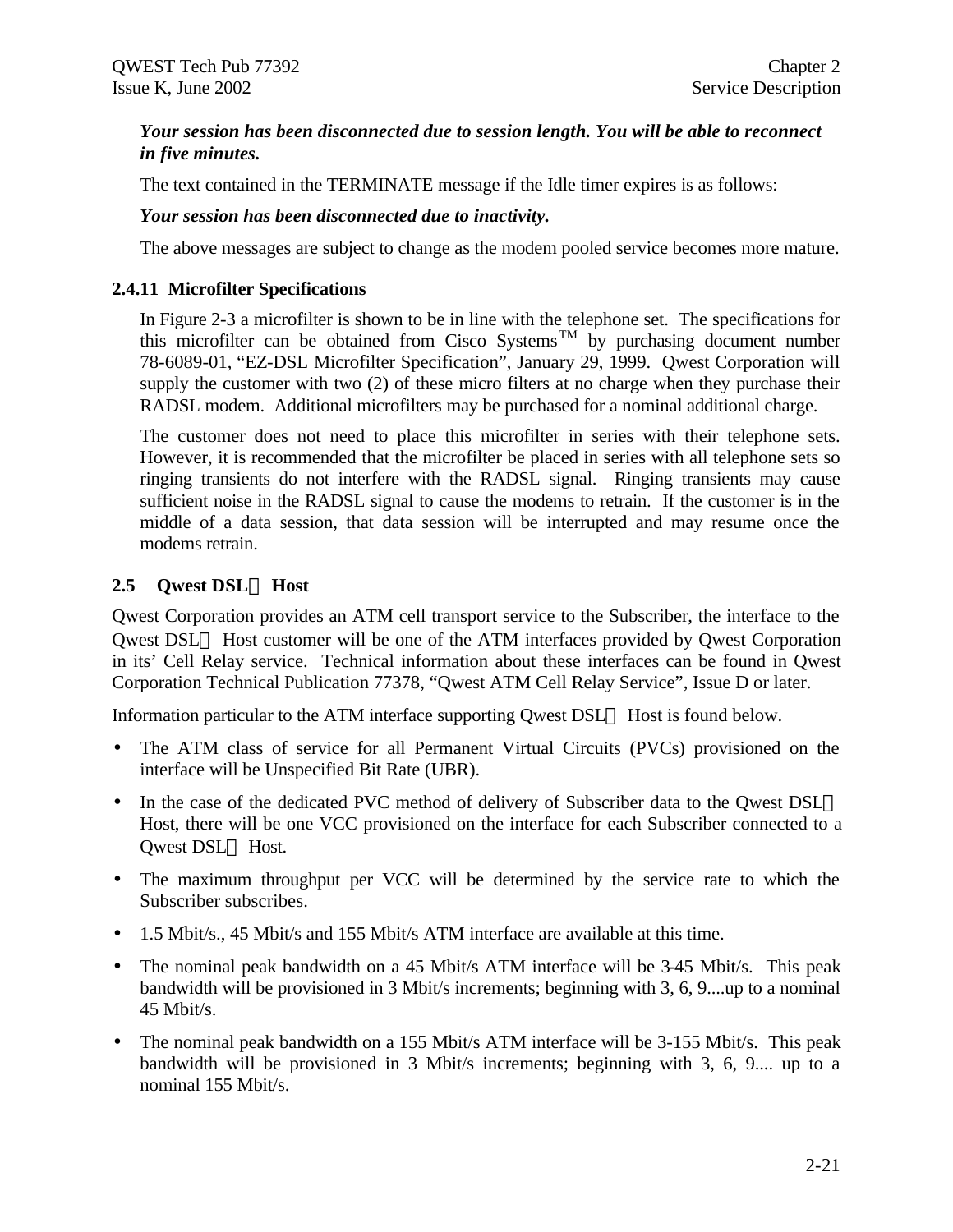- Note: A Qwest DSL<sup>TM</sup> Host using either the 45 Mbit/s or 155 Mbit/s ATM interface will only be allowed to have a maximum of 400 users (PPP sessions or VCs) for each 3 Mbit/s of bandwidth purchased.
- In the case of the dedicated PVC method, the locally significant VCC address for each subscriber will be provided to the Qwest  $DSL^{TM}$  Host Customer at the time the subscriber service is provisioned in the Qwest network.
- Owest DSL<sup>TM</sup> Host service will only be available in those LATAs where both the Owest DSL<sup>™</sup> Service and Cell Relay Service have been tariffed.
- Due to regulatory restriction on the transport of data between Local Access and Transport Areas (LATAs), the Qwest DSL<sup>TM</sup> Host must be in the same LATA as the Subscribers it servers.
- For those Qwest DSL<sup>TM</sup> Hosts who will receive customer traffic from customers using Qwest  $DSL^{TM}$  IDSL, the Qwest  $DSL^{TM}$  Host must be able to support both virtual circuit multiplexed PPP and Logical Link Control (LLC) encapsulated PPP payloads as described in Request for Comments (RFC) 2364, "PPP over ATM Adaptation Layer 5 (AAL5)".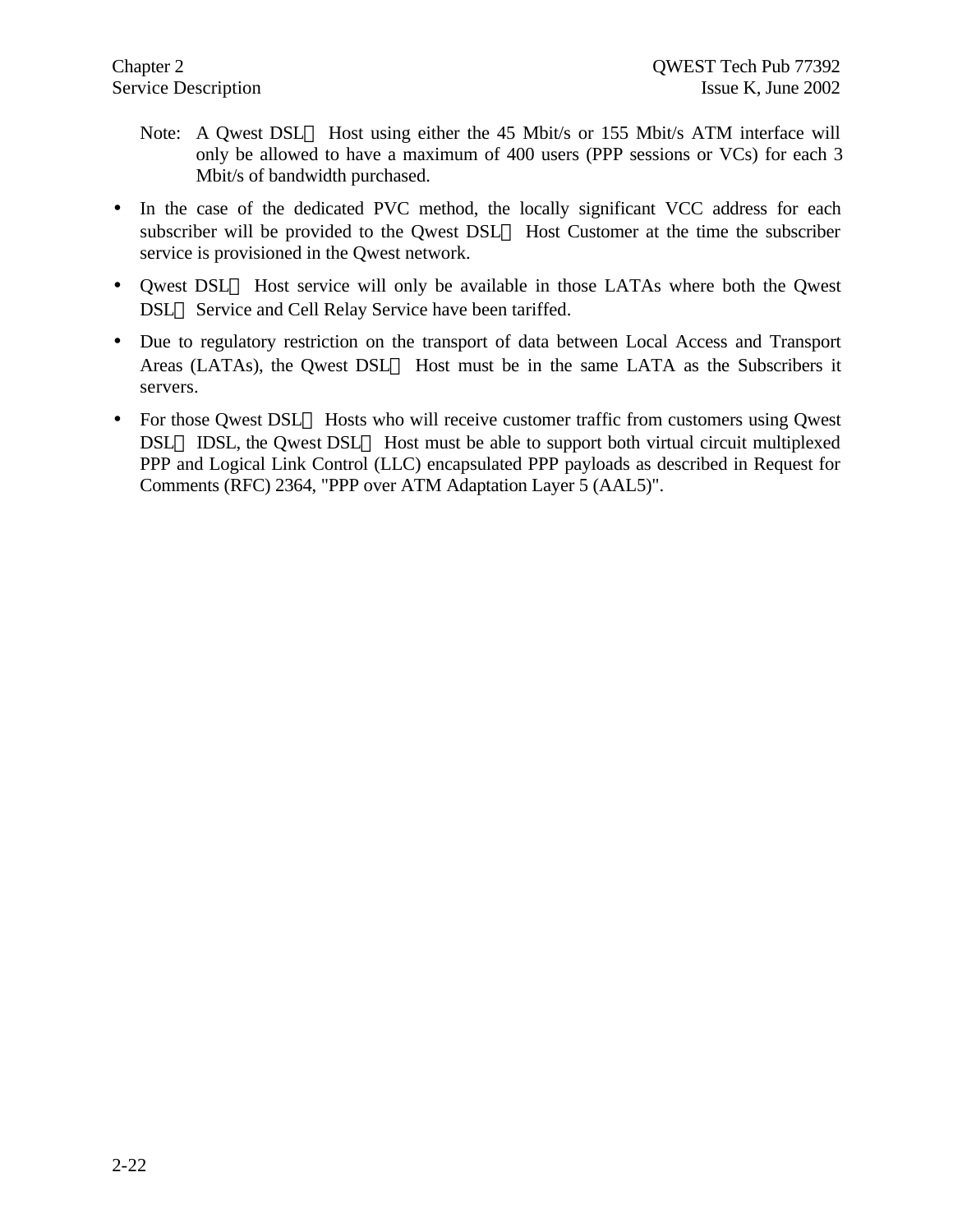## **CONTENTS**

|                |     | <b>Chapter and Section</b>                                   | Page |  |  |  |
|----------------|-----|--------------------------------------------------------------|------|--|--|--|
| 3              |     |                                                              |      |  |  |  |
|                | 3.1 |                                                              |      |  |  |  |
|                |     | 3.1.1                                                        |      |  |  |  |
|                |     | 3.1.2                                                        |      |  |  |  |
|                | 3.2 |                                                              |      |  |  |  |
|                |     | 3.2.1                                                        |      |  |  |  |
|                |     | 3.2.2                                                        |      |  |  |  |
|                | 3.3 |                                                              |      |  |  |  |
|                | 3.4 |                                                              |      |  |  |  |
|                | 3.5 |                                                              |      |  |  |  |
|                | 3.6 |                                                              |      |  |  |  |
| <b>Figures</b> |     |                                                              |      |  |  |  |
| $3 - 1$        |     |                                                              |      |  |  |  |
| $3 - 2$        |     |                                                              |      |  |  |  |
| <b>Tables</b>  |     |                                                              |      |  |  |  |
| $3 - 1$        |     |                                                              |      |  |  |  |
| $3 - 2$        |     | Valid NC/NCI Code Combinations for DMT Subscriber on FTTC3-5 |      |  |  |  |
| $3 - 3$        |     |                                                              |      |  |  |  |
| $3 - 4$        |     |                                                              |      |  |  |  |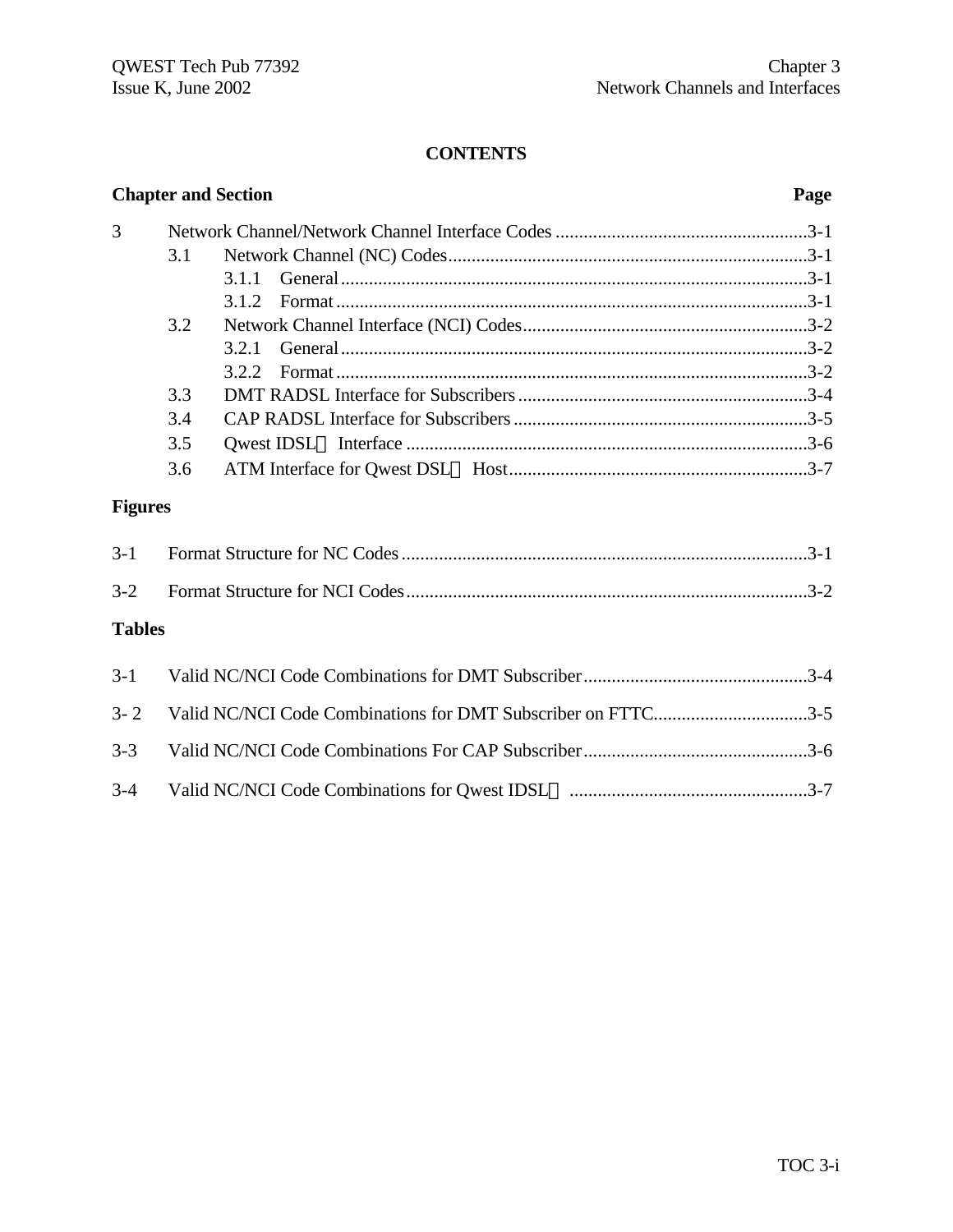#### **3 Network Channel/Network Channel Interface Codes**

#### **3.1 Network Channel (NC) Codes**

#### **3.1.1 General**

Network Channel (NC) codes are a part of the Telcordia COMMON LANGUAGE<sup>®</sup> code set. The NC code is used to identify a channel used with the service. This section identifies the available channels and their NC codes.

#### **3.1.2 Format**

An NC code is a four-character code with two data elements:

- Channel Code
- Optional Feature Code

The format is illustrated in Figure 3-1.

**Network Channel Code**

| Data Element              | Channel Code | Optional Feature Code |            |  |
|---------------------------|--------------|-----------------------|------------|--|
| <b>Character Position</b> |              |                       |            |  |
| Character Key             |              | $X$ or $-$            | $X$ or $-$ |  |

 $X =$  Alphanumeric

 $=$  Hyphen

#### **Figure 3- 1 Format Structure for NC Codes**

The **Channel Code** (character positions 1 and 2) is a two character alpha or alphanumeric code that describes the channel service in an abbreviated form. The channel code will frequently, but not always, be specified as the service code of the special service circuits or the transmission grade of the message trunk circuit. The NC channel code field is always filled.

The **Optional Feature Code** (character positions 3 and 4) is a two character alpha or alphanumeric or hyphen code that represents the option codes available for each channel code. Varying combinations of this code will allow the customer to enhance the technical performance of the requested channel, or to further identify the type of service. It is also used to specify options such as conditioning, effective 4-wire, multiplexing, etc. The NC optional code field is always filled.

Further information about NC Codes may be found in ANSI T1.223-1991, *Information Interchange — Structure and Representation of Network Channel (NC) and Network Channel Interface (NCI) Codes for the North American Telecommunications System.*.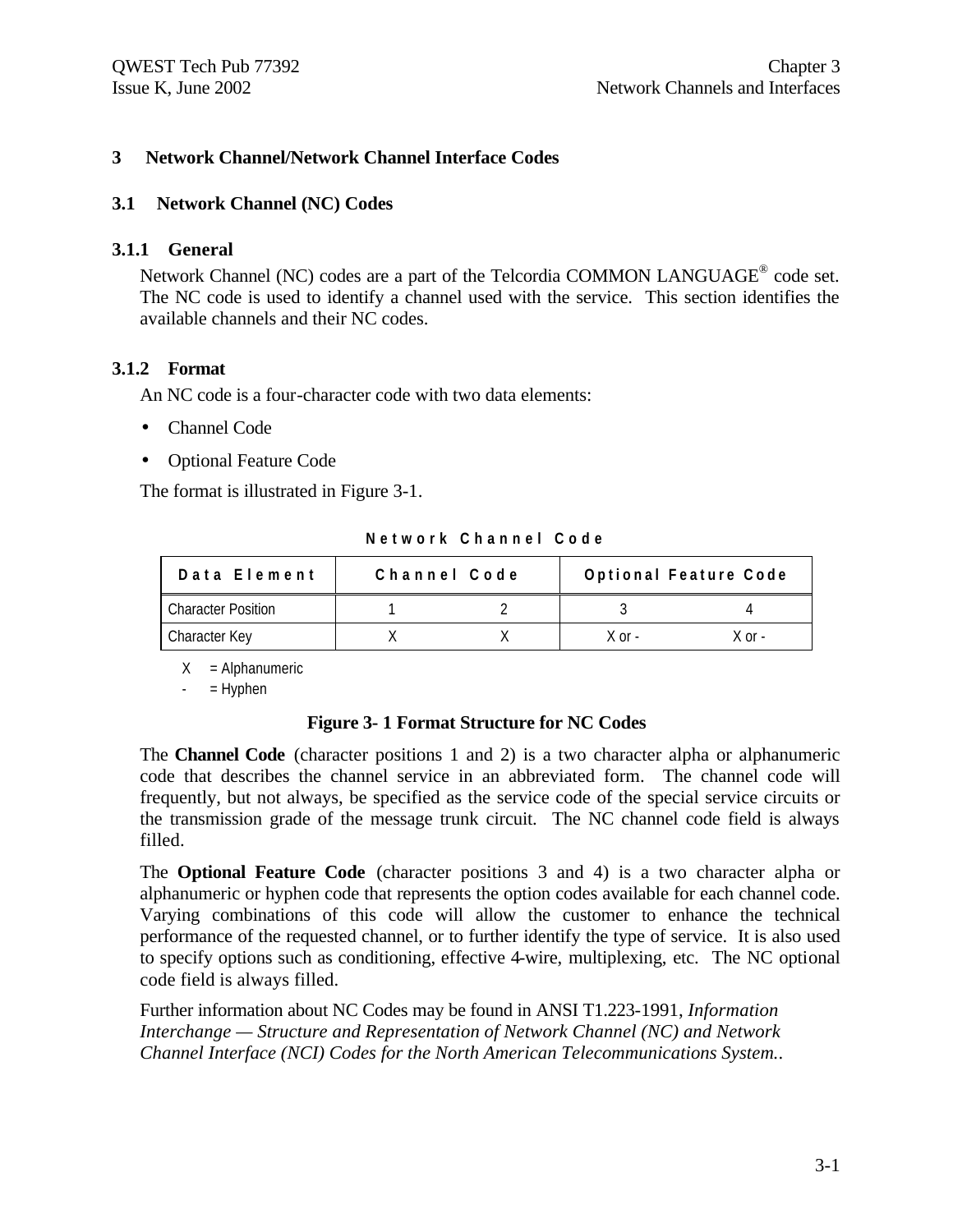#### **3.2 Network Channel Interface (NCI) Codes**

#### **3.2.1 General**

Network Channel Interface (NCI) codes are a part of the COMMON LANGUAGE® code set. The NCI code is used to identify a network interface of a service in our mechanized systems. This chapter defines the NCI codes used with voice grade services.

#### **3.2.2 Format**

An NCI code is a maximum twelve-character code that consists of five (5) data elements:

- Total Conductors
- Protocol
- Impedance
- Protocol Options
- Transmission Level Point(s) (TLP)

The first three fields are required, the last two are optional. The format is illustrated in Figure 3-2.

| <b>Total Conductors</b> |   |   | Protocol |   | D |   | <b>Protocol Options</b> |   | D         | <b>TLP Level</b> |            |
|-------------------------|---|---|----------|---|---|---|-------------------------|---|-----------|------------------|------------|
|                         |   |   |          | m | e |   |                         |   | e         |                  | ${\sf R}$  |
|                         |   |   |          | p |   |   |                         |   |           |                  | e          |
|                         |   |   |          | e |   |   |                         |   |           | a                | C          |
|                         |   |   |          | d | m |   |                         |   | m         | n                | e          |
|                         |   |   |          | a | e |   |                         |   |           | S                |            |
|                         |   |   |          | n |   |   |                         |   |           | m                | v          |
|                         |   |   |          | C | e |   |                         |   | e         |                  | e          |
|                         |   |   |          | e |   |   |                         |   | r         |                  |            |
|                         | 2 | 3 | 4        | 5 | 6 | ⇁ | 8                       | 9 | 10        | 11               | 12         |
| Ν                       | N | A | A        | Χ |   | Χ | Χ                       | Χ | $\bullet$ | $X$ or $-$       | $X$ or $-$ |

**Network Channel Interface Code**

 $A = Alpha$ 

N = Numeric

 $X =$  Alphanumeric

- = Delimiter (normally a period)
- $-$  = Hyphen

**Figure 3- 2 Format Structure for NCI Codes**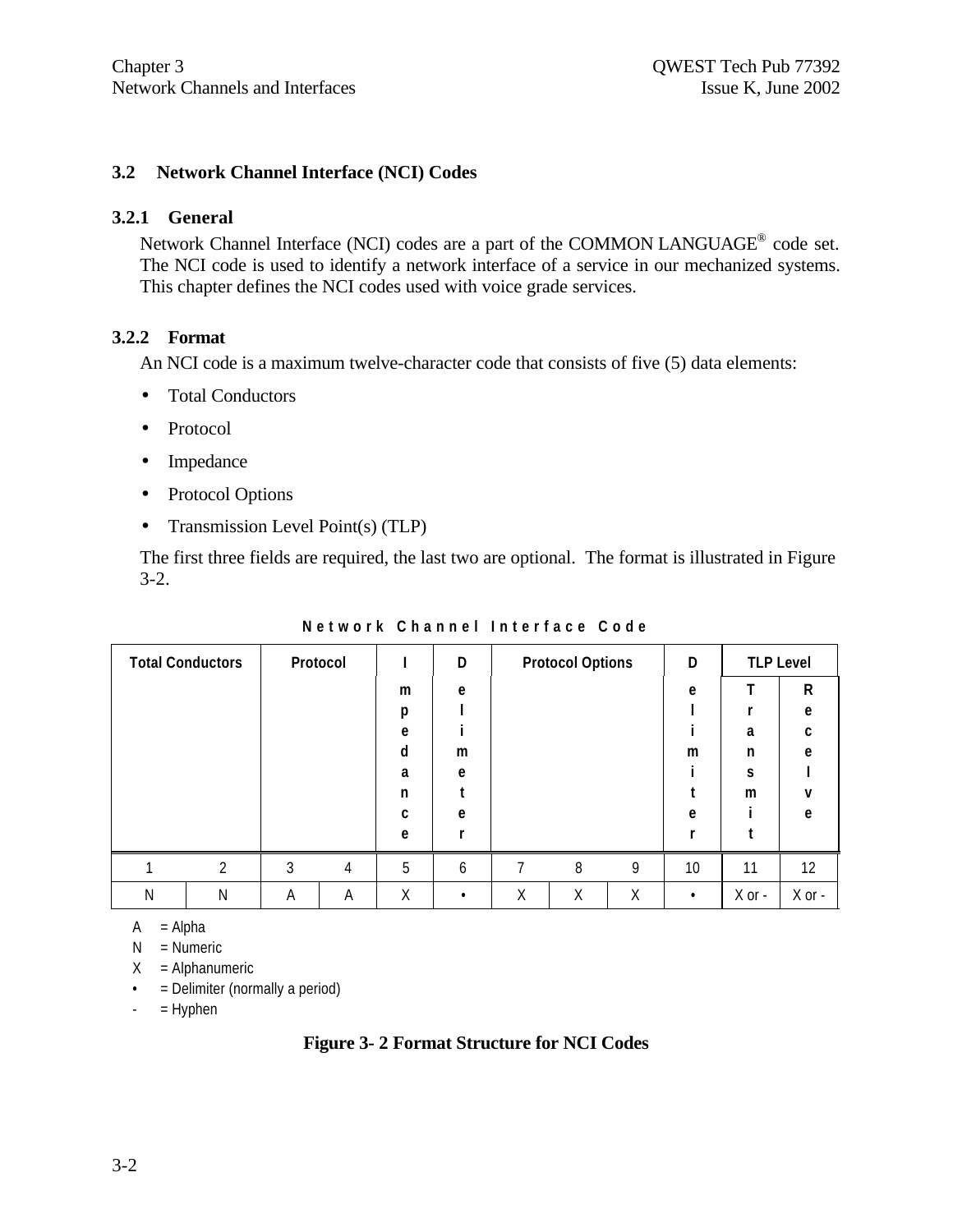**Total Conductors** (character positions 1 and 2) is a two-character numeric code that represents the total number of physical conductors (e.g., wires or fibers) required at the interface.

**Protocol** (character position 3 and 4) is a two-character alpha code that defines requirements for the interface regarding signaling/transmission.

**Impedance** (character position 5) is a one-character alpha or numeric code representing the nominal reference impedance that will terminate the channel for the purpose of evaluating transmission performance.

**Protocol Options** (character positions 7, 8, and 9) is a one to three character alpha, numeric, or alphanumeric code that describes additional features (e.g., bit rate or bandwidth) on the Protocol to be used. It is an optional field that is always left justified when less than three characters are specified.

**Transmission Level Point(s)** (character positions 8 through 12) is assigned one or two character alpha code corresponding to a value for Transmission Level Point(s) (TLPs) from either the Exchange Carrier/service provider or customer end.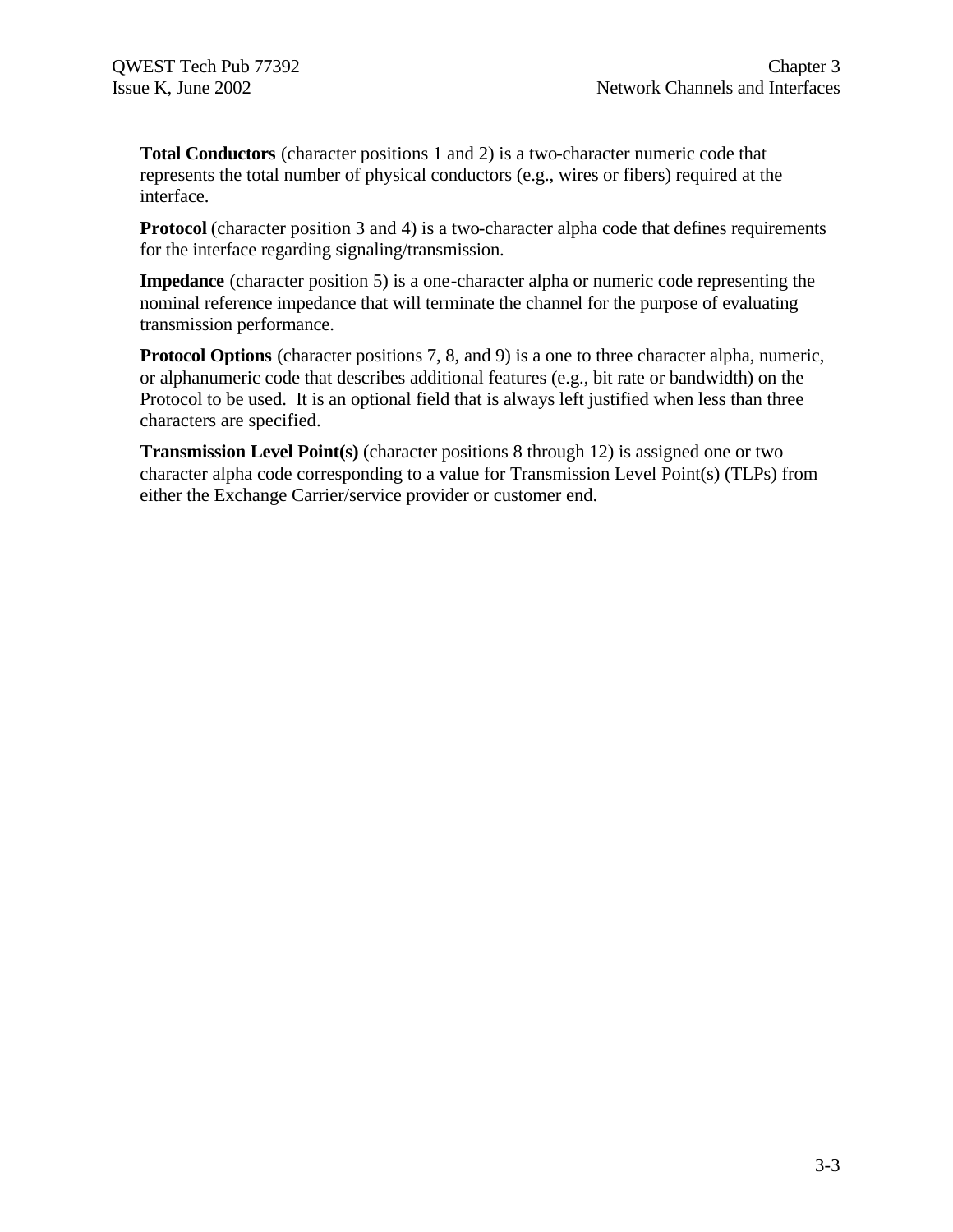#### **3.3 DMT RADSL Interface for Subscribers**

The DMT line coding version of Qwest  $DSL^{TM}$  Services provides the subscriber with a Discrete Multi-Tone (DMT) Rate Adaptive Digital Subscriber Line (RADSL) interface. The valid NC/NCI codes for this interface are found below in Table 3-1.

| <b>NCI Code</b> | <b>NC Code</b> | <b>Description</b>                                                                                                 |
|-----------------|----------------|--------------------------------------------------------------------------------------------------------------------|
| 02DU9.01A       | $AC-H$         | DMT RADSL line with one POTS Channel and with up to 256<br>Kbit/s of data downstream and up to 256 Kbit/s upstream |
| 02DU9.01A       | $AC-I$         | DMT RADSL line with one POTS Channel and with up to 640<br>Kbit/s of data downstream and up to 256 Kbit/s upstream |
| 02DU9.01A       | $AC-C$         | DMT RADSL line with one POTS Channel and with up to 640<br>Kbit/s of data downstream and upstream                  |
| 02DU9.01A       | $AC-J$         | DMT RADSL line with one POTS Channel and with up to<br>1.024 Mbit/s of data downstream and up to 1 Mbit/s upstream |
| 02DU9.01A       | $AC-K$         | DMT RADSL line with one POTS Channel and with up to 4<br>Mbit/s of data downstream and up to 1 Mbit/s upstream     |
| 02DU9.01A       | $AC-I$         | DMT RADSL line with one POTS Channel and with up to 7<br>Mbit/s of data downstream and up to 1 Mbit/s upstream     |

**Table 3- 1 Valid NC/NCI Code Combinations for DMT Subscriber**

The table on the next page shows the valid NC/NCI code combinations when the DSL service is provisioned on Fiber To The Curb (FTTC) architecture for Plain Old Telephone Service (POTS).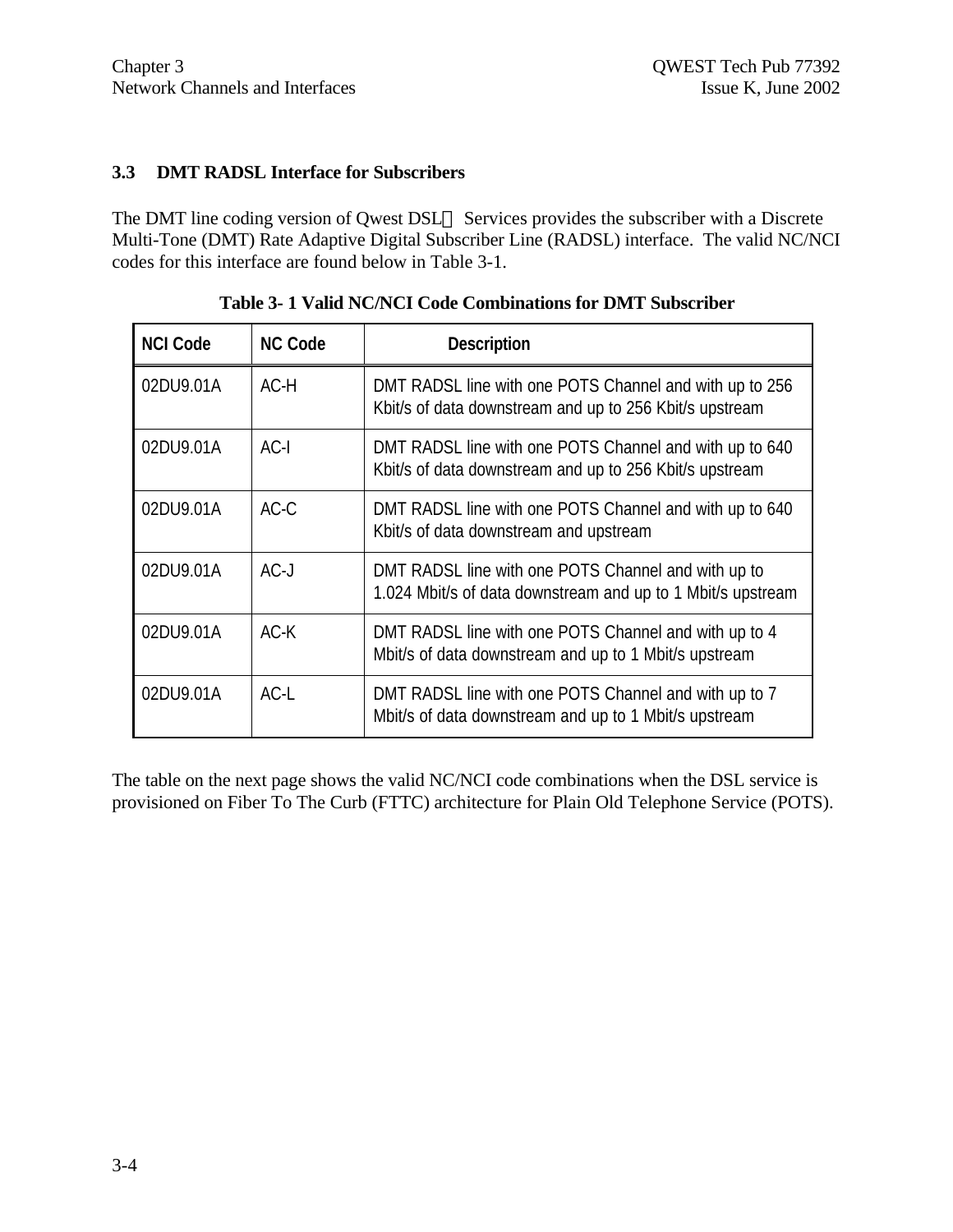| <b>NCI Code</b> | <b>NC Code</b> | <b>Description</b>                                                                                                 |
|-----------------|----------------|--------------------------------------------------------------------------------------------------------------------|
| 02DU9.00A       | AC-H           | DMT RADSL line with one POTS Channel and with up to 256<br>Kbit/s of data downstream and up to 256 Kbit/s upstream |
| 02DU9.00A       | $AC-I$         | DMT RADSL line with one POTS Channel and with up to 640<br>Kbit/s of data downstream and up to 256 Kbit/s upstream |
| 02DU9.00A       | $AC-C$         | DMT RADSL line with one POTS Channel and with up to 640<br>Kbit/s of data downstream and upstream                  |
| 02DU9.00A       | $AC-J$         | DMT RADSL line with one POTS Channel and with up to<br>1.024 Mbit/s of data downstream and up to 1 Mbit/s upstream |
| 02DU9.00A       | $AC-K$         | DMT RADSL line with one POTS Channel and with up to 4<br>Mbit/s of data downstream and up to 1 Mbit/s upstream     |
| 02DU9.00A       | $AC-L$         | DMT RADSL line with one POTS Channel and with up to 7<br>Mbit/s of data downstream and up to 1 Mbit/s upstream     |

**Table 3- 2 Valid NC/NCI Code Combinations for DMT Subscriber on FTTC**

## **3.4 CAP RADSL Interface for Subscribers**

The CAP line coding version of Qwest DSL<sup>TM</sup> Services provides the subscriber with a Carrierless Amplitude/Phase Modulation (CAP) Rate Adaptive Digital Subscriber Line (RADSL) interface. The valid NC/NCI codes for this interface are found below in Table 3-3. CAP RADSL is grandfathered, but is supported for indeterminate amount time.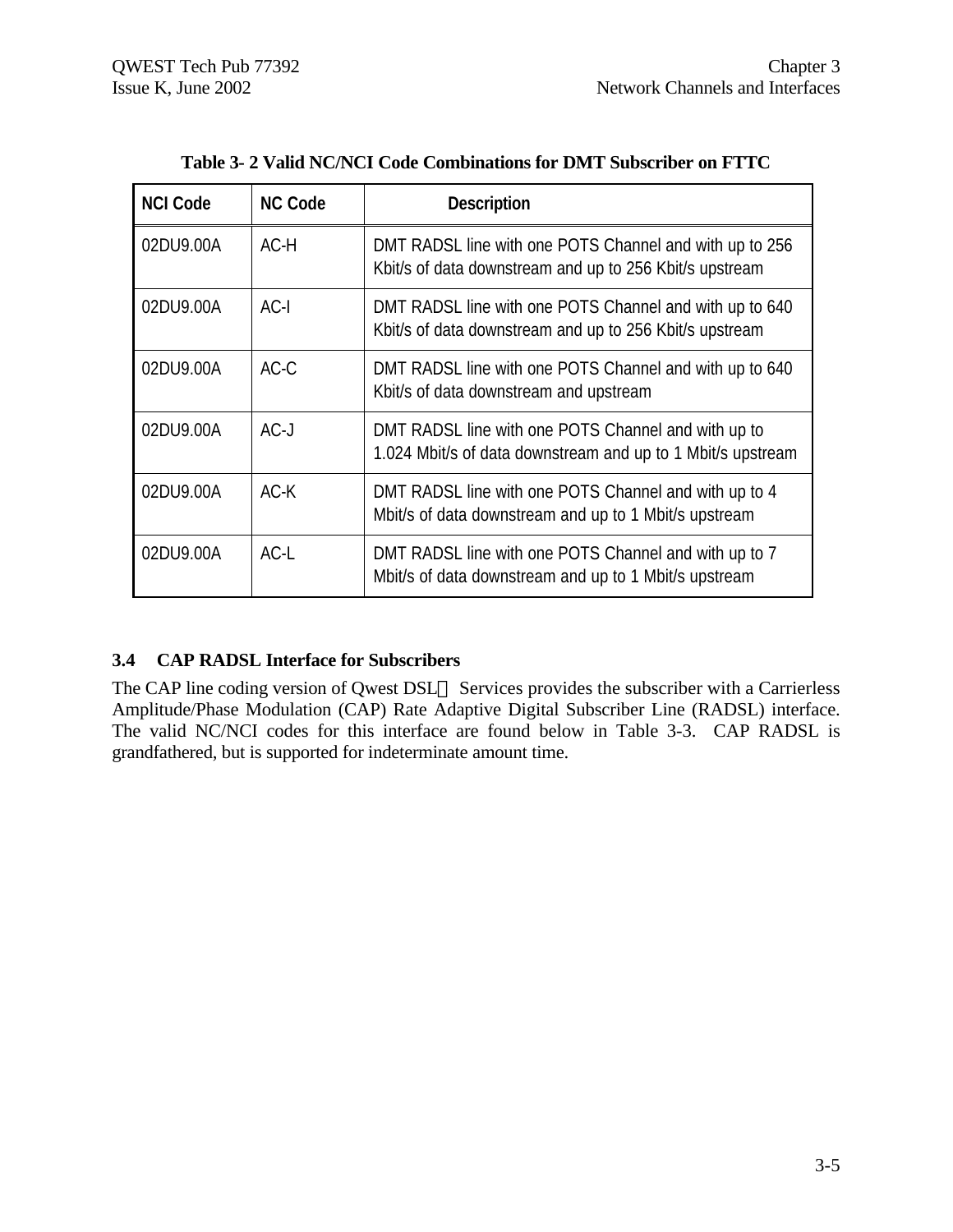| <b>NCI Code</b> | <b>NC Code</b> | <b>Description</b>                                                                                                    |
|-----------------|----------------|-----------------------------------------------------------------------------------------------------------------------|
| 02DU9.01C       | <b>ACCA</b>    | CAP RADSL line with one POTS Channel and with up to 256<br>Kbps of data Upstream and Downstream                       |
| 02DU9.01C       | <b>ACCB</b>    | CAP RADSL line with one POTS Channel and with up to 512<br>Kbps of data Upstream and Downstream                       |
| 02DU9.01C       | <b>ACCC</b>    | CAP RADSL line with one POTS Channel and with up to 768<br>Kbps of data Upstream and Downstream                       |
| 02DU9.01C       | <b>ACCD</b>    | CAP RADSL line with one POTS Channel and with up to 1<br>Mbps of data Upstream and Downstream                         |
| 02DU9.01C       | <b>ACCE</b>    | CAP RADSL line with one POTS Channel and with up to1<br>Mbps of data Upstream and up to 4 Mbps of data<br>Downstream  |
| 02DU9.01C       | <b>ACCF</b>    | CAP RADSL line with one POTS Channel and with up to 1<br>Mbps of data Upstream and up to 7 Mbps of data<br>Downstream |

**Table 3- 3 Valid NC/NCI Code Combinations for CAP Subscriber**

## **3.5 Qwest IDSLÔ Interface**

The Qwest DSL<sup>TM</sup> IDSL service is based on well known Integrated Services Digital Network (ISDN) technology. Unlike traditional ISDN, the customer's loop facility is connected to a DSLAM instead of an ISDN switch. Also, with this service we must specify how the subscriber bonds the B and D channels of the physical transport and the protocol the network expects to see above the physical layer. Therefore, the NC/NCI codes to order this service are different than those used for traditional ISDN. Table 3-4 below has those codes and there explanation.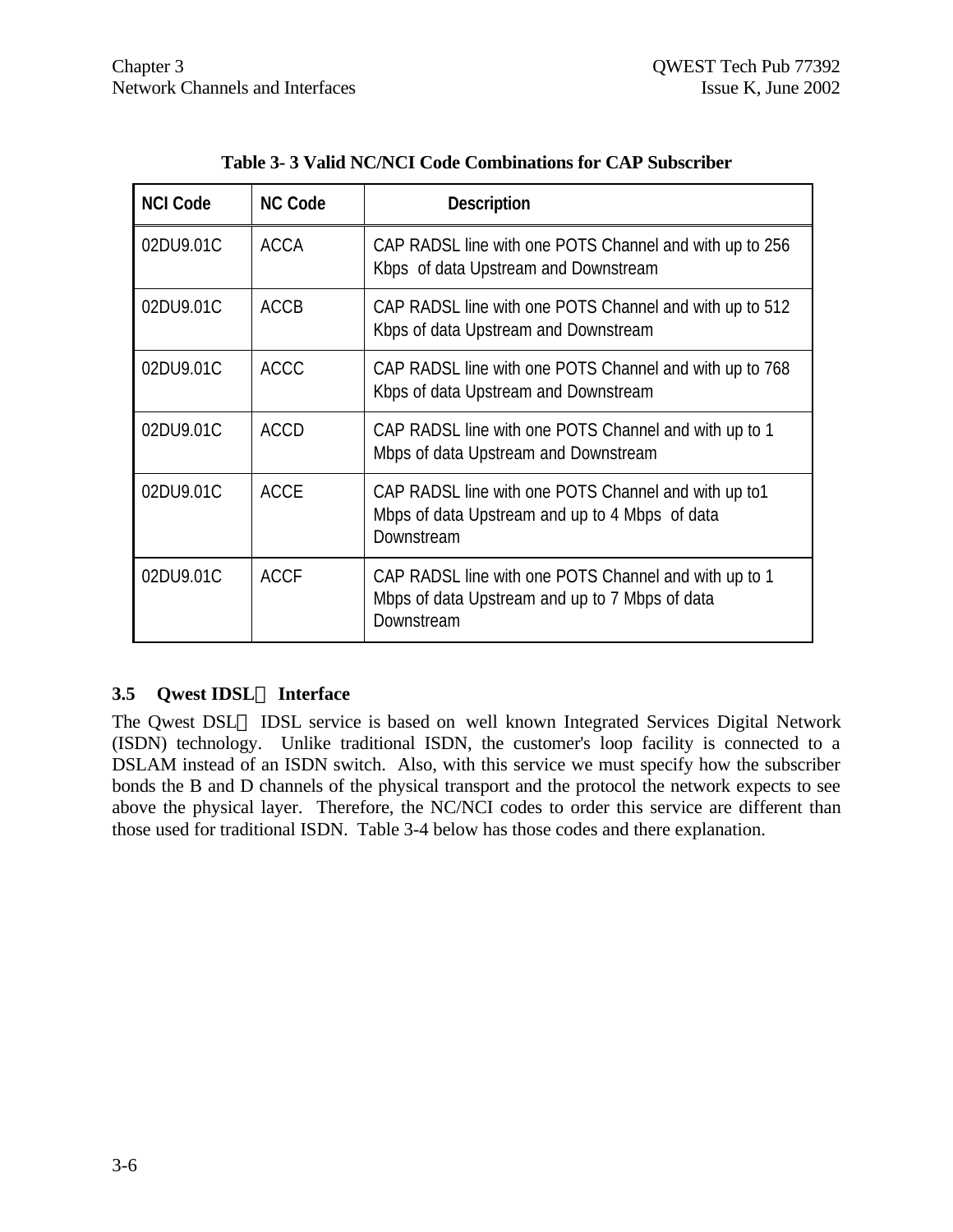| <b>NCI Code</b> | <b>NC Code</b> | <b>Description</b>                                                                                                                                                                                                                               |
|-----------------|----------------|--------------------------------------------------------------------------------------------------------------------------------------------------------------------------------------------------------------------------------------------------|
| 02IS5.N         | ADP-           | 2B1Q Signaling Format - U Interface per TR-NWT-000393,<br>e.g., Basic Rate ISDN, Digital Subscriber Line (DSL). Customer<br>provides NT function to the Service Provider, using the Point to<br>Point Protocol (PPP) with 128 Kbps data payload. |
| 02IS5.N         | <b>ADPA</b>    | 2B1Q Signaling Format - U Interface per TR-NWT-000393,<br>e.g., Basic Rate ISDN, Digital Subscriber Line (DSL). Customer<br>provides NT function to the Service Provider, using the Point to<br>Point Protocol (PPP) with 144 Kbps data payload. |

| Table 3-4 Valid NC/NCI Code Combinations for Qwest DSLO IDSL |  |  |
|--------------------------------------------------------------|--|--|
|--------------------------------------------------------------|--|--|

## **3.6 ATM Interface for Qwest DSLÔ Host**

With the new version of the Qwest DSL<sup>TM</sup> Service the Qwest DSL<sup>TM</sup> Host customer will be provided with an Asynchronous Transfer Mode (ATM) interface on either a DS1 (1.544 Mbit/s), DS3 (44.736 Mbit/s), or OC-3 (155.520 Mbit/s). Valid NC/NCI code combinations for these interfaces can be found in Qwest Corporation Technical Publication 77378, "Qwest Corporation ATM Cell Relay Service", Issue D or later.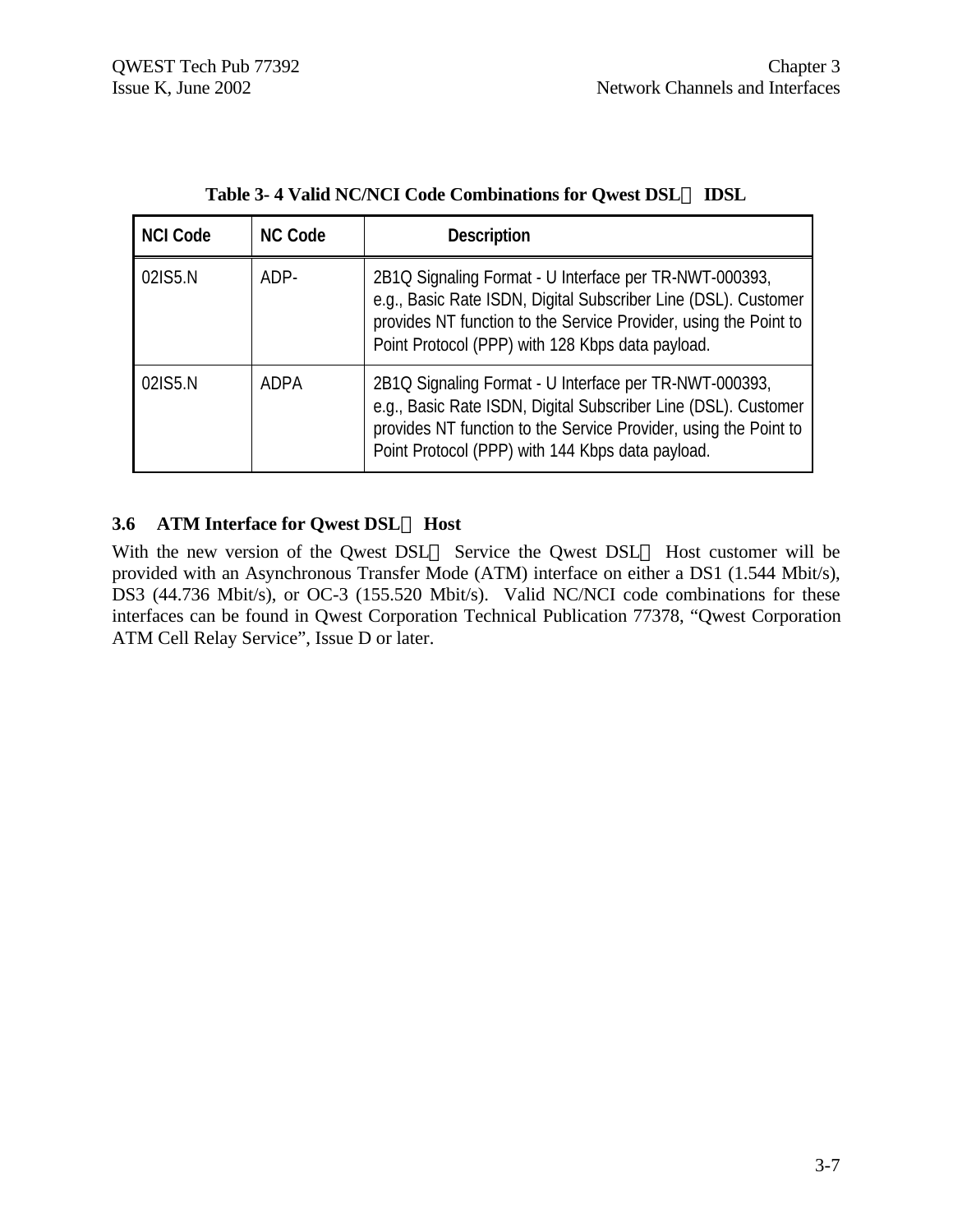## **CONTENTS**

## **Chapter and Section**

#### Page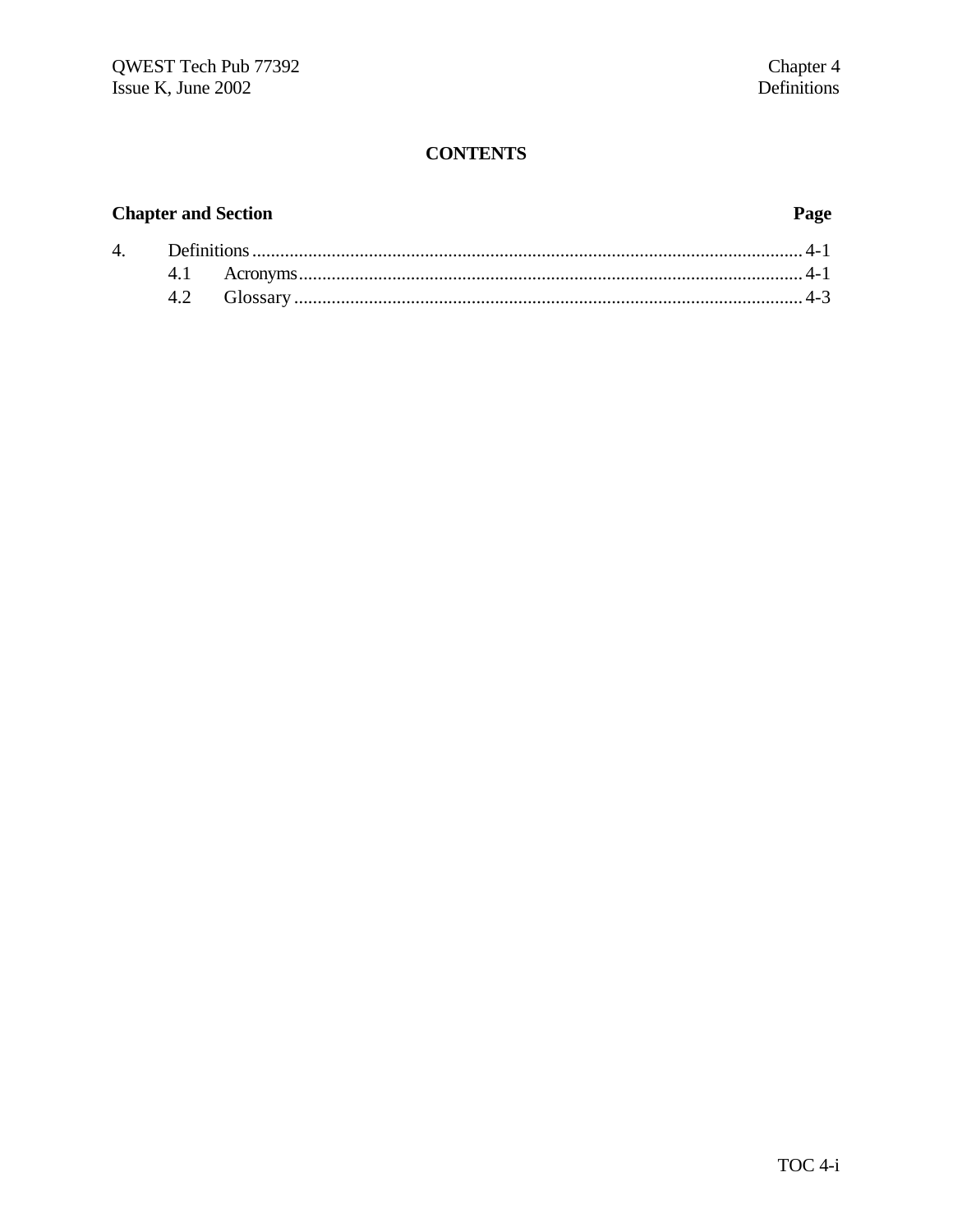## **4. Definitions**

# **4.1 Acronyms**

| <b>AAA</b>   | Authentication, Authorization and Accounting                    |
|--------------|-----------------------------------------------------------------|
| <b>AAL</b>   | <b>ATM Adaptation Layer</b>                                     |
| <b>ADSL</b>  | <b>Asymmetrical Digital Subscriber Line</b>                     |
| <b>ANSI</b>  | <b>American National Standards Institute</b>                    |
| <b>ASCII</b> | American Standard Code for Information Interchange              |
| <b>ATM</b>   | <b>Asynchronous Transfer Mode</b>                               |
| <b>AVP</b>   | <b>Attribute Value Pair</b>                                     |
| <b>BER</b>   | <b>Bit Error Rate</b>                                           |
| <b>BIT</b>   | <b>Binary Digit</b>                                             |
| bps          | Bits Per Second (Now bit/s)                                     |
| CAP          | Carrierless Amplitude/Phase modulation                          |
| <b>CCITT</b> | Consultative Committee on International Telephone and Telegraph |
| <b>CFA</b>   | <b>Carrier Facility Assignment</b>                              |
| <b>CLEC</b>  | Competitive Local Exchange Carrier                              |
| CO           | <b>Central Office</b>                                           |
| <b>COE</b>   | <b>Central Office Equipment</b>                                 |
| <b>CPE</b>   | <b>Customer Premises Equipment</b>                              |
| <b>DCE</b>   | Data Circuit Terminating Equipment                              |
| <b>DMT</b>   | Discrete Multitone                                              |
| <b>DTE</b>   | Data Terminal Equipment                                         |
| <b>DSL</b>   | Digital Subscriber Line                                         |
| <b>ESP</b>   | <b>Enhanced Service Provider</b>                                |
| EU           | End-User                                                        |
| <b>FDX</b>   | <b>Full Duplex</b>                                              |
| <b>FTTC</b>  | Fiber To The Curb                                               |
| <b>HDLC</b>  | <b>High Data Link Control</b>                                   |
| <b>HDSL</b>  | High Bit Rate DSL                                               |
| <b>IDSL</b>  | <b>ISDN</b> Digital Subscriber Line                             |
| <b>IEEE</b>  | Institute for Electrical and Electronic Engineers               |
| IOC          | <b>Inter-Office Channel</b>                                     |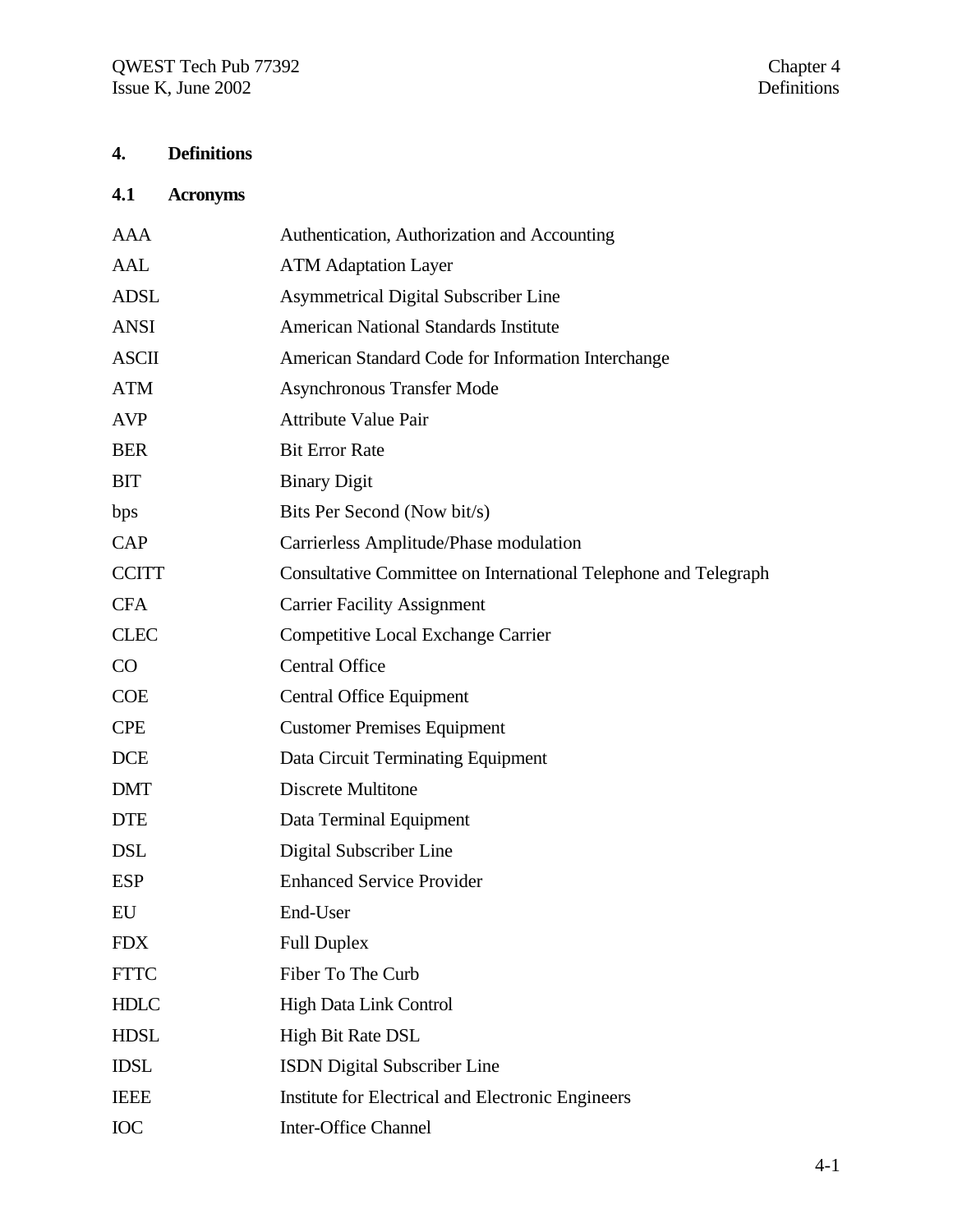#### Chapter 4 QWEST Tech Pub 77392 Definitions Issue K, June 2002

| $\mathbb{P}$       | <b>Internet Protocol</b>                               |
|--------------------|--------------------------------------------------------|
| <b>ISDN</b>        | <b>Integrated Services Digital Network</b>             |
| <b>ISO</b>         | <b>International Standards Organization</b>            |
| <b>ISP</b>         | <b>Internet Service Provider</b>                       |
| <b>ITU</b>         | International Telecommunication Union (formerly CCITT) |
| Kbit/s             | kilobits per second $(1,000 \text{ bit/s})$            |
| L2T                | Layer 2 Tunnel                                         |
| L <sub>2</sub> TP  | Layer 2 Tunneling Protocol                             |
| L <sub>2_PDU</sub> | Layer 2_Protocol Data Unit                             |
| L3_PDU             | Layer 3_Protocol Data Unit                             |
| <b>LAC</b>         | <b>L2TP Access Concentrator</b>                        |
| <b>LAN</b>         | <b>Local Area Network</b>                              |
| <b>LATA</b>        | <b>Local Access and Transport Area</b>                 |
| <b>LLC</b>         | Logical Link Control                                   |
| <b>LNS</b>         | <b>L2TP Network Server</b>                             |
| <b>MAN</b>         | Metropolitan Area Network                              |
| <b>MAU</b>         | Medium Attachment Unit                                 |
| Mbit/s             | Megabit per Second                                     |
| NC                 | Network Channel                                        |
| <b>NCI</b>         | <b>Network Channel Interface</b>                       |
| <b>NCTE</b>        | <b>Network Channel Terminating Equipment</b>           |
| <b>NE</b>          | Network Element                                        |
| NI                 | <b>Network Interface</b>                               |
| <b>POTS</b>        | Plain Old Telephone Service                            |
| <b>PPP</b>         | <b>Point to Point Protocol</b>                         |
| <b>PPSN</b>        | <b>Public Packet Switched Network</b>                  |
| <b>PSN</b>         | <b>Public Switched Network</b>                         |
| <b>PSTN</b>        | <b>Public Switched Telephone Network</b>               |
| <b>PVC</b>         | <b>Permanent Virtual Connection</b>                    |
| QAM                | Quadrature Amplitude/Phase Modulation                  |
| <b>RADSL</b>       | Rate Adaptive Digital Subscriber Line                  |
| <b>RFC</b>         | <b>Request For Comments</b>                            |
| RTU-C              | RADSL Terminating Unit Central office end              |
| $4 - 2$            |                                                        |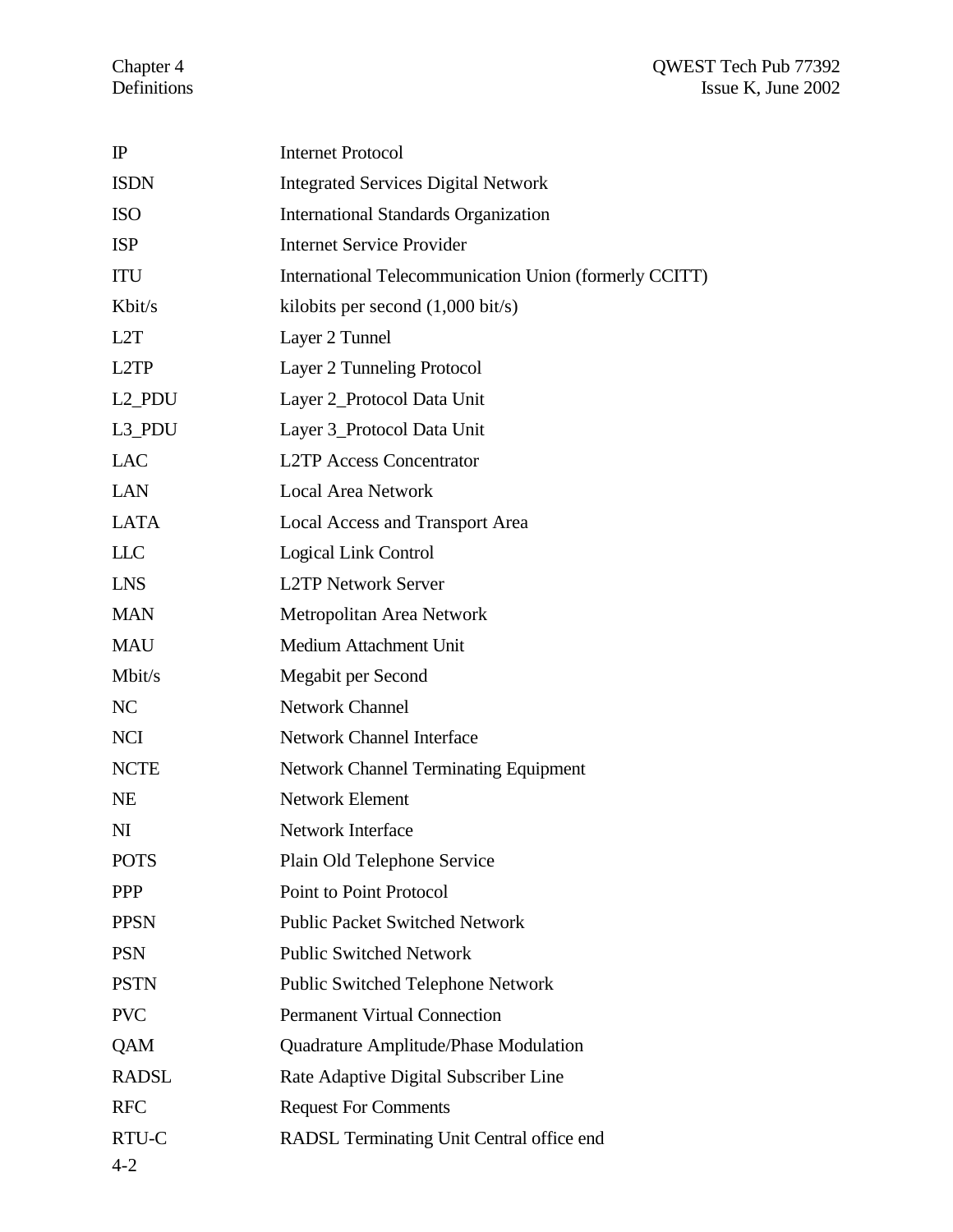| RTU-R        | RADSL Terminating Unit Remote terminal end     |
|--------------|------------------------------------------------|
| <b>SHDSL</b> | Single Line HDSL                               |
| <b>SVC</b>   | <b>Switched Virtual Circuit</b>                |
| <b>TIA</b>   | <b>Telecommunications Industry Association</b> |
| <b>TOC</b>   | Table of Contents                              |
| <b>UBR</b>   | Unspecified Bit Rate                           |
| <b>UDP</b>   | <b>User Datagram Protocol</b>                  |
| <b>VCC</b>   | <b>Virtual Channel Connection</b>              |
| <b>VCI</b>   | Virtual Channel Identifier                     |
| <b>VDSL</b>  | Very High Bit Rate DSL                         |
| VF           | Voice Frequency                                |
| <b>VPI</b>   | Virtual Path Identifier                        |

#### **4.2 Glossary**

#### **Acronym**

A word formed from the first (or first few) letters of a series of words.

#### **American National Standards Institute (ANSI)**

An organization supported by the telecommunications industry to establish performance and interface standards.

## **ASCII**

American Standard Code for Information Interchange. A standard 8-bit information code used with most computers and data terminals.

#### **Asynchronous Transfer Mode (ATM)**

An information transfer method in which the information is organized into fixed length (53 octet) cells. It is asynchronous in the sense that the recurrence of cells containing user information is not necessarily periodic.

#### **Asynchronous Transmission**

Not synchronous: Data transmission in which the time of occurrence of specified significant instant of a data bit (usually the leading edge) is arbitrary, and occurs without necessarily having a fixed time relationship to preceding comparable instants.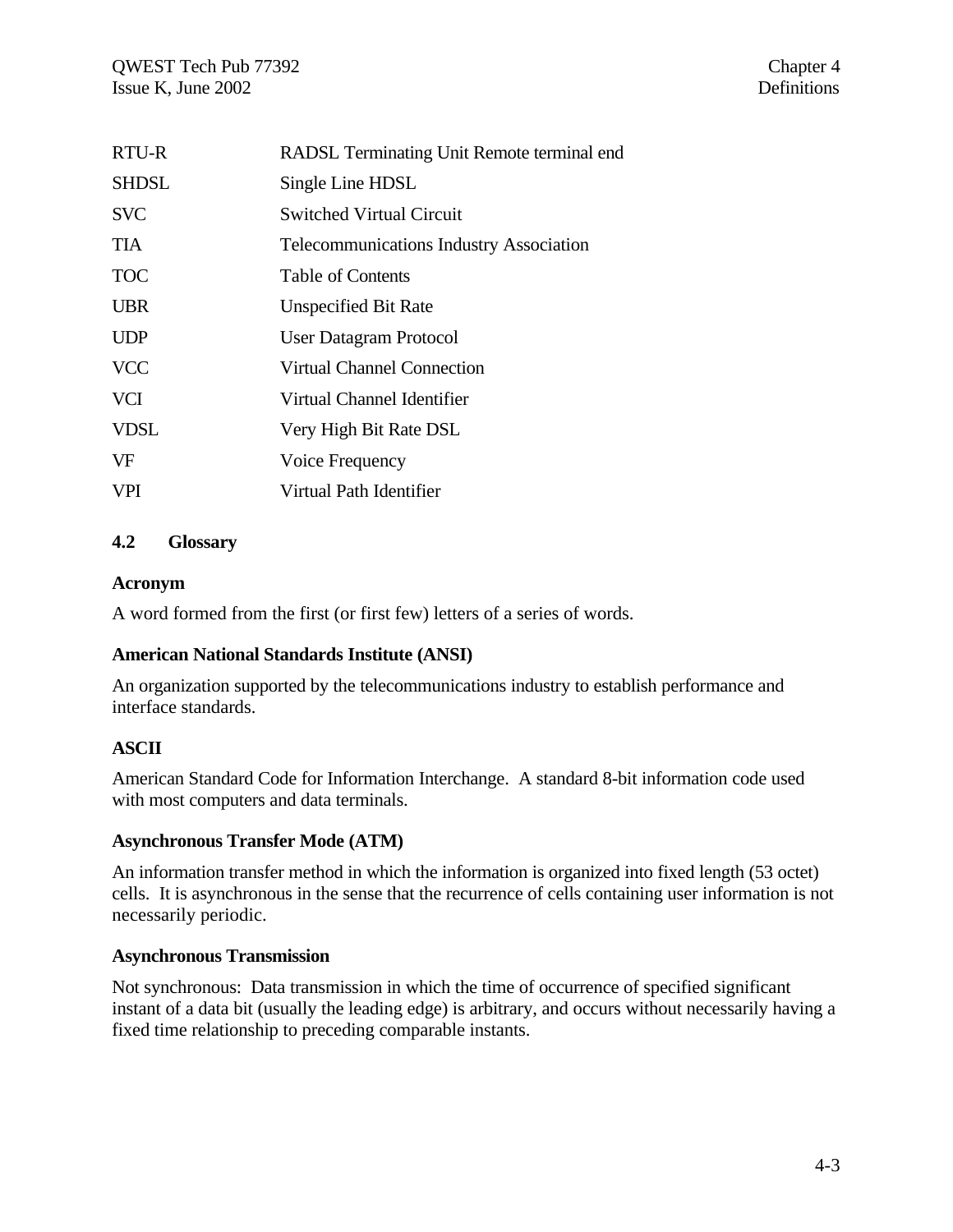#### **Asymmetrical Digital Subscriber Line**

A technology that allows for the delivery of simultaneous Plain Old Telephone Service (POTS) and high bit rate transport on the same pair of copper wires. The word asymmetrical refers to the high bit rate transport because the downstream (wire center to subscriber) bit rate is greater than the upstream (subscriber to wire center) bit rate.

#### **Attachment Unit Interface Cable (AUI)**

The cable, connectors, and transmission circuitry used to interconnect the Physical Signaling (PLS) and Medium Attachment Unit (MAU).

#### **Availability**

The relative amount of time that a service is "usable" by a customer, represented as a percentage over a consecutive 12 month period.

#### **Attribute Value Pair (AVP)**

The variable length concatenation of a unique Attribute (represented by an integer) and a Value containing the actual value identified by the attribute. Multiple AVPs make up Control Messages which are used in the establishment, maintenance, and teardown of tunnels.

#### **Bandwidth**

The range of frequencies that contain most of the energy or power of a signal; also, the range of frequencies over which a circuit of system is designed to operate.

#### **Basic Encoding Rules (BER)**

The OSI language for describing transfer syntax.

#### **Bit (Binary Digit)**

A binary unit of information. It is represented by one of two possible conditions, such as the value 0 or 1, on or off, high potential or low potential, conducting or not conducting, magnetized or demagnetized. A Bit is the smallest unit of information, by definition.

#### **Bit Error Rate (BER)**

The ratio of bits received in error compared to the total number of bits received. It is normally express as a number in scientific notation. For example, the BER of  $1x10^{-6}$  would represent the ratio of 1 bit received in error for every 1 million bits received.

#### **Bit Rate**

The number of bits of data transmitted over a line in a given unit of time, usually one second.

#### **Bits/second (bit/s)**

Bits per second, e.g., 1200 bit/s. In data transmission, it is the number of binary zero and one bits transmitted in 1 second. Modern terminology uses "bit/s" e.g., 1200 bit/s.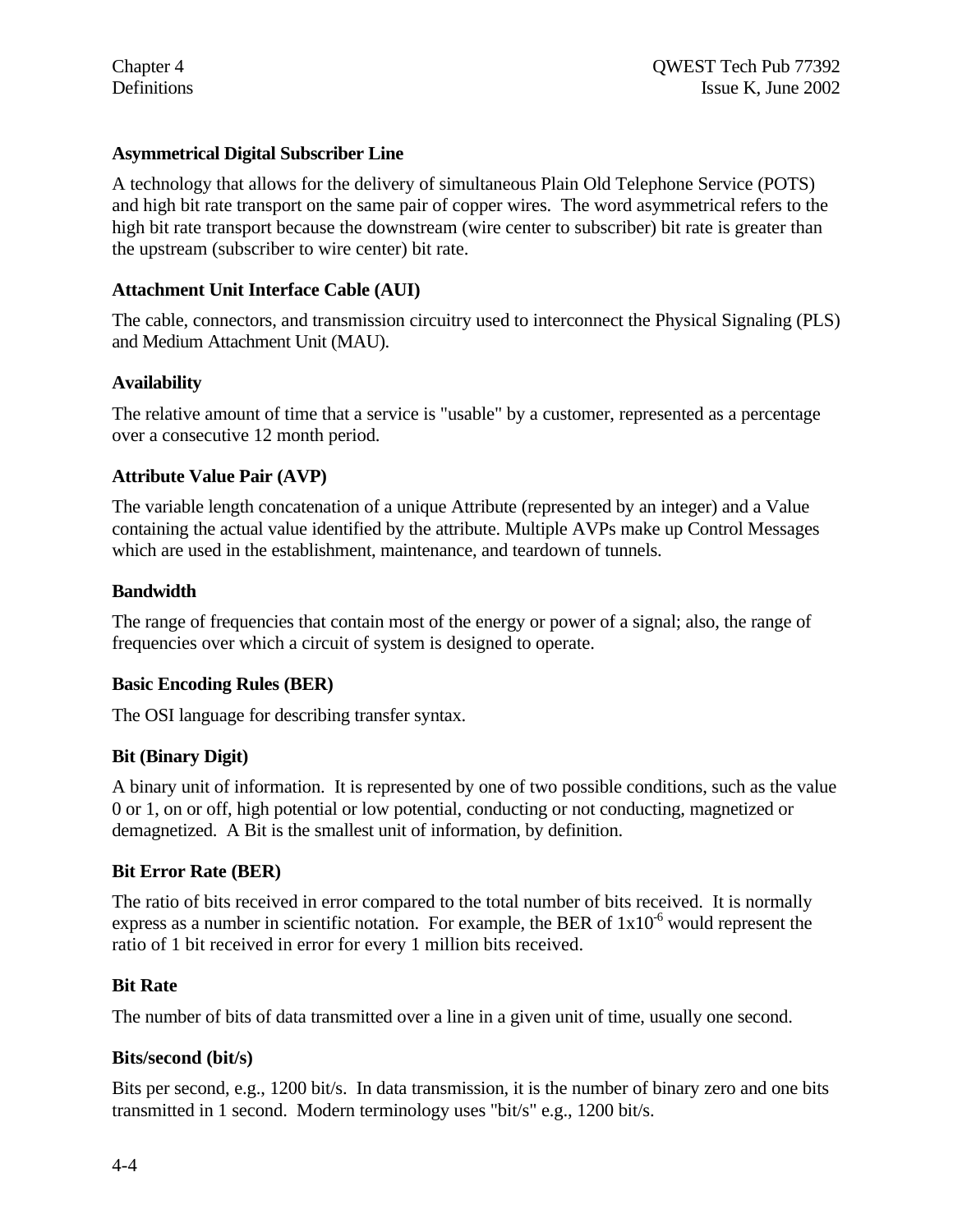## **Byte**

A consecutive number of bits usually constituting a complete character or symbol. If the length of the byte is not specified, it is conventionally assumed to have a length of 8-bits. In the Digital Data System, a byte refers to an arbitrary group of 8 consecutive bits; it does not correspond to a byte of customer data.

#### **Call**

The sequence of events begun when an End-User makes a request for service and provides an address code, and concluded when communication between the End-Users has terminated.

#### **Carrier Sense Multiple Access with Collision Detection (CSMA/CD)**

Carrier Sense Multiple Access with Collision Detection is a method of controlling access to a shared transmission path, particularly in local area networks.

#### **Carrierless Amplitude/Phase Modulation (CAP)**

Carrierless Amplitude/Phase Modulation is form of line code used for Digital Subscriber Lines. It is a form of Quadrature Amplitude/Phase Modulation (QAM) that does not use a carrier frequency.

#### **Central Office (CO)**

A local switching system (or a portion thereof) and its associated equipment located at a wire center.

#### **Central Office Connecting Channel (COCC)**

A tariff rate category which provides for connections, within the same Hub wire center, between the Private Line Transport Channel and other services provided by U S WEST. See FCC #5 for more information.

#### **Channel**

An electrical or photonic, in the case of fiber optic based transmission systems, communications path between two or more points of termination.

#### **Character**

Letter, numeral, punctuation, control figure or any other symbol contained in a message.

#### **Conditioning**

Denotes an enhancement to the transmission performance of a voiceband channel. Parameter(s) affected are attenuation distortion, envelope delay distortion and noise.

#### **Customer Interface**

The interface with a customer at a point of termination.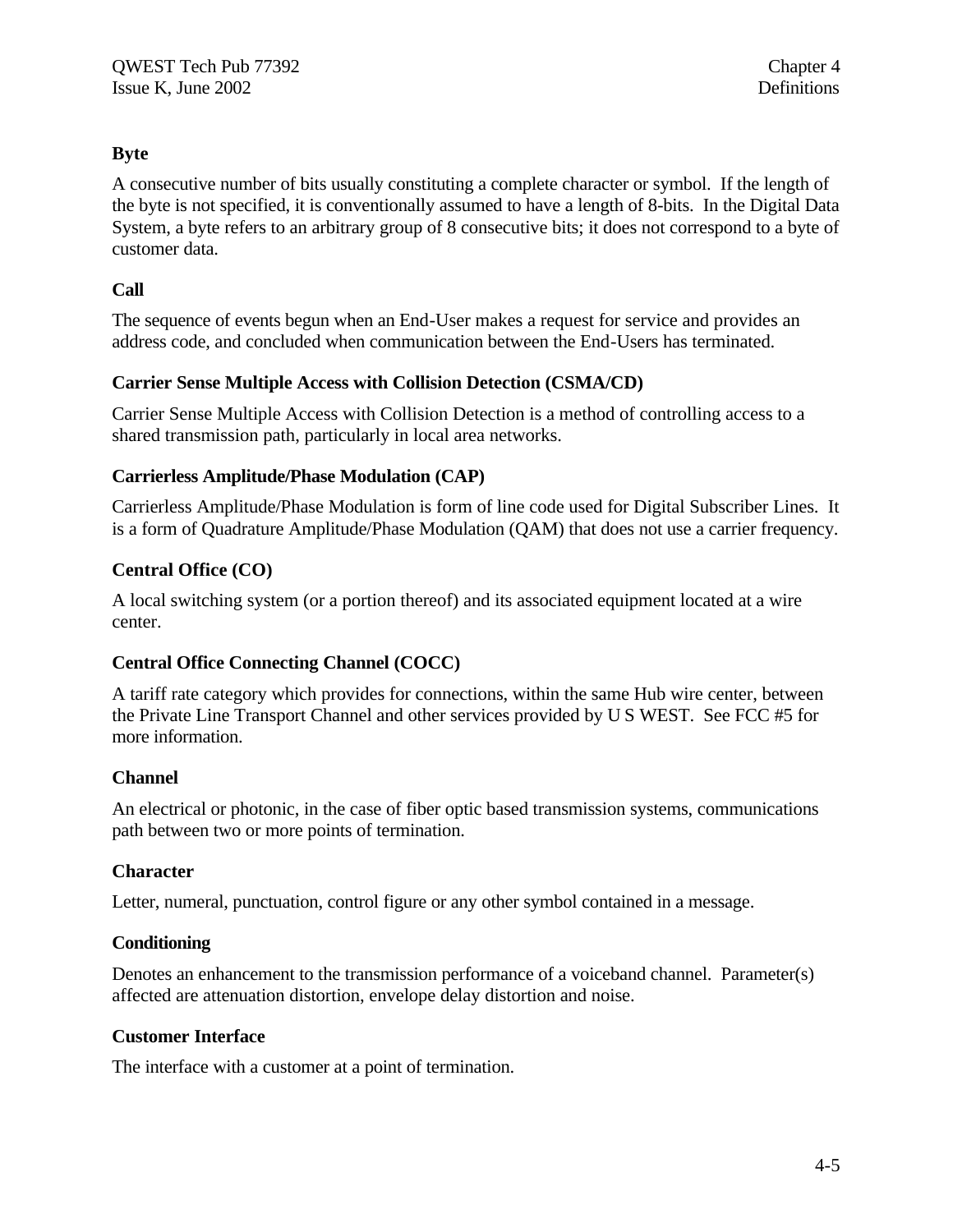## **Customer Premises**

Denotes a building or portion(s) of a building occupied by a single customer or End-User either as a place of business or residence. Adjacent buildings and the buildings on the same continuous property occupied by the customer and not separated by a public thoroughfare, are also considered the same customer's premises.

#### **Customer Premises Equipment (CPE)**

All telecommunication equipment located at a customers location.

#### **Customer Premises Equipment (CPE)**

Customer telecommunications equipment, such as telephone sets, PBXs, modems and answering machines. The FCC regulations about CPE do not cover inside wire, coin-operated pay phones, some multiplexers, or voltage protection equipment.

#### **Customer Provided Equipment (CPE)**

Equipment owned and maintained by the customer and located on their side of the End-User Point of Termination (EU-POT) network interface.

#### **Customers**

Denotes any individual, partnership or corporation who subscribes to the services provided by U S WEST. Customers are divided into two distinct and separate categories: (1) carriers, who provide services for hire for others, and (2) End-Users, who request services only for their own use.

## **Data Communications Equipment (DCE)**

The equipment that provides the functions required to establish, maintain and terminate data transmission connections; e.g., a modem, as well as the signal conversion and coding required for communications between data terminal equipment and data circuit.

## **Data Terminal Equipment (DTE)**

A generic term for customer terminal equipment that connects to the network through a modem or through digital Network Channel Terminating Equipment (NTCE), e.g., a computer or a PBX.

## **Digital Connectivity**

Denotes central offices or customer premises that are connected with digital transport facilities.

## **Digital Hierarchy Level**

The level in the digital hierarchy. The levels and the respective bit rates are:

| Level           | <b>Bit Rate</b>       | Level | <b>Bit Rate</b>  |
|-----------------|-----------------------|-------|------------------|
| DS <sub>0</sub> | $64.0 \text{ kbit/s}$ | DS3   | $44.736$ Mbit/s  |
| DS1             | $1.544$ Mbit/s        | DS4NA | $139.264$ Mbit/s |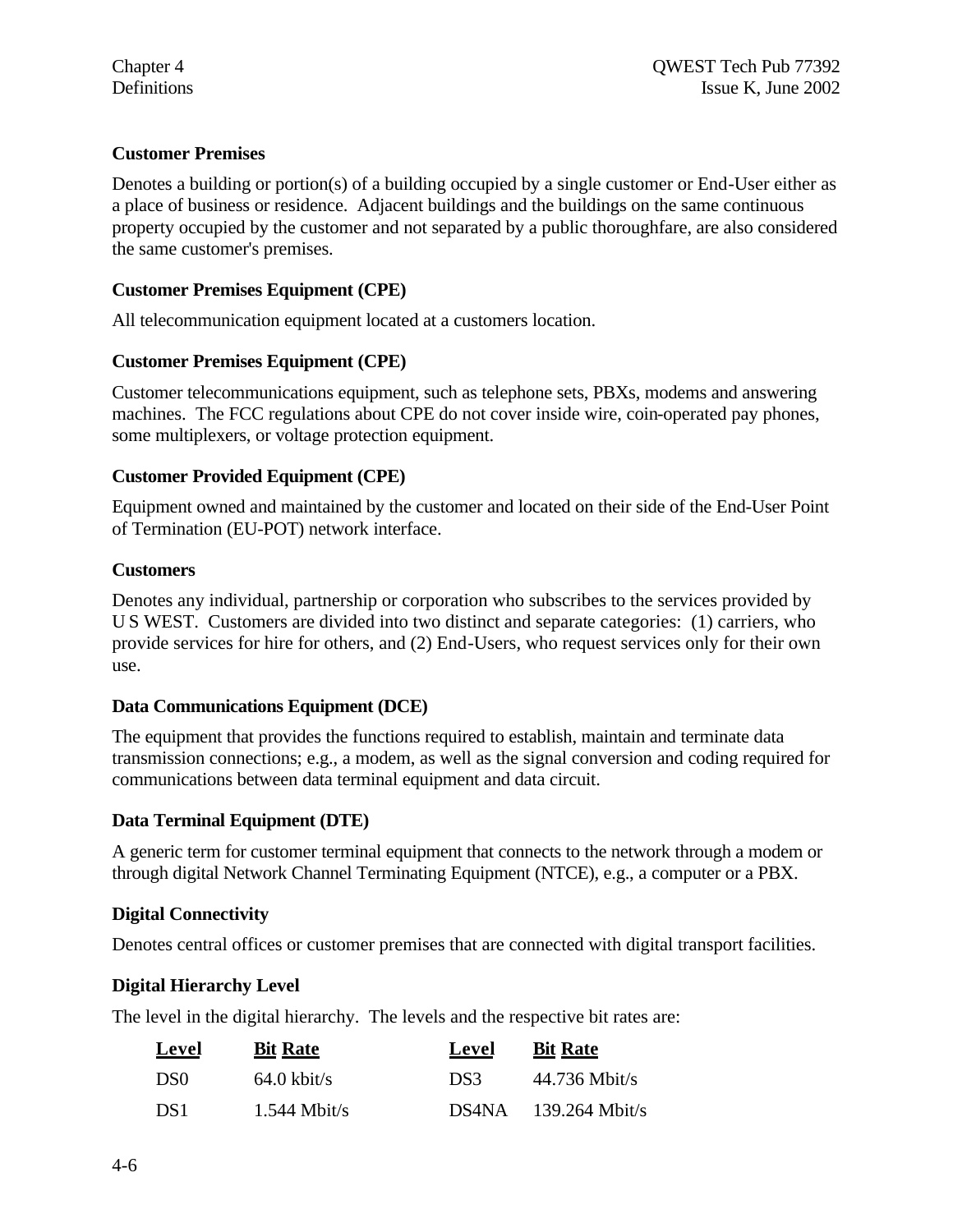| DS <sub>1</sub> C | $3.152$ Mbit/s | DS4 | $274.176$ Mbit/s |
|-------------------|----------------|-----|------------------|
| DS <sub>2</sub>   | $6.312$ Mbit/s |     |                  |

#### **Digital Loop Carrier (DLC)**

A digital transport facility used to carry circuits or channels on part of all of the loop between the serving wire center and the customer's location. Copper or fiber is normally used as the transport medium.

#### **Digital Subscriber Line (DSL)**

A generic term for a subscriber line that is conditioned to accommodate signals above the Voice Band. In earlier definitions this term was used strictly in conjunction with ISDN but has been expanded to define any subscriber line that can be used for any of the DSL Technologies available (e.g., ADSL, HDSL, etc.).

#### **Downstream**

Downstream refers to the direction that data is transmitted in relationship to the network and indicates that data is being sent from the network to the user.

#### **End Office**

A designation of a Qwest Communications Company switching system that occupies the lowest level of the public switched network hierarchy. It is the designation of a switching system that connects lines to lines, and lines to trunks (a local switching system).

#### **End Office Switch**

The term "End Office Switch" denotes a Qwest Communications Company switching system where local exchange services are terminated for purposes of interconnection to other exchange services or trunks. Included are Remote Switching modules and Remote Switching Systems served by a host office in a different wire center. See also "Local Switching System".

#### **End-User (EU)]**

The term "End-User" denotes any customer of telecommunications service that is not a carrier, except that a carrier shall be deemed to be an "End-User" to the extent that such carrier uses a telecommunications service for administrative purposes without making such service available to others, directly or indirectly. The term is frequently used to denote the difference between a Carrier interface and an interface subject to unique regulatory requirements at non-Carrier customer premises (FCC Part 68, etc.)

#### **End-User POT (EU-POT)**

The Network Interface at the End-User's premises at which Qwest Communications Company's responsibility for the provision of service ends.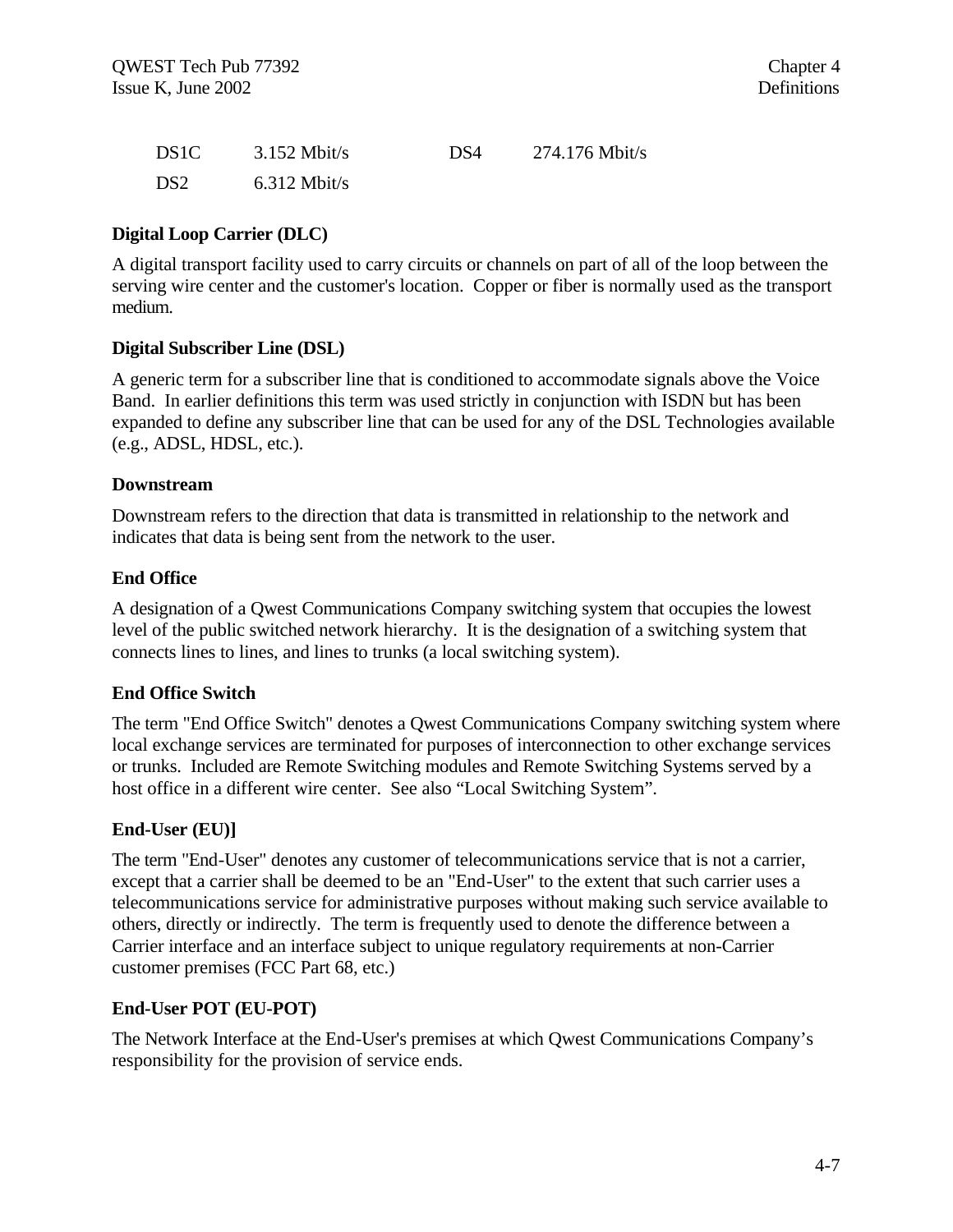#### **Enhanced Services Provider (ESP)**

A business that provides enhanced services by using the ONA services made available by regulated telecommunications providers; also refers to interexchange carriers and resellers that act as ESPs.

#### **Enhanced Services**

As defined by the FCC, enhanced services are any services offered over common carrier transmission facilities that employ computer processing applications that act on the format, content, code, protocol or similar aspects of the subscriber's transmitted information; that provide the subscriber with additional, different or restructured information; or involve customer interaction with stored information. Examples of enhanced services include videotex, voice storage and retrieval, on-line business information, on-line travel information, electronic mail and protocol conversion in connection with packet switching service.

#### **Ethernet**

A widely used data communication standard employing a bus topology and Carrier Sense Multiple Access with Collision Detection (CSMA/CD) as access control mechanism.

#### **Exchange**

A unit established by Qwest Communications Company for the administration of communications service in a specified geographic area that usually embraces a city, town, or village and its environs.

#### **Facility Termination Point**

Generic term for the point of termination, in the Wire Center, for a cable pair, optic fiber, micro-wave signal, etc.

#### **Facilities**

Facilities are the transmission paths between the demarcation points serving customer locations, a demarcation point serving a customer location and a Qwest Communications Company Central Office, or two Qwest Communications Company offices.

#### **Fiber To The Curb**

This term refers to an architecture for providing telephone service where fiber optic cable is connected to an Optical Network Unit (ONU) that provides the telephone services. The ONU is located in close proximity to the homes being served (typically less then 1000 feet). The copper drop to the home is the connection between the ONU and the home.

#### **Flow Control**

The function of managing the rate at which data is received/transmitted by a receiver/transmitter.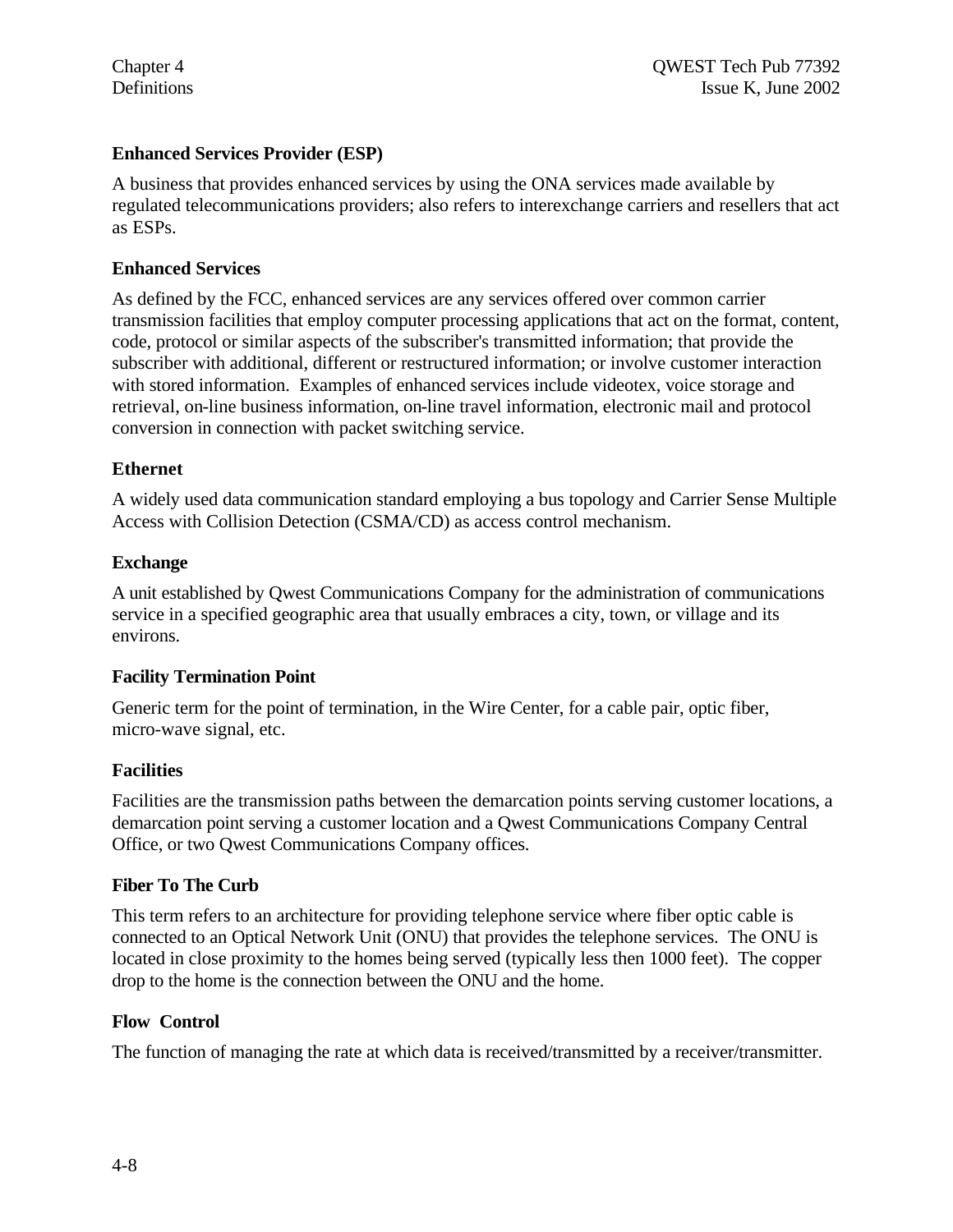#### **Foreign Exchange**

Telephone company line arrangement where calls placed into the switched network, from a customer location, enter the network through a Central Office located in a Wire Center which is different than the one which normally services the customer location.

#### **Full Duplex (FDX)**

Simultaneous transmission in both directions between two points.

#### **High bit rate Digital Subscriber Line (HDSL)**

A technology to put two-way T-1 on a normal unshielded, bridged (but not loaded) twisted pairs (usually 2 pairs) without using repeaters.

#### **Half-Duplex**

Transmission in either direction between two points, but not simultaneously.

#### **Half-Duplex Operation**

Capability of transmitting and receiving signals, but only in one direction at a time.

#### **Headroom**

The difference, in dB, between the operating level and the overload level.

#### **Impedance**

The total opposition offered by an electric circuit to the flow of an alternating current of a single frequency. It is a combination of resistance and reactance and is measured in ohms.

#### **Impedance Balance**

A measure of the degree of equality of the two impedances that are connected to the two conjugate ports of a hybrid set (or equivalent circuit).

#### **Integrated Services Digital Network (ISDN)**

A network providing or supporting a range of telecommunications services that provides digital connections between End-Users.

#### **Interface Code**

See Network Channel Interface

#### **Internet Service Provider (ISP)**

A service provider that provides access to the Internet. In addition, the ISP may provide services and information that can be only accessed by their subscribers.

#### **Kilobit/Second (Kbit/s)**

One thousand (1000) bits/second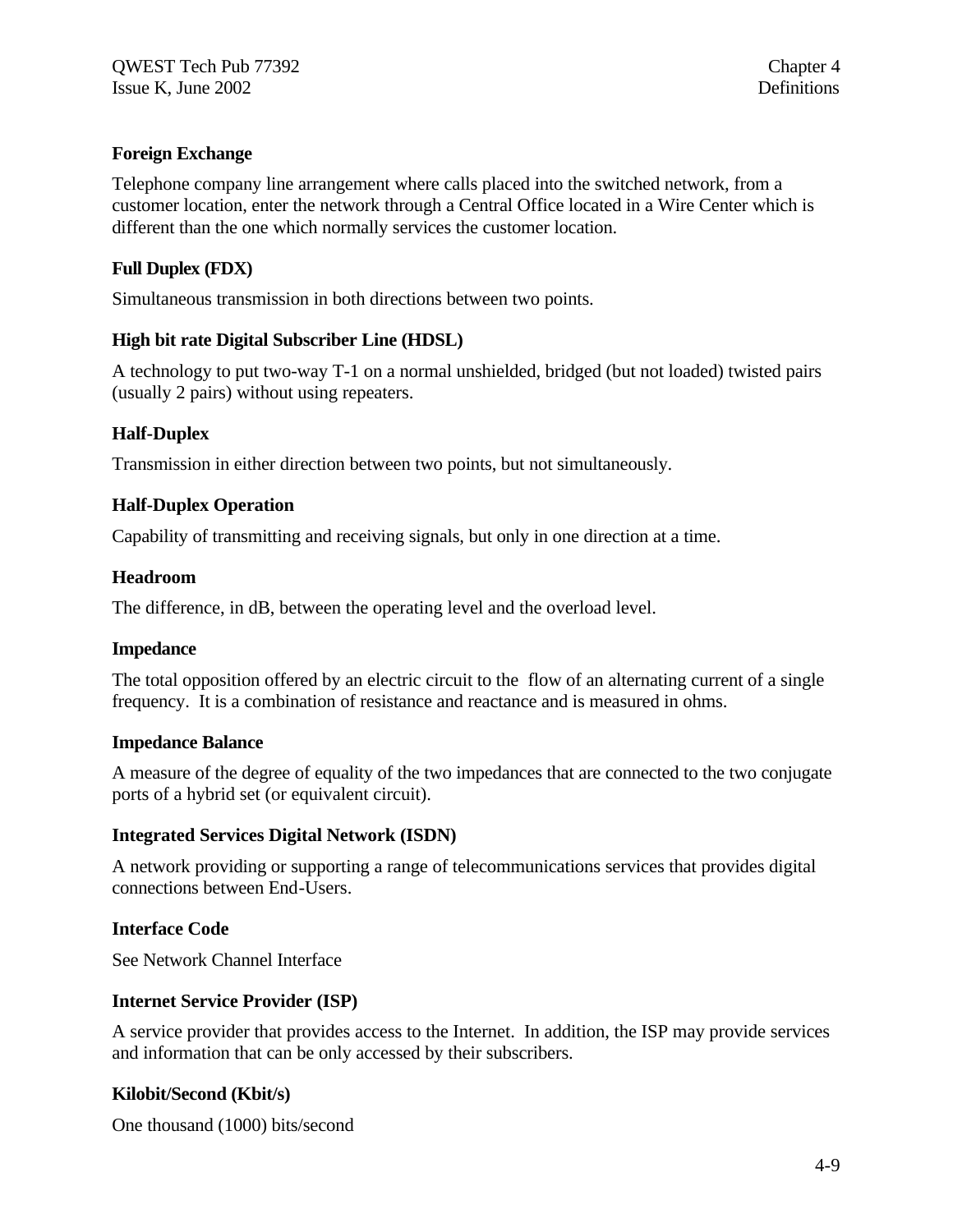## **L2TP Access Concentrator (LAC)**

A node that acts as one side of an L2TP tunnel endpoint and is a peer to the L2TP Network Server (LNS). The LAC sits between an LNS and a remote system and forwards packets to and from each. Packets sent from the LAC to the LNS requires tunneling with the L2TP protocol. The connection from the LAC to the remote system is either local or a PPP link.

## **L2TP Network Server (LNS)**

A node that acts as one side of an L2TP tunnel endpoint and is a peer to the L2TP Access Concentrator (LAC). The LNS is the logical termination point of a PPP session that is being tunneled from the remote system by the LAC.

#### **Layer 1**

Physical Layer. Provides the transparent transmission of bit streams between systems including relaying through different media.

#### **Layer 2**

Data Link Layer is the second layer of the Open Systems Interconnection (OSI) data communications model of the International Standards Organization (ISO). It provides for the transfer of data between directly connected systems and detects any errors in the transfer. It establishes, maintains and releases data links and provides procedures and methods for handling errors and flow control.

#### **Layer 2 Tunneling Protocol [RFC2661]**

L2TP extends the PPP model by allowing the L2 and PPP endpoints to reside on different devices interconnected by a packet-switched network. With L2TP, a user has an L2 connection to an access concentrator (e.g., modem bank, ADSL DSLAM, etc.), and the concentrator then tunnels individual PPP frames to the Network Access Server (NAS). This allows the actual processing of PPP packets to be divorced from the termination of the L2 circuit.

#### **Layer 3**

Network Layer. Provides routing and relaying through intermediate systems. Also handles segmenting, blocking, error recovery, and flow control.

#### **Layer 4**

Transport Layer. Provides the transparent transfer of software between end systems. It handles end-to-end control (for example, determining if all packets have arrived), multiplexing, and mapping.

#### **Layer 5**

Session Layer. Provides administration and control sessions between application processes and manages their data.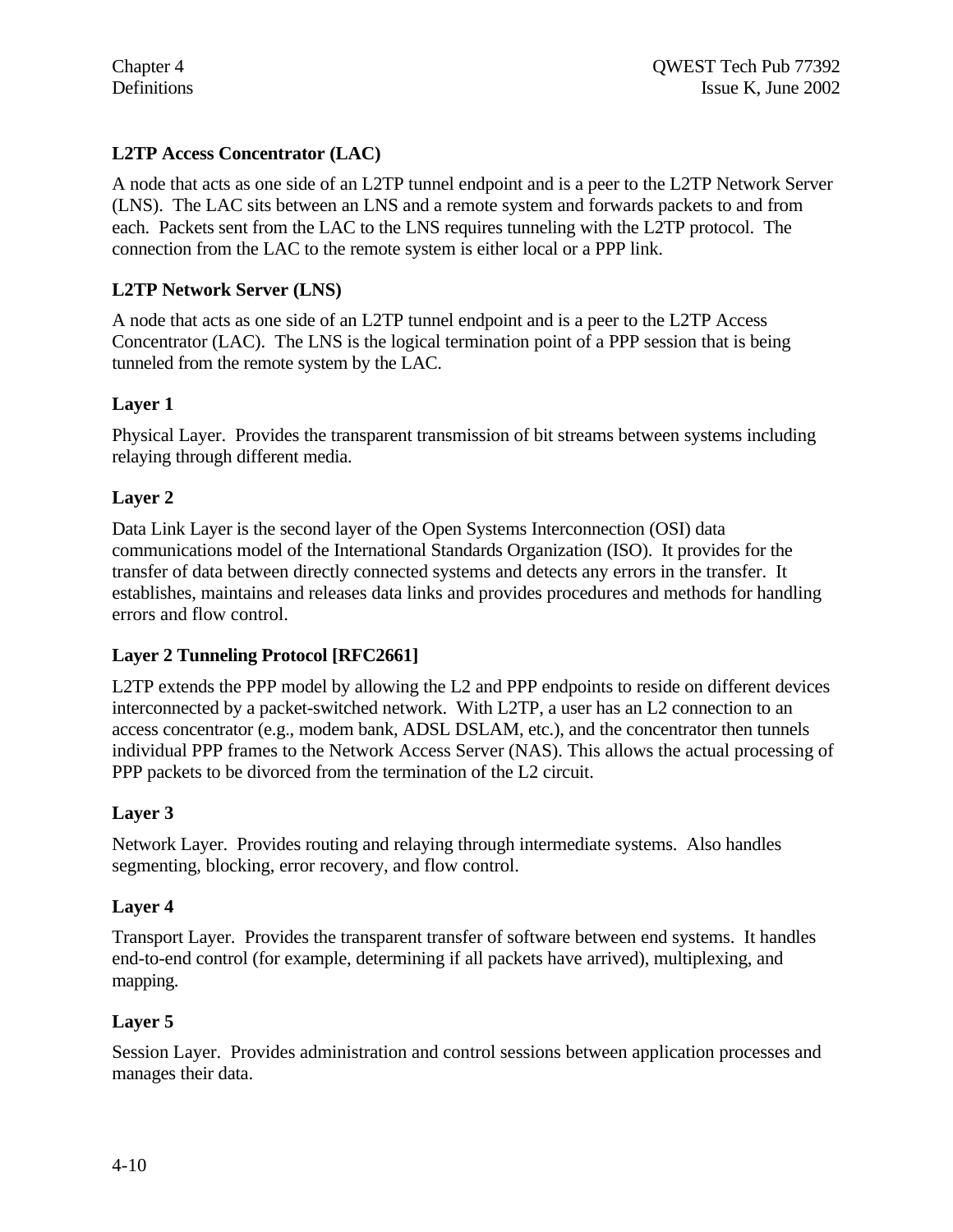#### **Layer 6**

Presentation Layer. Provides representation, interpretation, format and code transformation of information communicated between or referred to by application processes. MEDIACC™ uses standard ASN.1 representations for all messages and data communicated remotely. It uses standard presentation encoding, decoding, and transfer syntaxes.

#### **Layer 7**

Application Layer. Provides a window between application processes in order to exchange meaningful information. Performs management functions.

#### **Line**

The transport facility (cable pair or carrier channel) between the Central Office and Network Channel Interface.

#### **Line-Type Connection**

Denotes a connection between a station at a customers premise and a Central Office (CO). These are connected on the dial tone side of the CO.

#### **Link Access Procedure for Modems (LAP-M)**

An error correction procedure defined in CCITT Recommendation V.42-1988.

#### **Loaded Cable**

Inductance, in the form of "Load Coils", is placed on longer metallic cables to improve the cable's voice transmission performance.

#### **Local Access and Transport Area (LATA)**

A geographic area for the provision and administration of communications service. It encompasses designated exchanges that are grouped to serve common social, economic and other purposes.

#### **Local Area Network (LAN)**

Network permitting the interconnection and intercommunication of a group of computers, primarily for the sharing or resources such as data storage devices and printers.

#### **Local Exchange Carrier (LEC)**

Any company or corporation engaged for hire in providing Access and intraLATA communications services.

#### **Local Switching System**

A switching system that connects lines to lines, and lines to trunks. It may be located entirely at one wire center, or may be geographically dispersed as in some host-remote configurations.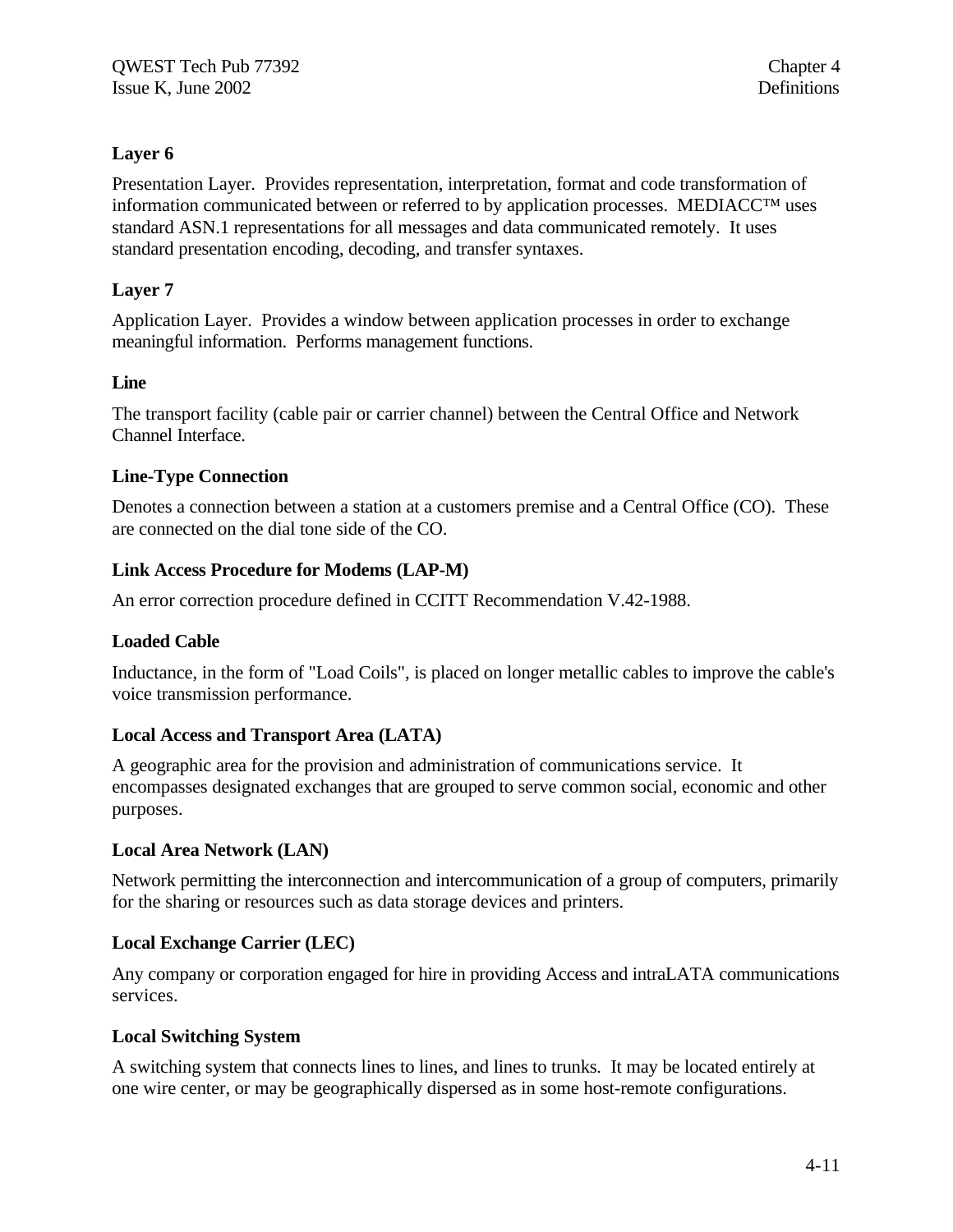#### **Local Tandem Switch**

A Local Exchange Carrier switching system that connects trunks to trunks between end offices within the same calling area.

## **Local Traffic**

Traffic that is classified as local in the tariff on file with the appropriate regulatory body.

#### **Local Wire Center**

The Wire Center which normally provides service to a customer.

#### **Loop**

The facility which connects the Local Wire Center to the customer's location.

#### **Loopback**

An out-of-service test procedure applied to a full duplex channel that causes a received signal to be returned to the source.

#### **Megabit per Second (Mbit/s)**

One million (1,000,000) bits per second

#### **Metallic Facilities**

A facility that consists of continuous metallic conductors, i.e., devoid of electronic enhancements that would corrupt Direct Current continuity.

#### **Modulator/DEModulator (Modem)**

A contraction formed from the words modulator and demodulator to describe electronic equipment having both of these capabilities. A modem is a Data Communications Equipment (DCE) device to convert business machine interface, e.g., RS232, to voiceband signals suitable for transmission over a telecommunications channel.

#### **Multiplex**

See multiplexer

#### **Multiplexer (Mux)**

Equipment used to multiplex, or do multiplexing: Multiplexing is a technique of modulating (analog) or interleaving (digital) multiple, relatively narrow bandwidth channels into a single channel having a wider bandwidth (analog) or higher bit-rate (digital). The term Multiplexer implies the demultiplexing function is present to reverse the process so it is not usually stated.

#### **Network**

The interconnected telecommunications equipment and facilities.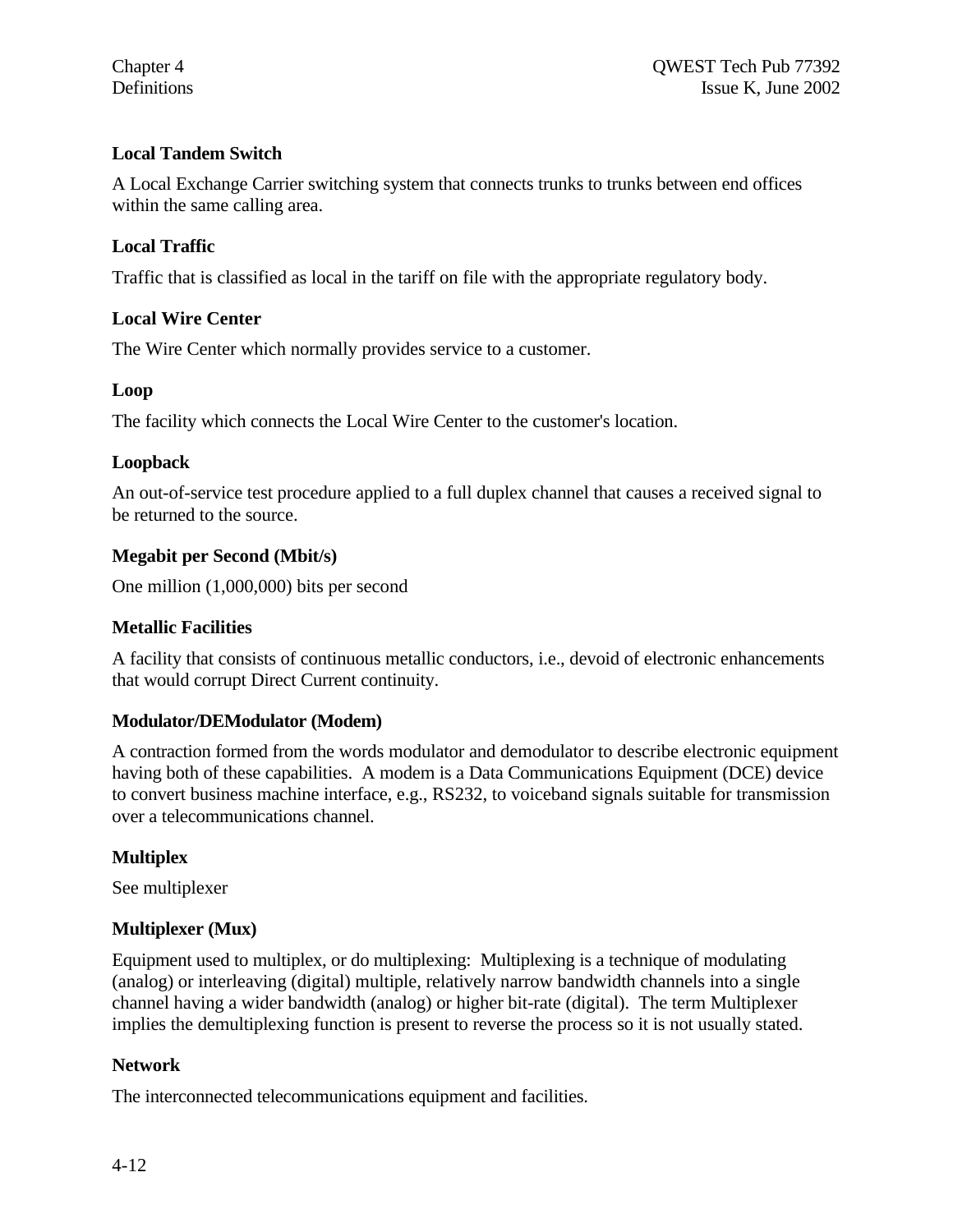#### **Network Access Server (NAS)**

A device providing local network access to users across a remote access network such as the PSTN. An NAS may also serve as an LAC, LNS or both.

#### **Network Channel (NC) Code**

The Network Channel (NC) code is an encoded representation used to identify both switched and non-switched channel services. Included in this code set are customer options associated with individual channel services, or feature groups and other switched services.

#### **Network Channel Interface (NCI) Code**

The Network Channel Interface (NCI) code is an encoded representation used to identify five (5) interface elements located at a Point of Termination (POT) at a central office or at the Network Interface at a customer location. The Interface code elements are: Total Conductors, Protocol, Impedances, Protocol Options, and Transmission Level Points (TLP). (At a digital interface, the TLP element of the NCI code is not used.)

#### **Network Interface (NI)**

The point of demarcation on the customer's premises at which U S WEST's responsibility for the provision of service ends.

#### **Octet**

An eight (8) bit byte

#### **Ohm**

The unit of electric resistance.

#### **Open Systems Interconnection (OSI)**

A seven-layer network architecture being used for the definition of network protocol standards to enable any OSI-compliant computer or device to communicate with any other OSI-compliant computer or device for a meaningful exchange of information.

#### **Outside Plant**

All telephone company materials (cable, utility vaults, poles, terminals, underground conduit, etc.) beginning in the Local Wire Center and ending at the Network Interface at the customer premises.

#### **Packet**

A unit of data, consisting of binary digits including data and call-control signals, that is switched and transmitted as a composite whole.

#### **Point of Presence (POP)**

A physical location within a LATA at which an Interexchange Carrier (IC) establishes itself for the purpose of obtaining LATA access and to which Qwest Communications Company provides access service.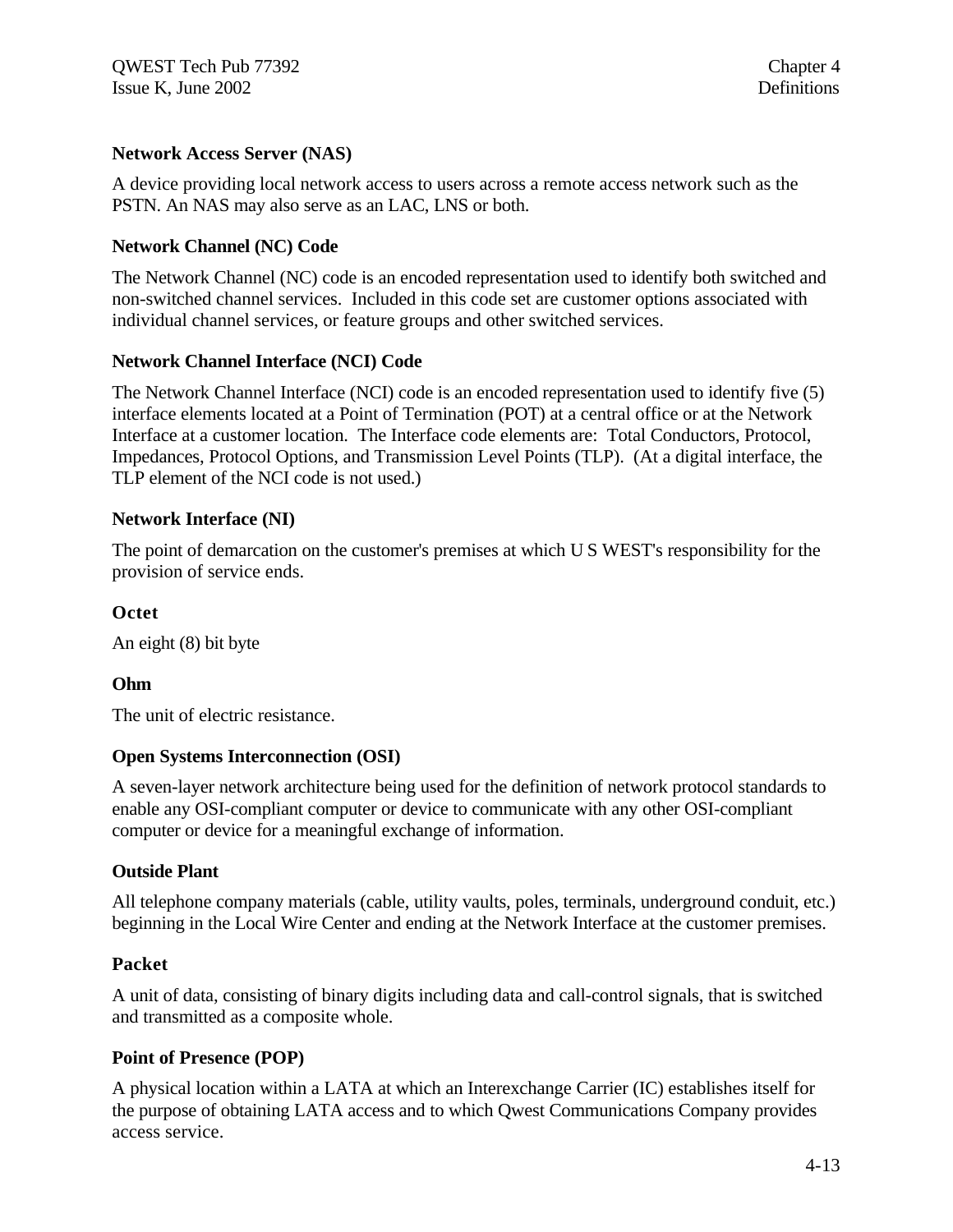## **Point of Termination (POT)**

The physical telecommunications interface that establishes the technical interface, the test point(s), and the point(s) of operational responsibility. (See Network Interface).

#### **Point-To-Point**

A circuit connecting two (and only two) points.

#### **Point To Point Protocol**

PPP [RFC1661] defines an encapsulation mechanism for transporting multiprotocol packets across layer 2 (L2) point-to-point links. Typically, a user obtains a L2 connection to a Network Access Server (NAS) using one of a number of techniques (e.g., dialup POTS, ISDN, ADSL, etc.) and then runs PPP over that connection. In such a configuration, the L2 termination point and PPP session endpoint reside on the same physical device (i.e., the NAS).

#### **Port**

A place at which energy or signals enter or leave a device, circuit, etc.

#### **Premises**

Denotes a building or portion(s) of a building occupied by a single customer or End-User either as a place of business or residence.

#### **Protocol**

The rules for communication system operation which must be followed if communication is to be effected; the complete interaction of all possible series of messages across an interface. Protocols may govern portions of a network, types of service, or administrative procedures.

#### **Protocol Code**

The Protocol (character positions 3 and 4 or the Network Channel Interface [NCI] Code) is a twocharacter alpha code that defines requirements for the interface regarding signaling and transmission.

#### **Protocol Data Unit (PDU)**

An International Standards Organization (ISO) term referring to a packet of information exchange between two entities via a protocol.

or

A unit that is exchanged between peer entities within a particular layer.

or

A data object exchanged by protocol machines, usually containing both protocol control information and user data.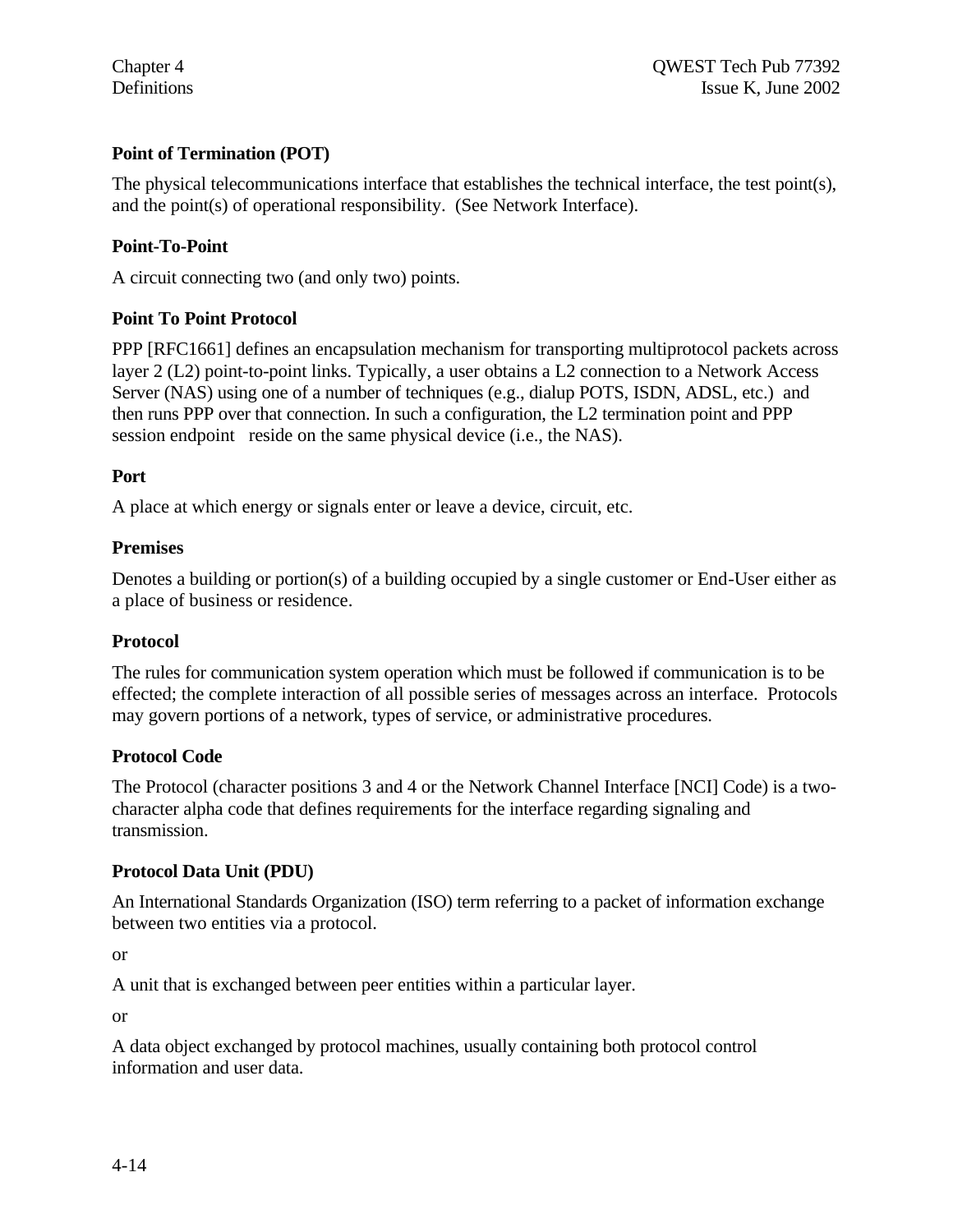#### **Quadrature Amplitude/Phase Modulation**

This is a form of modulation that is widely used in high speed modems. The digital information received by the modem is used to modulate a carrier frequency by both its' phase and amplitude.

#### **Rate Adaptive Digital Subscriber Line**

A Digital Subscriber Line (DSL) that is a form of an Asymmetric Digital Subscriber Line (ADSL) that will adjust its' downstream and upstream data rates based on the condition of the loop at the time the DSL modems train. If conditions change on the line (Noise Increases) the modems will retrain at new downstream and upstream data rates.

#### **Route**

The physical path established through a network for a particular circuit.

## **RTU-C**

RADSL Terminating Unit Central is the RADSL modem that is located in the network and the companion modem to the modem at the customer's location.

## **RTU-R**

RADSL Terminating Unit Remote is the RADSL modem that is located at the customer location and is connected to a companion modem in the network to form the Digital Subscriber Line (DSL)

## **Service Code (A COMMON LANGUAGE® code set)**

A coded designation by which a particular Special Service Circuit may be identified. This designation must be unique, in a form that is readable and understandable, and be acceptable for both manual and mechanized procedures. (Special Service, as used by COMMON LANGUAGE®, may be called "Private Line", "Private Line Transport", "Switched Specials", "Dedicated Access", "Special Access", etc. in various tariffs and technical publications. Special Service is actually: COMMON LANGUAGE® Circuit Identification - Special Service, [abbreviated CLCI™ - S/S].)

## **Serving Area**

Geographic Area which is normally provided telecommunications services via one Wire Center.

#### **Serving Wire Center**

The term "Serving Wire Center" denotes a Qwest Communications Company Central Office from which dial tone for the local Exchange Service would normally be provided to the demarcation point on the property at which the customer is served.

#### **Signaling**

The transmission of information to establish, monitor, or release connections and/or provide Network Control.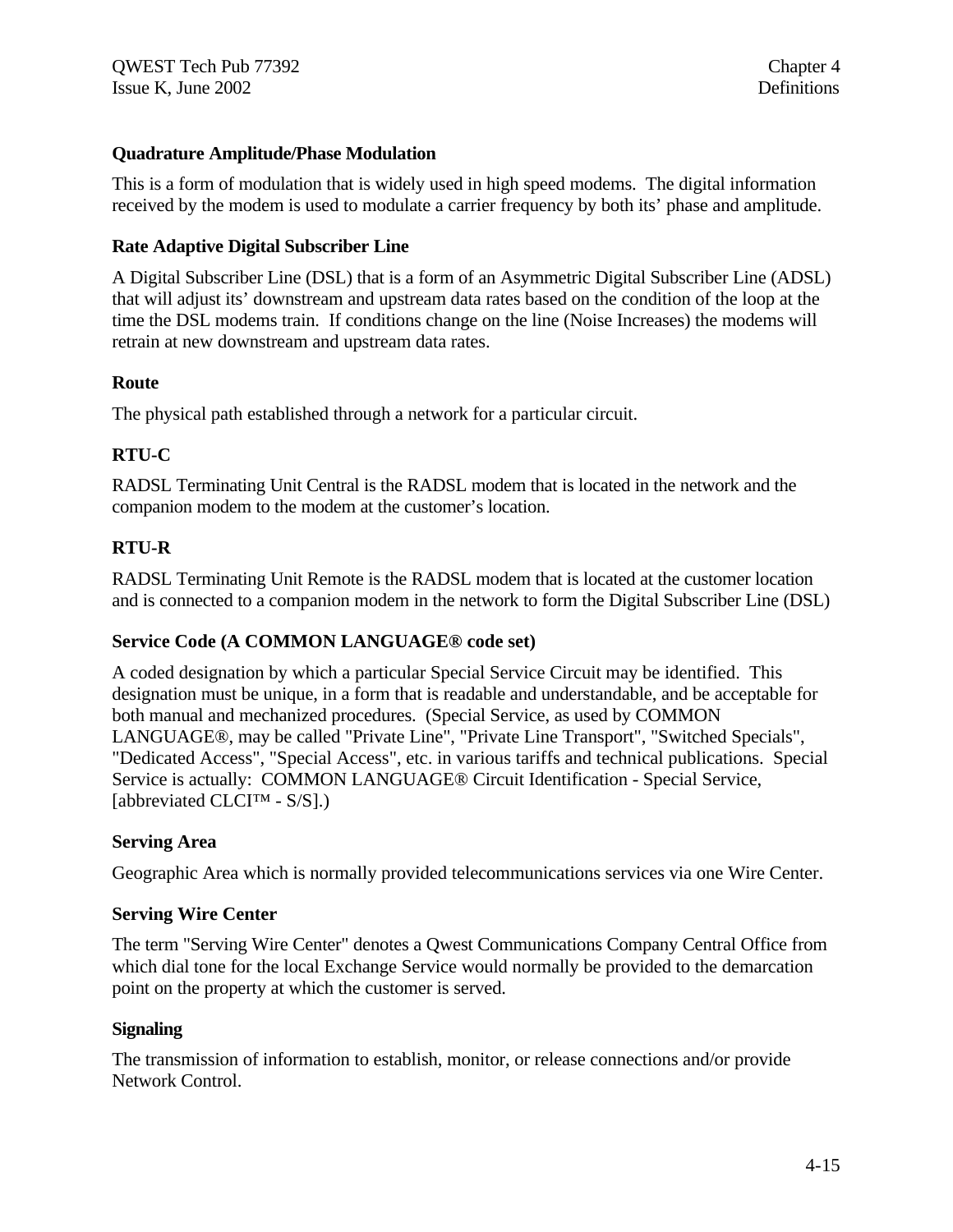## **Single Line HDSL**

This is an HDSL line that is provided on a single twisted pair and provides 768 kbit/s transmission rate.

#### **Transmission Control Protocol/Internet Protocol (TCP/IP)**

A set of protocols developed by the Department of Defense to link dissimilar computers across many kinds of networks and connected to dissimilar LANs. IP corresponds to Open Systems Interconnection (OSI) network Layer 3 and provides the addressing needed to allow routers to forward packets across a multiple LAN inter-network. TCP is a transport layer, connectionoriented, end-to-end protocol. It provides reliable, sequenced, and unduplicated delivery of bytes to a remote or local user. TCP provides reliable byte stream communications between pairs of process in hosts attached to inter-connected networks.

#### **Transmission Path**

Denotes a path capable of transporting signals within the range of the service offering. A transmission path is comprised of physical or derived facilities consisting of any form or configuration of plant typically used in the telecommunications industry.

#### **Tunnel**

A Tunnel exists between a LAC-LNS pair. The Tunnel consists of a Control Connection and zero or more L2TP Sessions. The Tunnel carries encapsulated PPP datagrams and Control Messages between the LAC and the LNS.

## **Uniform Service Order Code (USOC)**

The term "Uniform Service Order Code" denotes a three or five character alphabetic, numeric, or an alphanumeric code that identifies a specific item of service or equipment. Uniform Service Order Codes are used in Qwest Communications Company billing system to generate recurring rates and non recurring charges.

## **Upstream**

Upstream refers to the direction data is received in relationship to the network and indicates that date is being received by the network from the user.

## **Very High Bit Rate DSL**

This is a DSL similar to ADSL but the bit rates available in the downstream direction are typically in the range of 52 Mbit/s and the upstream bit rate is in the range of 6 Mbit/s. Like ADSL, POTS can be provided simultaneously on the same pair of copper wires.

## **Virtual Channel (VC)**

A logical association between the end points of a link (e.g., an ISSI transmission path) that enables unidirectional transfer of ATM cells over that link.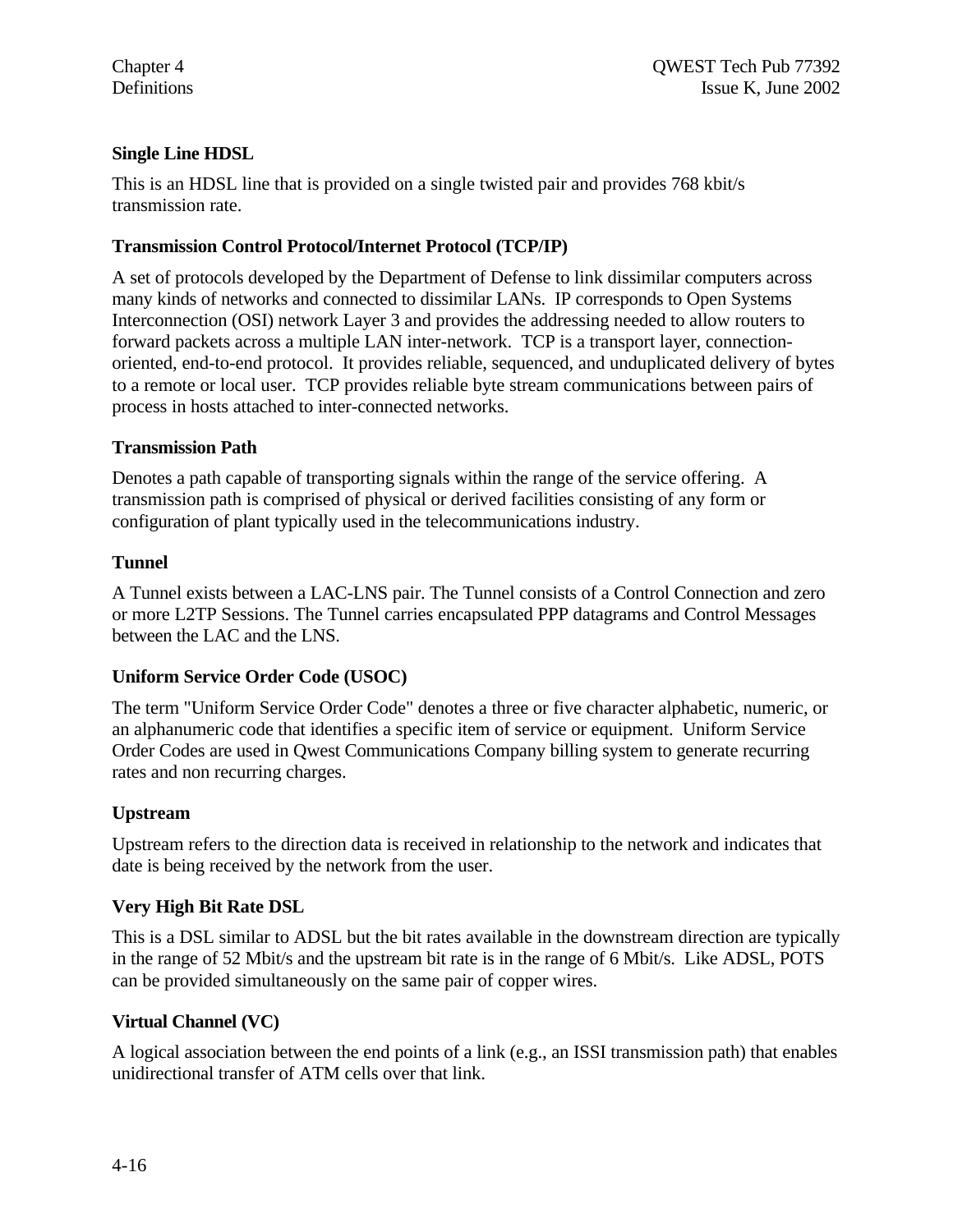## **Virtual Channel Identifier (VCI)**

A locally significant number that identifies a virtual channel on an ATM link.

#### **Virtual Path (VP)**

A concept used to describe unidirectional transport of ATM cells belonging to virtual channels that are associated by a common identifier value.

#### **Virtual Path Identifier (VPI)**

A locally significant number that identifies a virtual path on an ATM link.

#### **Voice band**

Relating to the frequency spectrum from 300 to 3000 Hz.

#### **Wire Center**

A building in which one or more central offices, used for the provision of local exchange services, are located.

#### **xDSL**

This acronym is used as a term to describe the generic family of Digital Subscriber Lines where the letter "x" is replaced with one or two characters such as H, RA or A (e.g., HDSL, RADSL, etc.).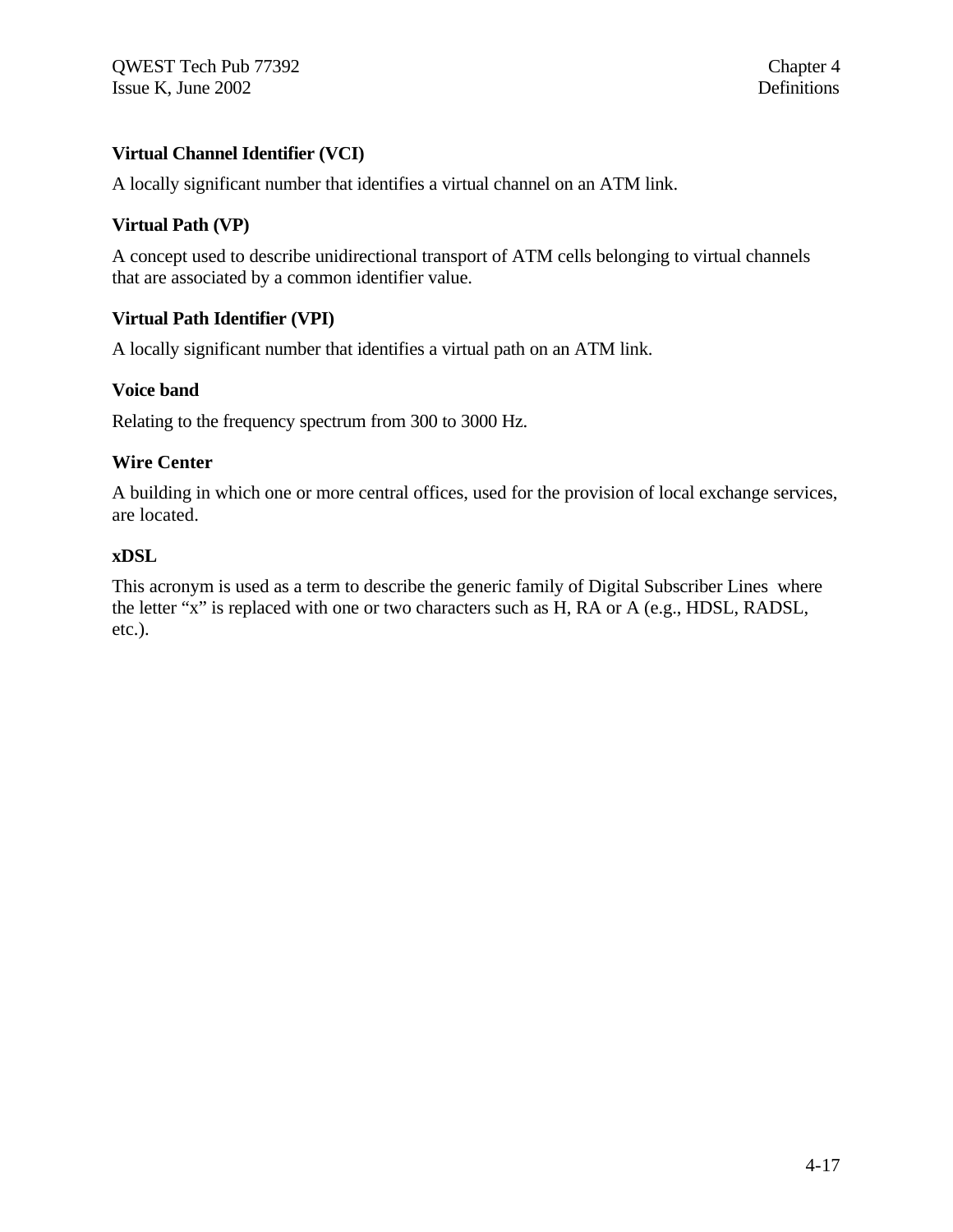## **CONTENTS**

## **Chapter and Section Page**

| 5 |     |                                                     |  |
|---|-----|-----------------------------------------------------|--|
|   | 51  |                                                     |  |
|   | 5.2 | Internet Engineering Task Force (IETF) Requests for |  |
|   |     |                                                     |  |
|   | 5.3 |                                                     |  |
|   | 5.3 |                                                     |  |
|   | 5.4 |                                                     |  |
|   | 5.5 |                                                     |  |
|   | 56  |                                                     |  |
|   |     |                                                     |  |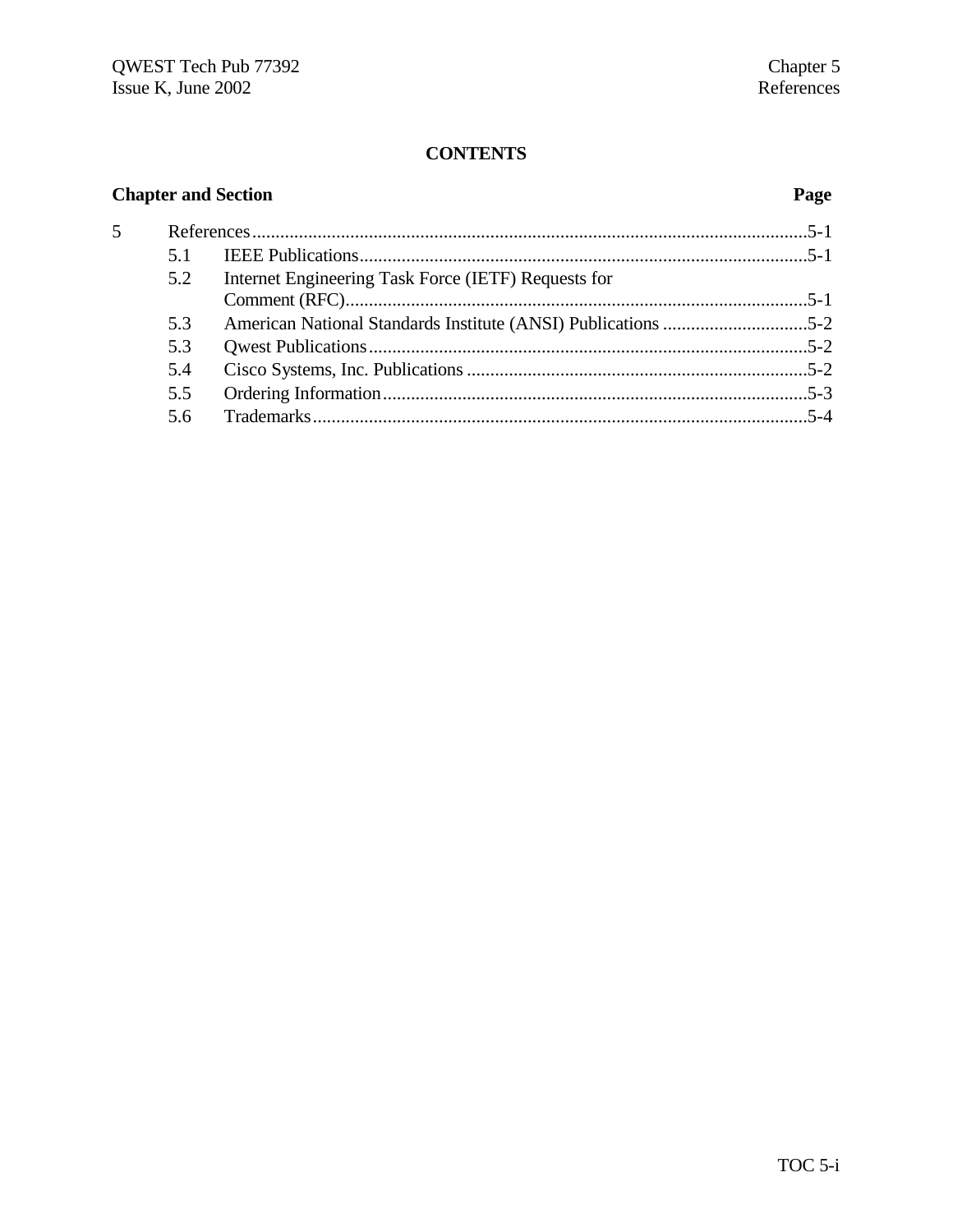#### **5 References**

# **5.1 IEEE Publications**

#### **10Base-T**

ISO/IEC 8802-3: 1996 (ANSI/IEEE Std 802.3, 1996 Edition) Information technology--Local and metropolitan area networks--Part 3: Carrier sense multiple access with collision detection (CSMA/CD) access method and physical layer specifications. This publication is available from the IEEE directly (see Ordering Information).

Price: \$135.00 IEEE Members: \$94.50

#### **100Base-T**

IEEE Std 802.3u-1995 Supplement to ISO/IEC 8802-3:1993, *Local and Metropolitan Area Networks: Media Access Control (MAC) Parameters, Physical Layer, Medium Attachment Units, and Repeater for 100 Mb/s Operation, Type 100Base-T (Clauses 21-30).* This publication is available from the IEEE directly (see Ordering Information).

Price: \$87.00 IEEE Members: \$60.90

#### **5.2 Internet Engineering Task Force (IETF) Requests for Comment (RFC)**

| <b>RFC 768</b>  | User Datagram Protocol (UDP)                            |
|-----------------|---------------------------------------------------------|
| RFC 791, STD 5  | Internet Protocol (IP)                                  |
| <b>RFC</b> 1661 | Point-to-Point Protocol (PPP) (Updated by RFC 2153)     |
| <b>RFC 1662</b> | PPP in HDLC-like Framing                                |
| <b>RFC 2364</b> | PPP over AAL5                                           |
| <b>RFC 2661</b> | Layer 2 Tunneling Protocol (L2TP)                       |
| <b>RFC 2684</b> | Multiprotocol Encapsulation over ATM Adaptation Layer 5 |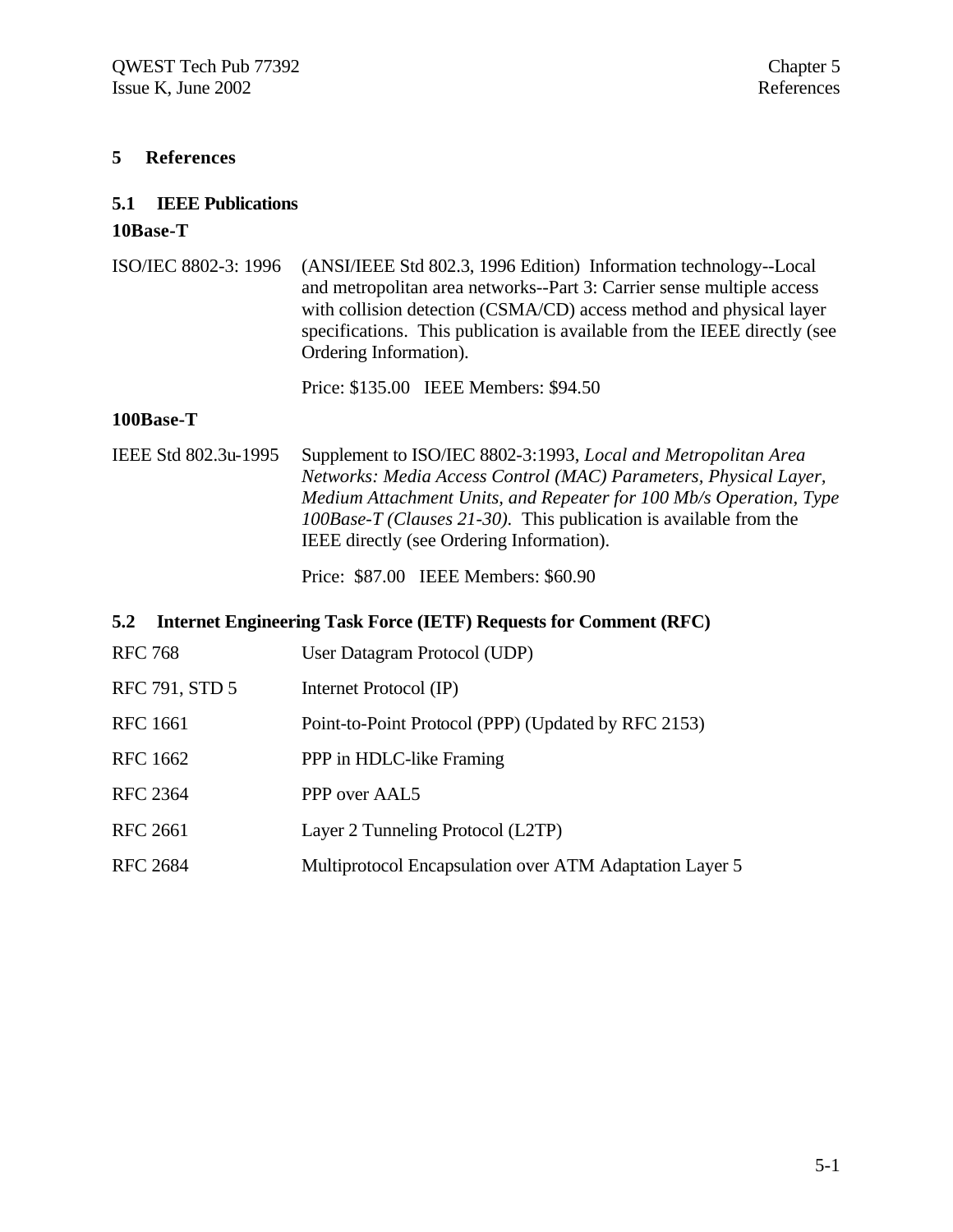#### **5.3 American National Standards Institute (ANSI) Publications**

| ANSI T1.224-1997 | Information Interchange — Structure and Representation of Network<br>Channel (NC) and Network Channel Interface (NCI) Codes for the<br>North American Telecommunications System.                |
|------------------|-------------------------------------------------------------------------------------------------------------------------------------------------------------------------------------------------|
| ANSI T1.601-1992 | Telecommunications - Integrated Services Digital Network (ISDN) - Basic<br>Access Interface for Use on Metallic Loops for Application on the<br>Network side on the NT (Layer 1 Specification). |
| ANSI T1.413-1998 | Telecommunications-Issue 2 – Network and Customer Installation<br>Interfaces – Asymmetric Digital Subscriber Line (ADSL) Metallic<br>Interface.                                                 |

## **5.3 Qwest Publications**

| <b>PUB 77378</b> | Qwest Corporation ATM Cell Relay Service, Issue E, October 2001 |
|------------------|-----------------------------------------------------------------|
| PUB 77399        | Qwest Digital Data Service 2-Wire, Issue B, September 2001      |

## **5.4 Cisco Systems, Inc. Publications**

| Cisco Systems <sup>TM</sup> Document 78-6088-02 <i>Carrierless AM/PM Rate Adaptive Digital Subscriber</i><br><i>Line, January 29, 1999</i> |
|--------------------------------------------------------------------------------------------------------------------------------------------|
| Cisco Systems <sup>TM</sup> Document 78-6089-01 EZ-DSL Microfilter Specification, October 2, 1998                                          |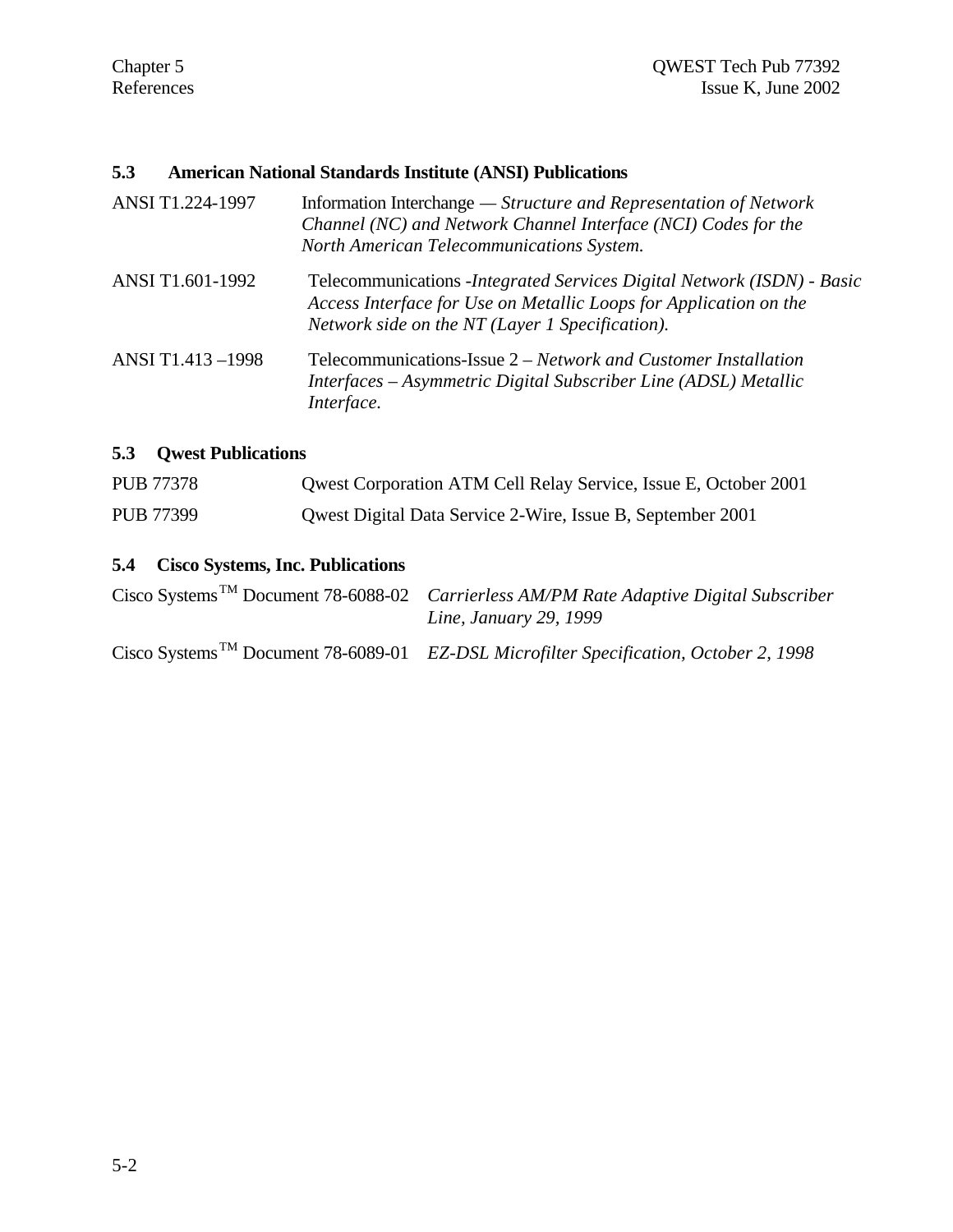#### **5.5 Ordering Information**

All documents are subject to change and their citation in this document reflects the most current information available at the time of printing. Readers are advised to check status and availability of all documents.

Ordering Information for Employees of Qwest Communications International Inc.

Central Distribution Center (CDC) 1005 17th St., S - 30 Denver, CO 80202 (303) 896-9446

Most Qwest Corporation publications are available to employees on the company network (E\*MEDIA). Call the above number for further information.

Those who are not Qwest employees may order:

• Institute of Electrical and Electronic Engineers (IEEE) Publications from:

The Institute of Electrical and Electronics Engineers (IEEE) 445 Hoes Lane P.O. Box 1331 Piscataway, NJ 08855-1331 Phone: 1-800-678-IEEE (in the US and Canada)

(908) 981-0060 (outside of the US and Canada)

• Internet Engineering Task Force (IETF) Requests for Comment (RFC):

All RFCs are available on the internet at various web pages. One source is the RFC Editors Homepage at URL http://www.rfc-editor.org/

• American National Standards Institute (ANSI) documents from:

American National Standards Institute

Attn: Customer Service 11 West 42nd Street New York, NY 10036 Phone: (212) 642-4900 Fax (212) 302-1286

ANSI has a catalog available which describes their publications.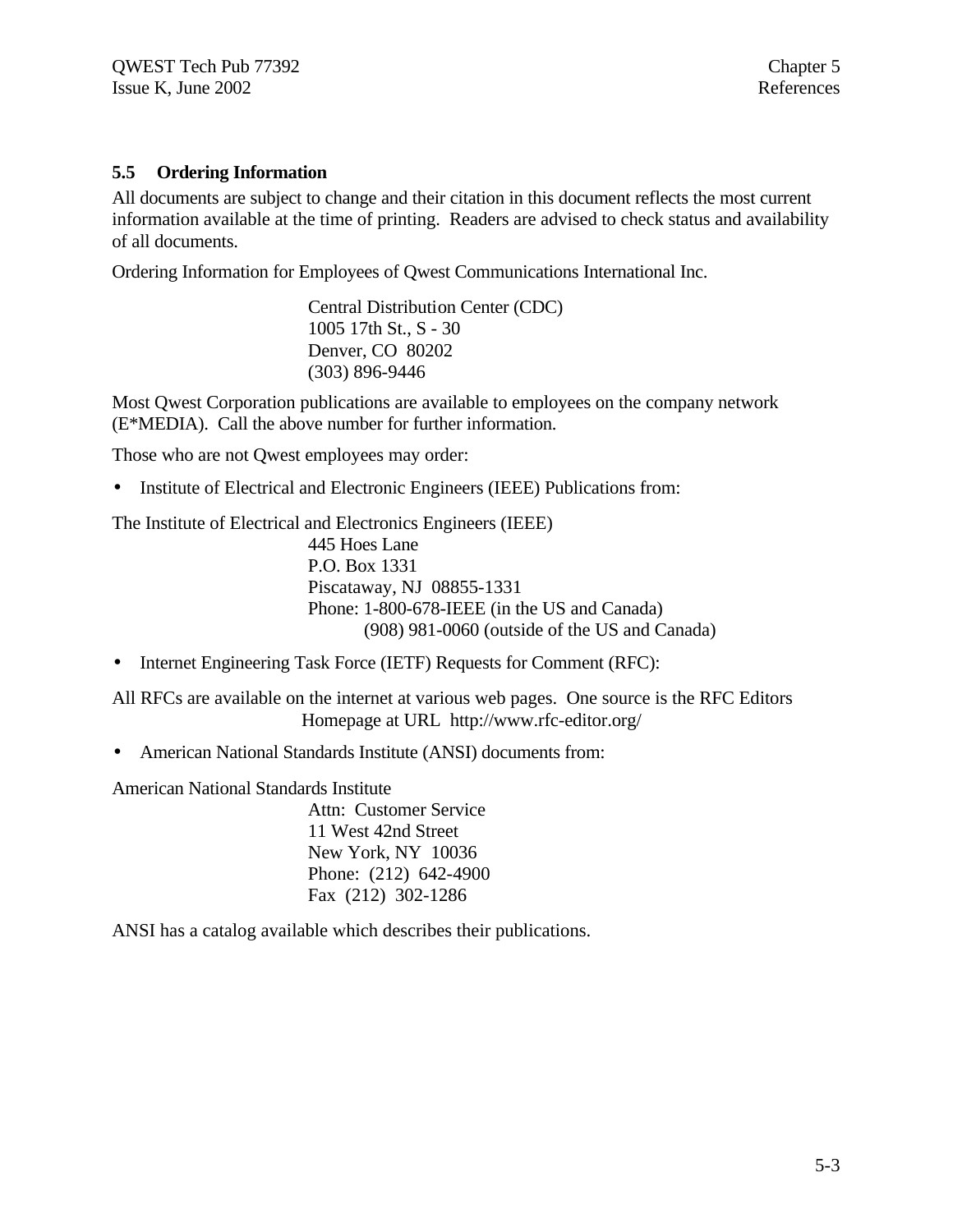• Qwest Technical Publications from:

## http://www.qwest.com/techpub

• Cisco Systems<sup>TM</sup> Publications from:

Cisco Systems, Inc. 170 West Tasman Drive San Jose, California 95134 (408) 526-4000 or (800) 553-6387 (NETS)

## **5.6 Trademarks**

| Qwest DSL™                    | Trademark of Qwest Communications International Inc.            |
|-------------------------------|-----------------------------------------------------------------|
| MegaBusiness                  | Servicemark of Qwest Communications International Inc.          |
| MegaHome                      | Servicemark of Qwest Communications International Inc.          |
| Qwest IDSL™                   | Trademark of Qwest Communications International Inc.            |
| MegaOffice                    | Servicemark of Qwest Communications International Inc.          |
| MegaValue                     | Servicemark of Qwest Communications International Inc.          |
| $Cisco$ Systems <sup>TM</sup> | Trademark of Cisco Systems, Inc.                                |
| <b>Owest<sup>®</sup></b>      | Registered Trademark of Qwest Communications International Inc. |